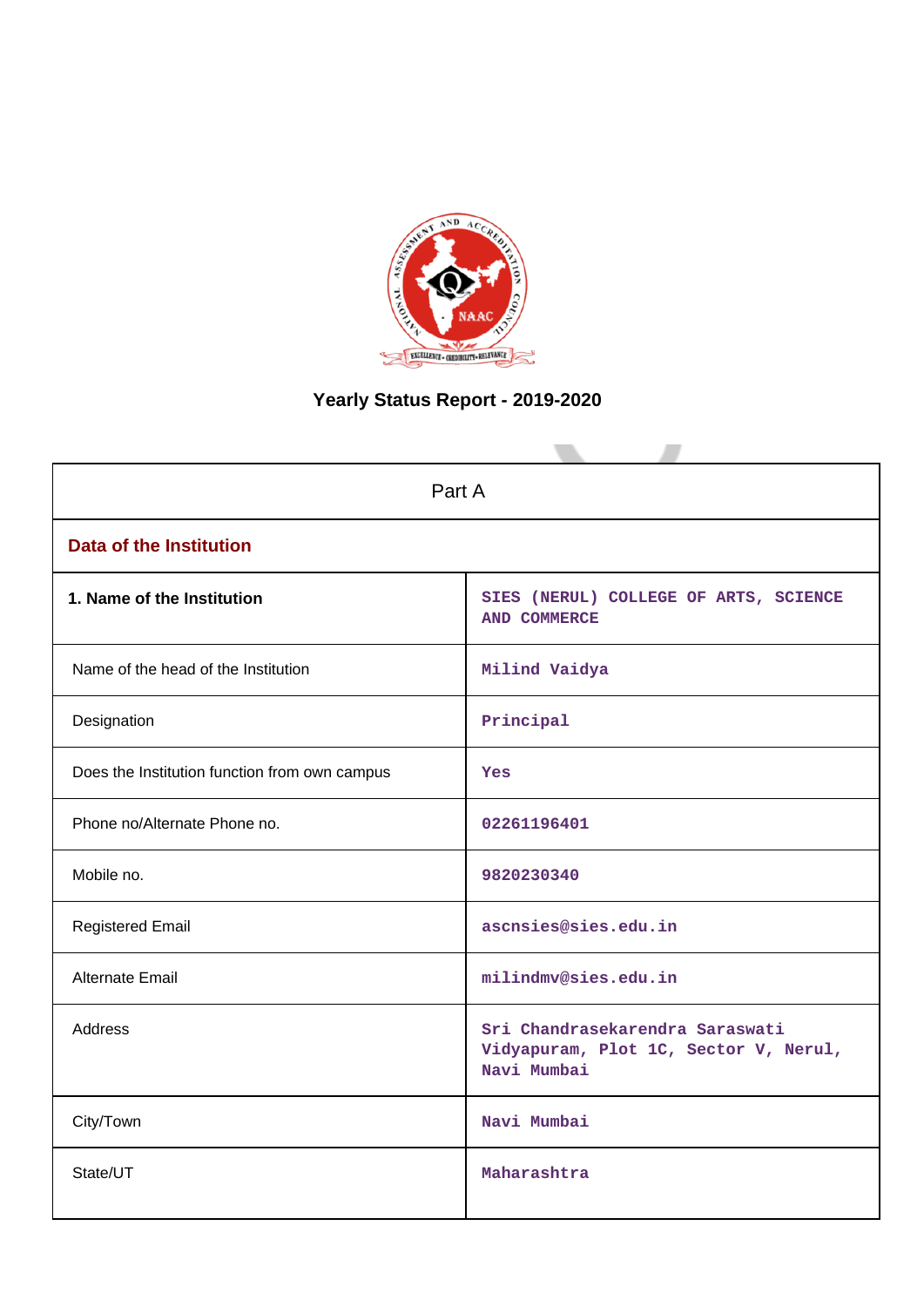| Pincode                                                                  | 400706                                                                                                    |
|--------------------------------------------------------------------------|-----------------------------------------------------------------------------------------------------------|
| 2. Institutional Status                                                  |                                                                                                           |
| Affiliated / Constituent                                                 | Affiliated                                                                                                |
| Type of Institution                                                      | Co-education                                                                                              |
| Location                                                                 | Urban                                                                                                     |
| <b>Financial Status</b>                                                  | Self financed                                                                                             |
| Name of the IQAC co-ordinator/Director                                   | Dr. Koel Roychoudhury                                                                                     |
| Phone no/Alternate Phone no.                                             | 02261196408                                                                                               |
| Mobile no.                                                               | 9820230340                                                                                                |
| <b>Registered Email</b>                                                  | koelr@sies.edu.in                                                                                         |
| <b>Alternate Email</b>                                                   | koel.roychoudhury@gmail.com                                                                               |
| 3. Website Address                                                       |                                                                                                           |
| Web-link of the AQAR: (Previous Academic Year)                           | http://www.siesascn.edu.in/admin/upl<br>pads/8d3f809883fc6790ffb3ab8545719ed ag<br>ar report2018-2019.pdf |
| 4. Whether Academic Calendar prepared during<br>the year                 | Yes                                                                                                       |
| if yes, whether it is uploaded in the institutional website:<br>Weblink: | http://siesascn.edu.in/naac/criterial/1<br>.1.2%20Department%20Academic%20Calendar<br>.pdf                |
|                                                                          |                                                                                                           |

## **5. Accrediation Details**

|                                      | Cycle | Grade             | <b>CGPA</b> | Year of      | Validity          |                   |
|--------------------------------------|-------|-------------------|-------------|--------------|-------------------|-------------------|
|                                      |       |                   |             | Accrediation | Period From       | Period To         |
|                                      |       | в                 | 2.80        | 2009         | $31 - Dec - 2009$ | $30 - Dec - 2014$ |
|                                      | 2     | A                 | 3.10        | 2015         | $15 - Nov - 2015$ | $14 - Nov - 2020$ |
| 6. Date of Establishment of IQAC     |       | $04 - Jan - 2010$ |             |              |                   |                   |
| 7. Internal Quality Assurance System |       |                   |             |              |                   |                   |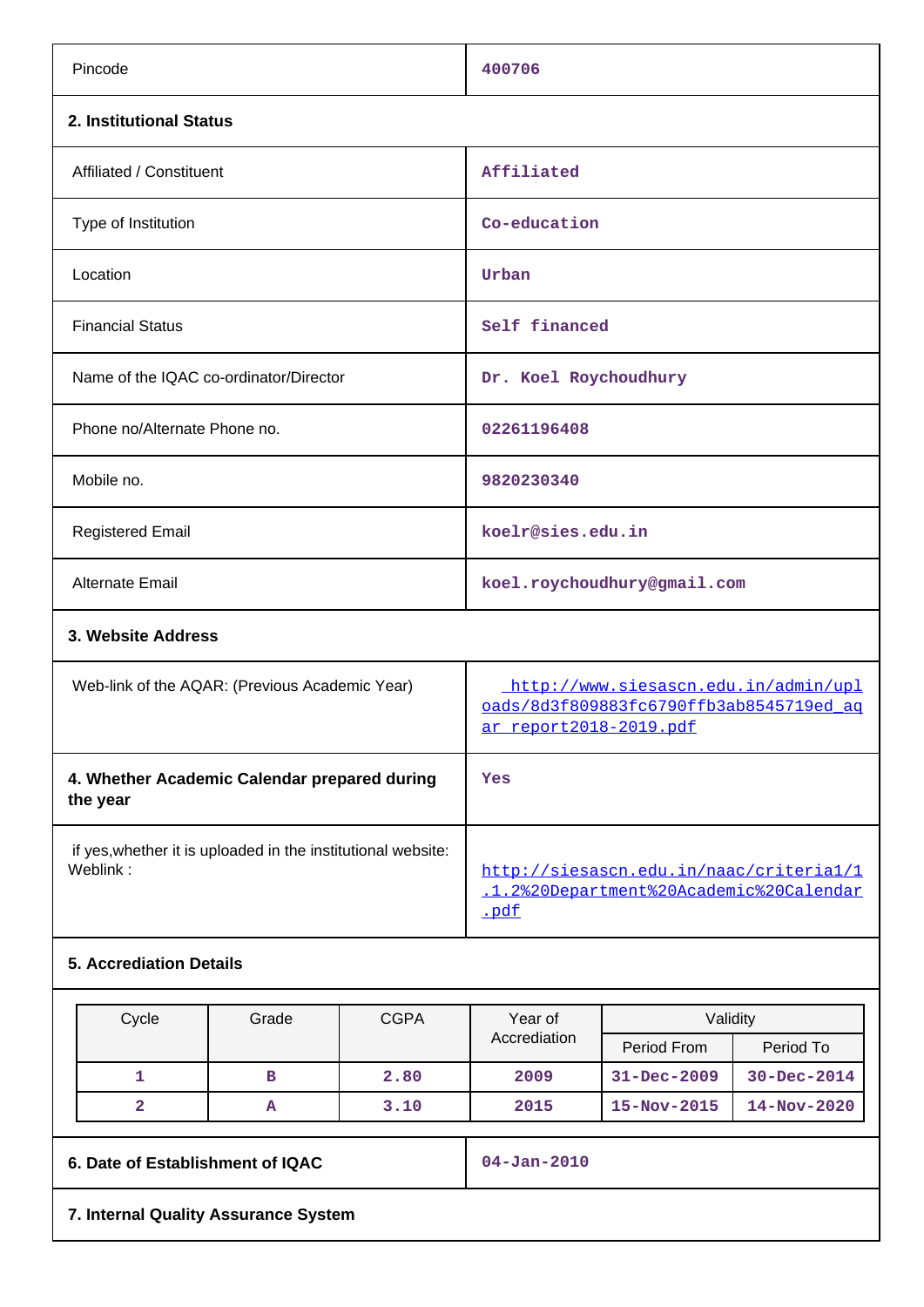|                                                                                | Quality initiatives by IQAC during the year for promoting quality culture |                                       |
|--------------------------------------------------------------------------------|---------------------------------------------------------------------------|---------------------------------------|
| Item /Title of the quality initiative by<br><b>IOAC</b>                        | Date & Duration                                                           | Number of participants/ beneficiaries |
| German Language                                                                | 29-Sep-2019<br>50                                                         | 9                                     |
| TATTVA - Inter-Collegiate<br>Case study Presentation<br>on Professional Ethics | 14-Sep-2019<br>1                                                          | 110                                   |
| Internal Academic Audit                                                        | $11 - \text{Sep} - 2019$<br>6                                             | 67                                    |
| One day training<br>conducted on GRADED<br>Examination Software                | $09 - Sep - 2019$<br>1                                                    | 45                                    |
| ISO Audit Internal Audit                                                       | $21 - Aug - 2019$<br>3                                                    | 67                                    |
| Seminar on Road Safety<br><b>Awareness</b>                                     | $30 - Ju1 - 2019$<br>$\mathbf{1}$                                         | 90                                    |
| Workshop- On                                                                   | $09 - Jul - 2019$<br>1                                                    | 14                                    |
| Incubation Cell<br>Inauguration                                                | $07 - Aug - 2019$<br>$\mathbf{1}$                                         | 50                                    |
| First IQAC Meeting                                                             | $06 - Jul - 2019$<br>$\mathbf{1}$                                         | 20                                    |
| An Analysis on Budget<br>2019                                                  | $05 - Ju1 - 2019$<br>1                                                    | 45                                    |
|                                                                                | View File                                                                 |                                       |

**8. Provide the list of funds by Central/ State Government- UGC/CSIR/DST/DBT/ICMR/TEQIP/World Bank/CPE of UGC etc.**

| Institution/Departmen<br>t/Faculty                                                                                 | Scheme                            |           | <b>Funding Agency</b> | Year of award with<br>duration | Amount |
|--------------------------------------------------------------------------------------------------------------------|-----------------------------------|-----------|-----------------------|--------------------------------|--------|
|                                                                                                                    | No Data Entered/Not Applicable!!! |           |                       |                                |        |
|                                                                                                                    |                                   |           | No Files Uploaded !!! |                                |        |
|                                                                                                                    |                                   |           |                       |                                |        |
| 9. Whether composition of IQAC as per latest<br><b>NAAC</b> guidelines:                                            |                                   |           | Yes                   |                                |        |
| Upload latest notification of formation of IQAC                                                                    |                                   | View File |                       |                                |        |
| 10. Number of IQAC meetings held during the<br>year :                                                              |                                   | 5         |                       |                                |        |
| The minutes of IQAC meeting and compliances to the<br>decisions have been uploaded on the institutional<br>website |                                   | Yes       |                       |                                |        |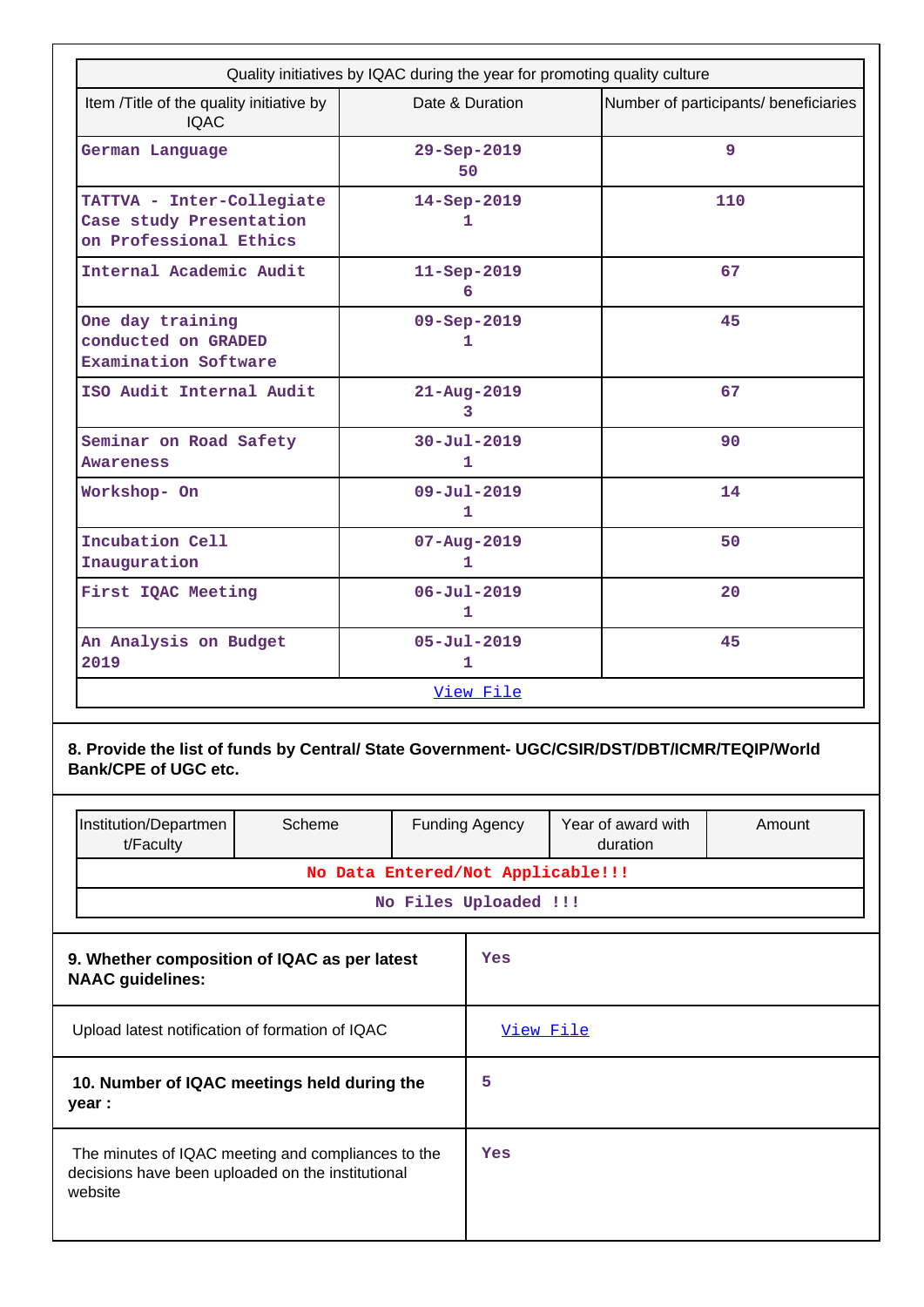**11. Whether IQAC received funding from any of the funding agency to support its activities during the year?**

**No**

## **12. Significant contributions made by IQAC during the current year(maximum five bullets)**

**1. Minor Research project writing 2. Development of Library App 3. Road Safety Awareness 4. Inauguration of Incubation Cell 5. TATTVA 6. One day Symposium on Impact of Economic Factors and Changing Technologies on Millennial Career 7.ULTIMAS TRENDS Encapsulating All Social Economic Political Business Environmental Issues 8. Session on Stress Management 9. International Standards in Research Writing Programme 10. A faculty development program on 'cloud computing 11. A three day Yoga event DHYANOUTSAV 12. A 5 day PNS Worker Training Workshop 13. Workshop on 'Interpreting and Implementing new NAAC guidelines 2019 14. Workshop on 'How to write a Research paper for a Scopus/ UGC Journal. 15. arranged the conduct of External Academic audit, Administrative Audit, IT audit and Gender audit for the College. 16. A session on Introduction and brief assessment and attainment of PO, PSO and CO. 17. Workshop on the topic of "Program outcomes, Programme Specific Outcomes and Course outcomes.**

## [View File](https://assessmentonline.naac.gov.in/public/Postacc/Contribution/9924_Contribution.xlsx)

**13. Plan of action chalked out by the IQAC in the beginning of the academic year towards Quality Enhancement and outcome achieved by the end of the academic year**

| Plan of Action                                                                        | Achivements/Outcomes                                                                                                                                                                                                                                                                                                                                                                                                                                                                                                                                                                                                                                                                                                               |
|---------------------------------------------------------------------------------------|------------------------------------------------------------------------------------------------------------------------------------------------------------------------------------------------------------------------------------------------------------------------------------------------------------------------------------------------------------------------------------------------------------------------------------------------------------------------------------------------------------------------------------------------------------------------------------------------------------------------------------------------------------------------------------------------------------------------------------|
| Calculation of Programme Outcomes,<br>Programme Specific Outcomes, Course<br>Outcomes | The IQAC of the College took initiative<br>for calculation of attainment level for<br>PO, PSO and CO by organizing series of<br>seminars by experts to enable all<br>departments to calculate the attainment<br>level. IQAC in association with SIES<br>central training department organised<br>an online session on 15th May 2020<br>chaired by Dr.Laxmisudha K. from<br>SIESGST on the topic Introduction and<br>brief assessment and attainment of PO,<br>PSO and CO. On 21 st October, 2020 IQAC<br>organised an online workshop on the<br>topic of "Program outcomes, Programme<br>Specific Outcomes and Course outcomes".<br>Dr.Lalitha Balakrishnan, Principal of<br>Vaishnav College, Chennai was the<br>resource person. |
| Promotion of research among faculty and<br>students                                   | The IQAC CELL &RESEARCH COMMITTEE<br>organized a Workshop- On" Minor<br>Research project writing" on July 9,<br>2019, at 11.00 am. The Resource Persons<br>Dr. Milind Vaidya, Principal, SIESASCN<br>Dr. Koel Roychoudhary, IQAC Convener and                                                                                                                                                                                                                                                                                                                                                                                                                                                                                      |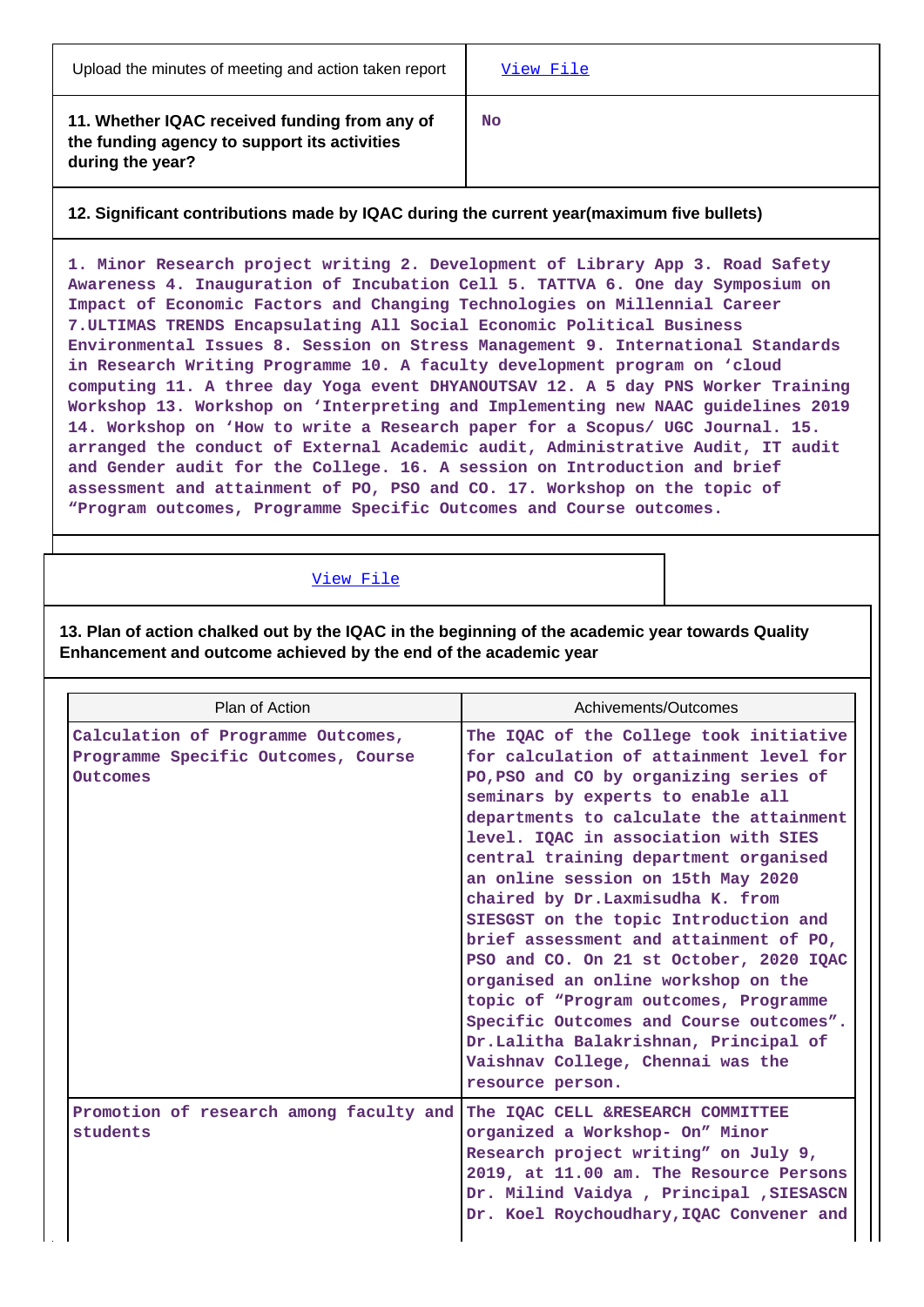|                                              | Vice Principal , SIESASCN explained in<br>detail the guidelines of university<br>minor research projects. An<br>International Standards in Research<br>Writing Programme was organized by IQAC<br>& SIES Central Training Department on<br>29th November, 2019. The purpose of<br>this event was to enlighten the<br>students about the research work done<br>internationally and what are the<br>expectations from the students across<br>the globe when it comes to research<br>writing. Our Guest of Honour was Dr.<br>Peter Cunningham. The IQAC &Research<br>Committee of the college successfully<br>organized an intercollegiate student's<br>research conference on ULTIMAS TRENDS.<br>(Encapsulating All Social-Economic-<br>Political-Business-Environmental<br>Issues). It was conducted on 4th<br>December 2019. The event was organized<br>in conjunction with the IQAC Cell and<br>Entrepreneurship Development Cell. The<br>conference included:1. SLIDE GEEKS - A<br>Research Paper Presentation Competition<br>KHOJ' - An Intercollegiate students<br>Business Idea Presentation. IQAC and<br>Research Cell presented a session by<br>Dr.Vasumathy Hariharan on the topic<br>'How to write a Research paper for a<br>Scopus/ UGC Journal', on 28th February,<br>2020. Incubation Cell was inaugurated<br>on 7th August 2019 |
|----------------------------------------------|----------------------------------------------------------------------------------------------------------------------------------------------------------------------------------------------------------------------------------------------------------------------------------------------------------------------------------------------------------------------------------------------------------------------------------------------------------------------------------------------------------------------------------------------------------------------------------------------------------------------------------------------------------------------------------------------------------------------------------------------------------------------------------------------------------------------------------------------------------------------------------------------------------------------------------------------------------------------------------------------------------------------------------------------------------------------------------------------------------------------------------------------------------------------------------------------------------------------------------------------------------------------------------------------------------------------------------------------|
| Promotion of quality enhancement<br>measures | The IQAC and B. Com Department in<br>Collaboration with Financial Planning<br>Academy took the initiative of<br>conducting a One day Symposium on<br>"Impact of Economic Factors and<br>Changing Technologies on Millennial<br>Career" on Monday 13th January 2020.<br>The main purpose for conducting this<br>workshop is to provide a medium to<br>exchange views, ideas, and the latest<br>innovations in the arena of financial<br>market. tudents from TY BCom and TYBFM<br>attended the program along with the<br>faculties. A faculty development<br>program on 'cloud computing' for CS/IT<br>teachers was organized by IQAC and BSC<br>(CS) department on 21st December 2019.<br>The IQAC, BCom, BAF, BMM, MSc(CS) and<br>MSc(IT), in collaboration with Mumbai<br>University conducted a two day workshop<br>on 'Interpreting and Implementing new<br>NAAC guidelines 2019' on the 14th and<br>15th of February 2020. Participants<br>from over 10 colleges were present.<br>"One day training conducted on GRADED                                                                                                                                                                                                                                                                                                                 |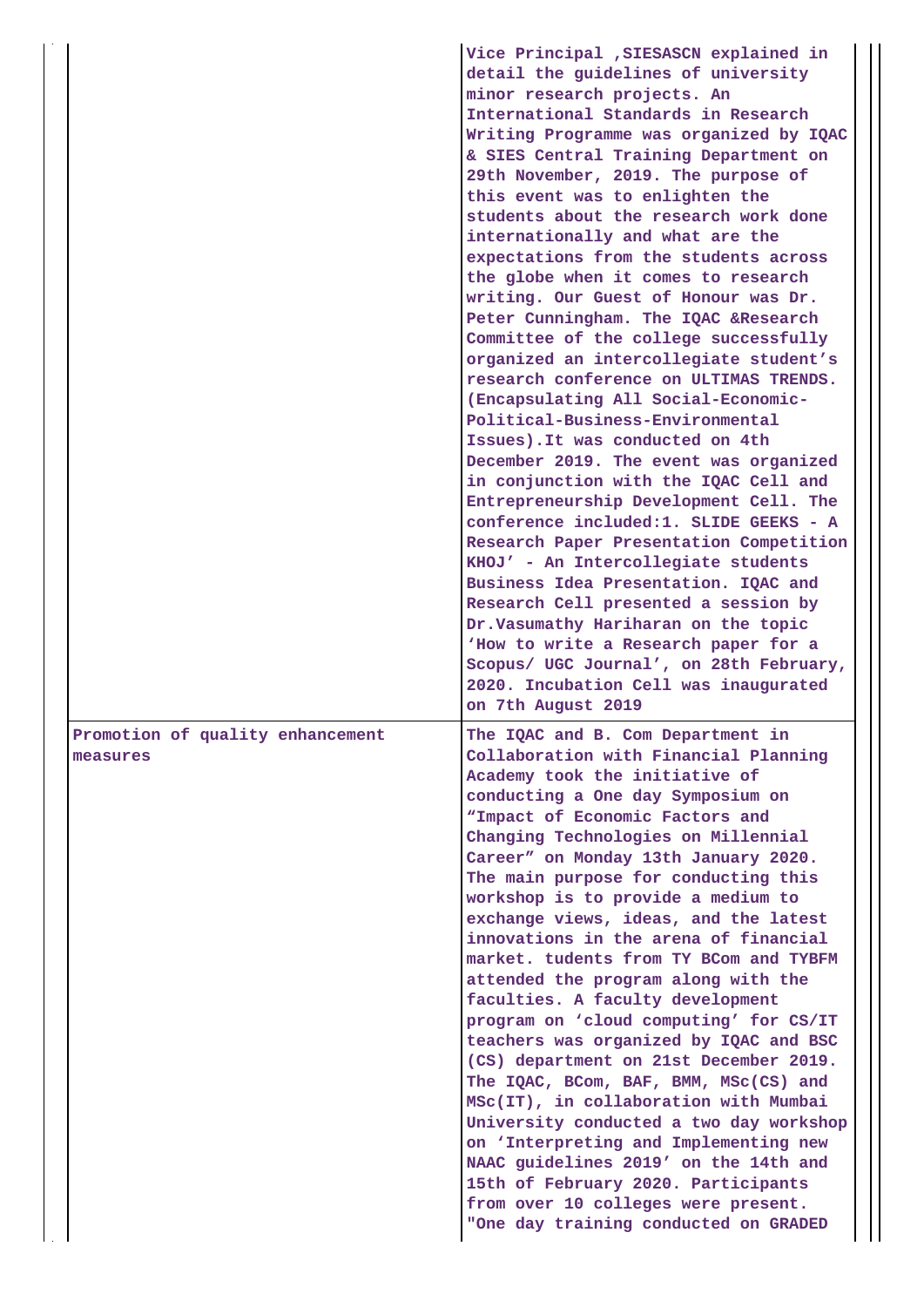| Conduct of External Audit                                                                                            | Examination Software on 9th of<br>September 2019 . 45 faculty members<br>attended the session. " One day session<br>was conducted on 4th of April 2020 to<br>explain the application of Microsoft<br>Teams. 55 faculty members attended the<br>session. The Internal Quality Assurance<br>Cell(IQAC) in association with SIES<br>Central Training Department and Higher<br>Education Forum (HEF) conducted a<br>webinar on the topic "Impactof National<br>Education Policy(NEP) 2020 on Higher<br>EducationalInstitutions (HEI)" on<br>October 28, 2020. The guest speaker of<br>the occasion was Dr. A.K Sen Gupta,<br>former director of SIES Institution of<br>Management Studies. Several workshops<br>were conducted for teaching and non<br>teaching staff for implementation of<br>JUNO ERP Software for the admission,<br>examination and fee receipt generation.<br>On 6th March, 2020, IQAC arranged the<br>conduct of External Academic audit,<br>Administrative Audit, IT audit and<br>Gender audit for the College. The<br>auditors were: Dr. A.P Mahajan,<br>ExPrincipal, Pragati College, Dombivli,<br>Dr. Parvathy Venkatesh, Principal, Don<br>Bosco Institute of Technology, Kurla<br>and Prof. Hiren Dand from Mulund<br>College of Commerce. Energy audit was<br>conducted on 26th June 2020 by Dr.<br>Seema Mishra, Director, SIESIIEM<br>Environmental Audit was conducted on<br>11th Aug 2020 by Dr. Seema Mishra,<br>Director, SIESIIEM<br>View File |
|----------------------------------------------------------------------------------------------------------------------|-------------------------------------------------------------------------------------------------------------------------------------------------------------------------------------------------------------------------------------------------------------------------------------------------------------------------------------------------------------------------------------------------------------------------------------------------------------------------------------------------------------------------------------------------------------------------------------------------------------------------------------------------------------------------------------------------------------------------------------------------------------------------------------------------------------------------------------------------------------------------------------------------------------------------------------------------------------------------------------------------------------------------------------------------------------------------------------------------------------------------------------------------------------------------------------------------------------------------------------------------------------------------------------------------------------------------------------------------------------------------------------------------------------------------------------------------------------------------------|
| 14. Whether AQAR was placed before statutory<br>body?                                                                | Yes                                                                                                                                                                                                                                                                                                                                                                                                                                                                                                                                                                                                                                                                                                                                                                                                                                                                                                                                                                                                                                                                                                                                                                                                                                                                                                                                                                                                                                                                           |
| Name of Statutory Body                                                                                               | <b>Meeting Date</b>                                                                                                                                                                                                                                                                                                                                                                                                                                                                                                                                                                                                                                                                                                                                                                                                                                                                                                                                                                                                                                                                                                                                                                                                                                                                                                                                                                                                                                                           |
| College Development Committee                                                                                        | $06 - \text{Mar} - 2020$                                                                                                                                                                                                                                                                                                                                                                                                                                                                                                                                                                                                                                                                                                                                                                                                                                                                                                                                                                                                                                                                                                                                                                                                                                                                                                                                                                                                                                                      |
|                                                                                                                      |                                                                                                                                                                                                                                                                                                                                                                                                                                                                                                                                                                                                                                                                                                                                                                                                                                                                                                                                                                                                                                                                                                                                                                                                                                                                                                                                                                                                                                                                               |
| 15. Whether NAAC/or any other accredited<br>body(s) visited IQAC or interacted with it to<br>assess the functioning? | <b>No</b>                                                                                                                                                                                                                                                                                                                                                                                                                                                                                                                                                                                                                                                                                                                                                                                                                                                                                                                                                                                                                                                                                                                                                                                                                                                                                                                                                                                                                                                                     |
| 16. Whether institutional data submitted to<br>AISHE:                                                                | Yes                                                                                                                                                                                                                                                                                                                                                                                                                                                                                                                                                                                                                                                                                                                                                                                                                                                                                                                                                                                                                                                                                                                                                                                                                                                                                                                                                                                                                                                                           |
| Year of Submission                                                                                                   | 2020                                                                                                                                                                                                                                                                                                                                                                                                                                                                                                                                                                                                                                                                                                                                                                                                                                                                                                                                                                                                                                                                                                                                                                                                                                                                                                                                                                                                                                                                          |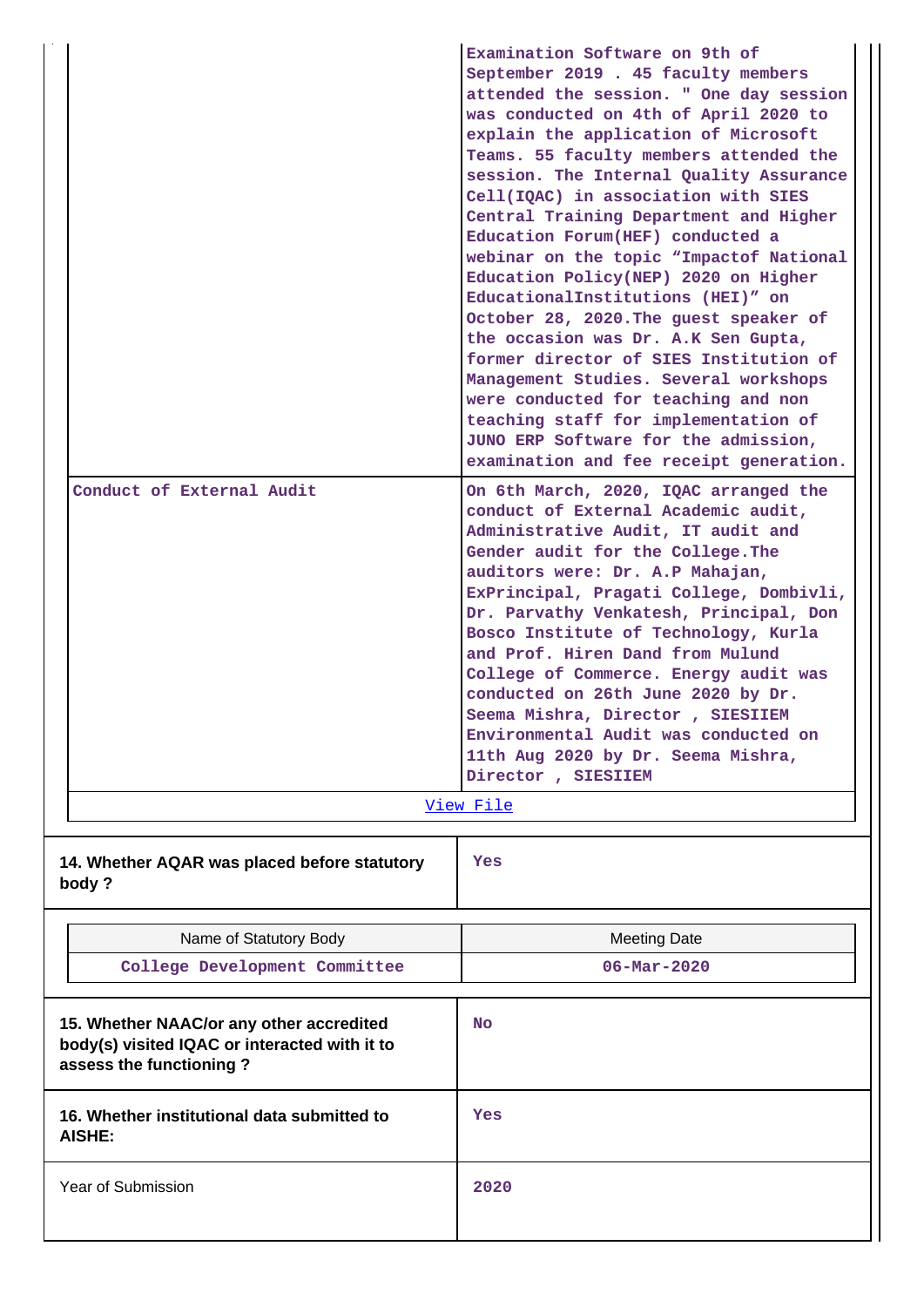| Date of Submission                                                                                  | $10 - Jan - 2020$                                                                                                                                              |
|-----------------------------------------------------------------------------------------------------|----------------------------------------------------------------------------------------------------------------------------------------------------------------|
| 17. Does the Institution have Management<br><b>Information System?</b>                              | Yes                                                                                                                                                            |
| If yes, give a brief descripiton and a list of modules<br>currently operational (maximum 500 words) | Management supported the various<br>initiatives undertaken by the IQAC by<br>providing necessary infrastructure and<br>sanctioning the budgetary requirements. |

**Part B** 

## **CRITERION I – CURRICULAR ASPECTS**

#### **1.1 – Curriculum Planning and Implementation**

 1.1.1 – Institution has the mechanism for well planned curriculum delivery and documentation. Explain in 500 words

 **Academic Planning: IQAC ensures effective curriculum delivery through a wellplanned process. Programmes prepare academic calendar in line with the University of Mumbai, which consist of academic, co- curricular and extracurricular events based on the guidelines given by IQAC. Academic activities begin with the workload allotment to teachers as per their expertise. Teachers prepare a 'Teaching Plan' enclosing their details, number of lectures required and actual dates of module completion. Teaching plans are reviewed periodically by the programme coordinator and are audited by the internal auditors to ensure effective lecture delivery. College is ISO (9001-2015) certified and external auditors verify the veracity of the data. Progress of teaching-learning is periodically discussed in meetings with the IQAC, Principal and Parent-Teachers Association. Teacher program for effective curriculum delivery: 1. The IQAC conducts an Induction program for newly appointed teachers. 2. Seminars are conducted to keep the staff abreast of the upcoming technologies and effective usage of ICT tools. 3. Institution encourages all teachers to attend syllabus revision workshops, seminars and FDP programmes to update themselves and ensure effective curriculum delivery. Teaching Technique 1. To enhance effective delivery of the curriculum, teachers supplement classroom teaching with powerpoint presentations, seminars, group discussions, story-telling, crosswords, quiz, skit, and short films. 2. Due to COVID-19 pandemic from March 2020, the Government and University of Mumbai instructed ICT integration using advanced technological tools. The IQAC actively encouraged all teachers to enhance the use of ICT enabled tools to deliver curriculum through online interactive and collaborative methods such as Microsoft Teams, ZOOM, Google Meet, Cisco Webex, Video conferencing. Teachers use IT enabled learning tools viz. Google Classroom/MS Teams that help manage coursework. Students program for effective curriculum delivery: Institution believes in reaching out to students by adopting learner centric approaches. 1. Based on result analysis, corrective measures are suggested by IQAC and classroom lectures are supplemented with Remedial Lectures, Intensive Coaching, Mentoring. 2. Orientation Program is conducted for the First year students to familiarise them with the learning environment and support facilities, examination, attendance and institutional rules. Also, a 10 hour bridge course is designed in the subject of Accounting, Mathematics, English and Economics. 4. During the course of curriculum delivery, the teacher identifies slow learners, who are given special attention by adopting supportive measures, and advanced learners who are encouraged for better performance. 5. ADD-ON certificate courses are conducted during the year namely TALLY ERP 9, TCS – Campus to Corporate Programme etc. 6. Efforts are taken to have linkages with**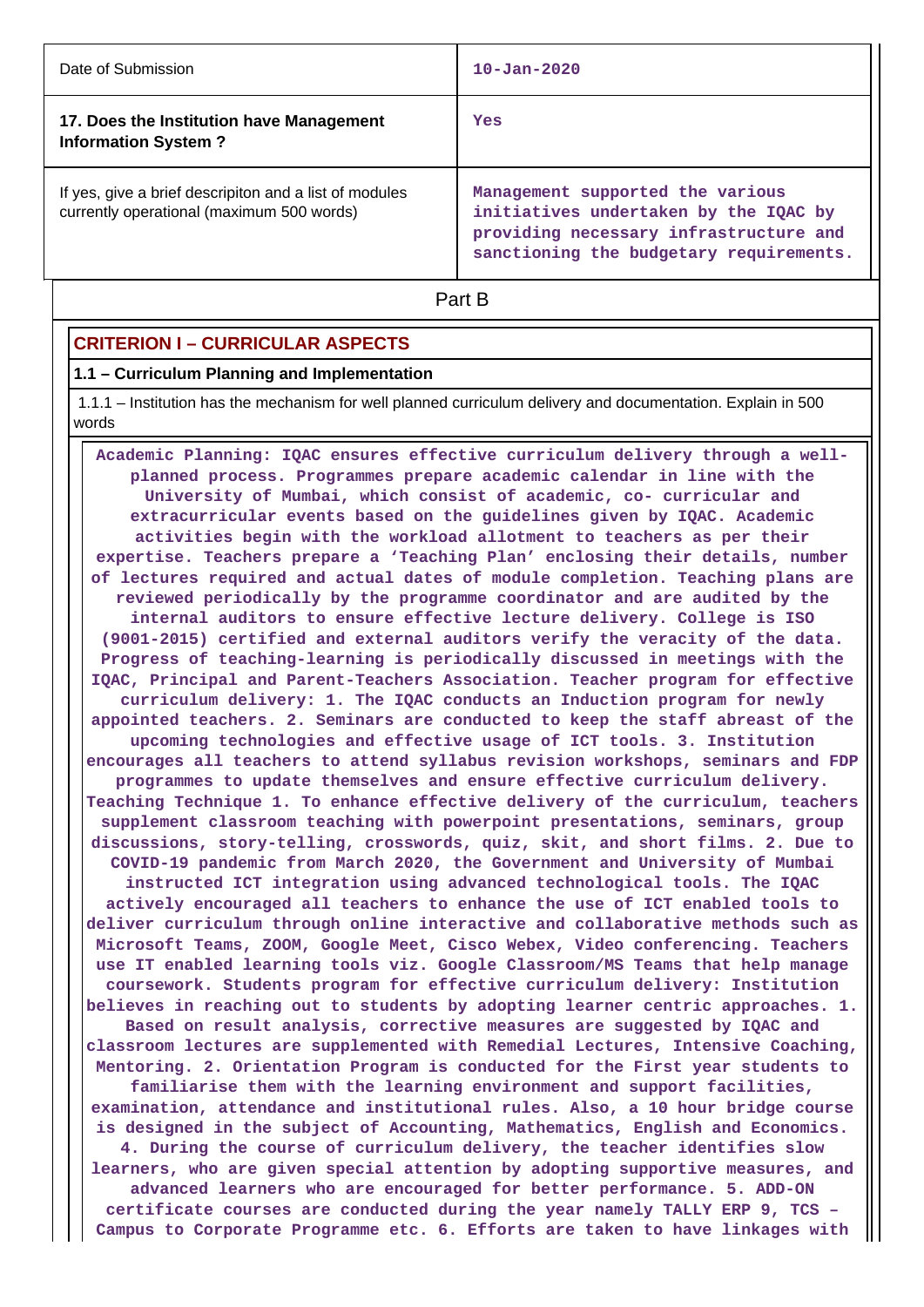**several organizations to enrich and strengthen curriculum delivery. Field/Industrial visits are arranged and experts from industries are invited for interaction. Students are encouraged to take up internships. Teaching Infrastructure for effective curriculum delivery 1. Classrooms are spacious, well ventilated, ICT enabled with smart classrooms that enrich the learning experience. 2. The institution has a laboratory for practical sessions with sufficient number of computers and a well updated library . Teachers coordinate with the librarian ensuring that the list of books needed for their subjects are available.**

| 1.1.2 - Certificate/ Diploma Courses introduced during the academic year     |                                                                    |                          |          |                                                 |                             |  |
|------------------------------------------------------------------------------|--------------------------------------------------------------------|--------------------------|----------|-------------------------------------------------|-----------------------------|--|
| Certificate                                                                  | Diploma Courses                                                    | Dates of<br>Introduction | Duration | Focus on employ<br>ability/entreprene<br>urship | Skill<br>Development        |  |
| Tally ERP<br>9                                                               | <b>Nil</b>                                                         | 04/09/2019               | 12       | Employabil<br>ity                               | Skill<br>Development        |  |
| TCS -<br><b>CAMPUS TO</b><br><b>CORPORATE</b><br><b>PROGRAMME</b>            | Nil                                                                | 20/08/2019               | 10       | Employabil<br>ity                               | Skill<br>Development        |  |
| <b>SPANISH</b><br><b>LANGUAGE</b>                                            | Nil                                                                | 20/10/2019               | 17       | Employabil<br>ity                               | Skill<br>Development        |  |
| <b>HUMAN</b><br><b>RESOURCE</b><br><b>PROFESSIONAL</b>                       | Nil                                                                | 15/09/2019               | 10       | Employabil<br>ity                               | <b>Skill</b><br>Development |  |
| <b>CERTIFICATE</b><br><b>COURSE IN</b><br><b>CAPITAL</b><br><b>MARKETS</b>   | Nil                                                                | 15/09/2019               | 10       | Employabil<br>ity                               | Skill<br>Development        |  |
| <b>DIGITAL</b><br><b>MARKETING</b>                                           | Nil                                                                | 15/09/2019               | 10       | Employabil<br>ity                               | Skill<br>Development        |  |
| <b>CERTIFICATE</b><br><b>COURSE ON</b><br><b>GST</b><br>(BEGINNERS<br>LEVEL) | Nil                                                                | 12/01/2020               | 10       | Employabil<br>ity                               | Skill<br>Development        |  |
| <b>ADVANCED</b><br><b>EXCEL</b>                                              | Nil                                                                | 15/09/2019               | 10       | Employabil<br>ity                               | Skill<br>Development        |  |
| <b>GERMAN</b><br><b>LANGUAGE</b>                                             | Nil                                                                | 29/09/2019               | 17       | Employabil<br>ity                               | <b>Skill</b><br>Development |  |
| <b>FULL STACK</b><br><b>DEVELOPER</b><br><b>COURSE</b>                       | <b>Nil</b>                                                         | 18/01/2020               | 21       | Employabil<br>ity                               | Skill<br>Development        |  |
| 1.2 - Academic Flexibility                                                   |                                                                    |                          |          |                                                 |                             |  |
|                                                                              | 1.2.1 - New programmes/courses introduced during the academic year |                          |          |                                                 |                             |  |
|                                                                              | Programme/Course                                                   | Programme Specialization |          | Dates of Introduction                           |                             |  |
|                                                                              | <b>Nill</b>                                                        |                          | N.A      |                                                 | Nill                        |  |
|                                                                              | No file uploaded.                                                  |                          |          |                                                 |                             |  |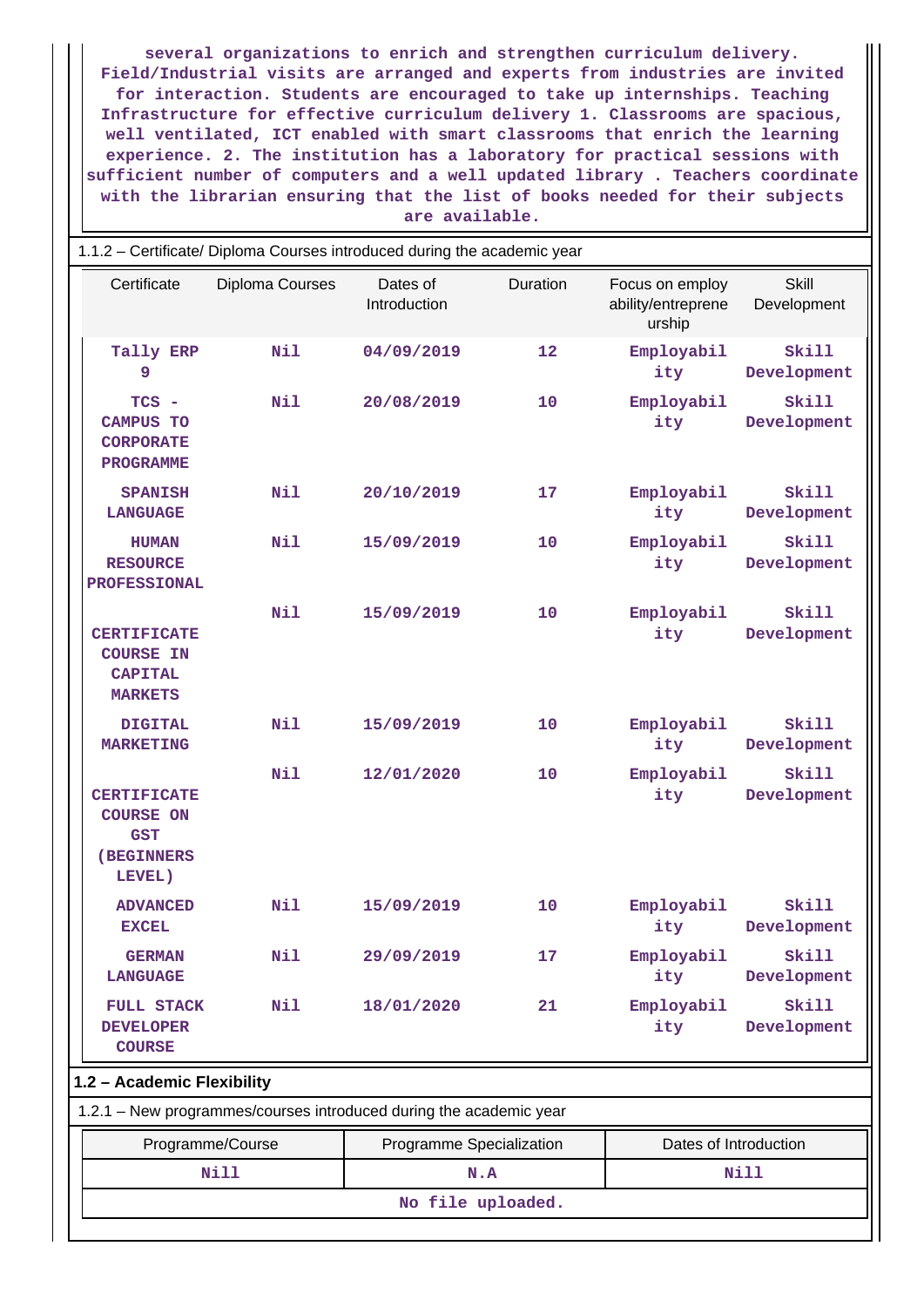| 1.2.2 - Programmes in which Choice Based Credit System (CBCS)/Elective course system implemented at the<br>affiliated Colleges (if applicable) during the academic year.                                                                                                                                                                                                                                                                                                                                                                                                                                                                                                                                                                                                                                                                                                                                                                                                                                                                                                                                                                                                                                                                                                                                          |                          |                   |                                                                 |  |  |
|-------------------------------------------------------------------------------------------------------------------------------------------------------------------------------------------------------------------------------------------------------------------------------------------------------------------------------------------------------------------------------------------------------------------------------------------------------------------------------------------------------------------------------------------------------------------------------------------------------------------------------------------------------------------------------------------------------------------------------------------------------------------------------------------------------------------------------------------------------------------------------------------------------------------------------------------------------------------------------------------------------------------------------------------------------------------------------------------------------------------------------------------------------------------------------------------------------------------------------------------------------------------------------------------------------------------|--------------------------|-------------------|-----------------------------------------------------------------|--|--|
| Name of programmes adopting<br><b>CBCS</b>                                                                                                                                                                                                                                                                                                                                                                                                                                                                                                                                                                                                                                                                                                                                                                                                                                                                                                                                                                                                                                                                                                                                                                                                                                                                        | Programme Specialization |                   | Date of implementation of<br><b>CBCS/Elective Course System</b> |  |  |
| <b>Nill</b>                                                                                                                                                                                                                                                                                                                                                                                                                                                                                                                                                                                                                                                                                                                                                                                                                                                                                                                                                                                                                                                                                                                                                                                                                                                                                                       |                          | N.A               | <b>Nill</b>                                                     |  |  |
| 1.2.3 - Students enrolled in Certificate/ Diploma Courses introduced during the year                                                                                                                                                                                                                                                                                                                                                                                                                                                                                                                                                                                                                                                                                                                                                                                                                                                                                                                                                                                                                                                                                                                                                                                                                              |                          |                   |                                                                 |  |  |
|                                                                                                                                                                                                                                                                                                                                                                                                                                                                                                                                                                                                                                                                                                                                                                                                                                                                                                                                                                                                                                                                                                                                                                                                                                                                                                                   | Certificate              |                   | Diploma Course                                                  |  |  |
| <b>Number of Students</b>                                                                                                                                                                                                                                                                                                                                                                                                                                                                                                                                                                                                                                                                                                                                                                                                                                                                                                                                                                                                                                                                                                                                                                                                                                                                                         |                          | 1098              | Nil                                                             |  |  |
| 1.3 - Curriculum Enrichment                                                                                                                                                                                                                                                                                                                                                                                                                                                                                                                                                                                                                                                                                                                                                                                                                                                                                                                                                                                                                                                                                                                                                                                                                                                                                       |                          |                   |                                                                 |  |  |
| 1.3.1 – Value-added courses imparting transferable and life skills offered during the year                                                                                                                                                                                                                                                                                                                                                                                                                                                                                                                                                                                                                                                                                                                                                                                                                                                                                                                                                                                                                                                                                                                                                                                                                        |                          |                   |                                                                 |  |  |
| <b>Value Added Courses</b>                                                                                                                                                                                                                                                                                                                                                                                                                                                                                                                                                                                                                                                                                                                                                                                                                                                                                                                                                                                                                                                                                                                                                                                                                                                                                        | Date of Introduction     |                   | Number of Students Enrolled                                     |  |  |
| TCS - CAMPUS TO<br><b>CORPORATE PROGRAMME</b>                                                                                                                                                                                                                                                                                                                                                                                                                                                                                                                                                                                                                                                                                                                                                                                                                                                                                                                                                                                                                                                                                                                                                                                                                                                                     |                          | 20/08/2019        | 56                                                              |  |  |
|                                                                                                                                                                                                                                                                                                                                                                                                                                                                                                                                                                                                                                                                                                                                                                                                                                                                                                                                                                                                                                                                                                                                                                                                                                                                                                                   |                          | No file uploaded. |                                                                 |  |  |
| 1.3.2 - Field Projects / Internships under taken during the year                                                                                                                                                                                                                                                                                                                                                                                                                                                                                                                                                                                                                                                                                                                                                                                                                                                                                                                                                                                                                                                                                                                                                                                                                                                  |                          |                   |                                                                 |  |  |
| Project/Programme Title                                                                                                                                                                                                                                                                                                                                                                                                                                                                                                                                                                                                                                                                                                                                                                                                                                                                                                                                                                                                                                                                                                                                                                                                                                                                                           | Programme Specialization |                   | No. of students enrolled for Field<br>Projects / Internships    |  |  |
| No Data Entered/Not Applicable !!!                                                                                                                                                                                                                                                                                                                                                                                                                                                                                                                                                                                                                                                                                                                                                                                                                                                                                                                                                                                                                                                                                                                                                                                                                                                                                |                          |                   |                                                                 |  |  |
|                                                                                                                                                                                                                                                                                                                                                                                                                                                                                                                                                                                                                                                                                                                                                                                                                                                                                                                                                                                                                                                                                                                                                                                                                                                                                                                   |                          | View File         |                                                                 |  |  |
| 1.4 - Feedback System                                                                                                                                                                                                                                                                                                                                                                                                                                                                                                                                                                                                                                                                                                                                                                                                                                                                                                                                                                                                                                                                                                                                                                                                                                                                                             |                          |                   |                                                                 |  |  |
| 1.4.1 - Whether structured feedback received from all the stakeholders.                                                                                                                                                                                                                                                                                                                                                                                                                                                                                                                                                                                                                                                                                                                                                                                                                                                                                                                                                                                                                                                                                                                                                                                                                                           |                          |                   |                                                                 |  |  |
| <b>Students</b>                                                                                                                                                                                                                                                                                                                                                                                                                                                                                                                                                                                                                                                                                                                                                                                                                                                                                                                                                                                                                                                                                                                                                                                                                                                                                                   |                          |                   | Yes                                                             |  |  |
| <b>Teachers</b>                                                                                                                                                                                                                                                                                                                                                                                                                                                                                                                                                                                                                                                                                                                                                                                                                                                                                                                                                                                                                                                                                                                                                                                                                                                                                                   |                          |                   | Yes                                                             |  |  |
| Employers                                                                                                                                                                                                                                                                                                                                                                                                                                                                                                                                                                                                                                                                                                                                                                                                                                                                                                                                                                                                                                                                                                                                                                                                                                                                                                         |                          |                   | Yes                                                             |  |  |
| Alumni                                                                                                                                                                                                                                                                                                                                                                                                                                                                                                                                                                                                                                                                                                                                                                                                                                                                                                                                                                                                                                                                                                                                                                                                                                                                                                            |                          | Yes               |                                                                 |  |  |
| Parents                                                                                                                                                                                                                                                                                                                                                                                                                                                                                                                                                                                                                                                                                                                                                                                                                                                                                                                                                                                                                                                                                                                                                                                                                                                                                                           |                          |                   | Yes                                                             |  |  |
| 1.4.2 – How the feedback obtained is being analyzed and utilized for overall development of the institution?<br>(maximum 500 words)                                                                                                                                                                                                                                                                                                                                                                                                                                                                                                                                                                                                                                                                                                                                                                                                                                                                                                                                                                                                                                                                                                                                                                               |                          |                   |                                                                 |  |  |
| <b>Feedback Obtained</b>                                                                                                                                                                                                                                                                                                                                                                                                                                                                                                                                                                                                                                                                                                                                                                                                                                                                                                                                                                                                                                                                                                                                                                                                                                                                                          |                          |                   |                                                                 |  |  |
| SIES ASCN, IQAC obtained Curriculum feedback online through a well-structured<br>Questionnaire from various stakeholders namely Students, Teachers, Employer,<br>Alumni and Parents. The curriculum feedback is collected, analysed<br>statistically, compiled, action taken, communicated to the BOS members of<br>university of Mumbai for their consideration and approval and is available on<br>website. Response from BOS members confirmed that the necessary Changes will he<br>incorporated in the next revision. Curriculum Feedback from students is<br>collected, analysed, compiled and on the basis of their suggestions, to enrich<br>the curriculum delivery, certificate courses, seminars, guest lectures, are<br>conducted to enrich their learning experience to their maximum potential.<br>Students are taken for Field /Industrial visits to bridge the gap between<br>academia and industry. This helps to make the study more practical and reduces<br>the gap between theoretical knowledge and practical application of the same.<br>Focus is also on student internship that assists them with career development<br>by providing real work experiences and provides opportunities to explore their<br>interests and develop professional skills and competencies. Teachers' feedback |                          |                   |                                                                 |  |  |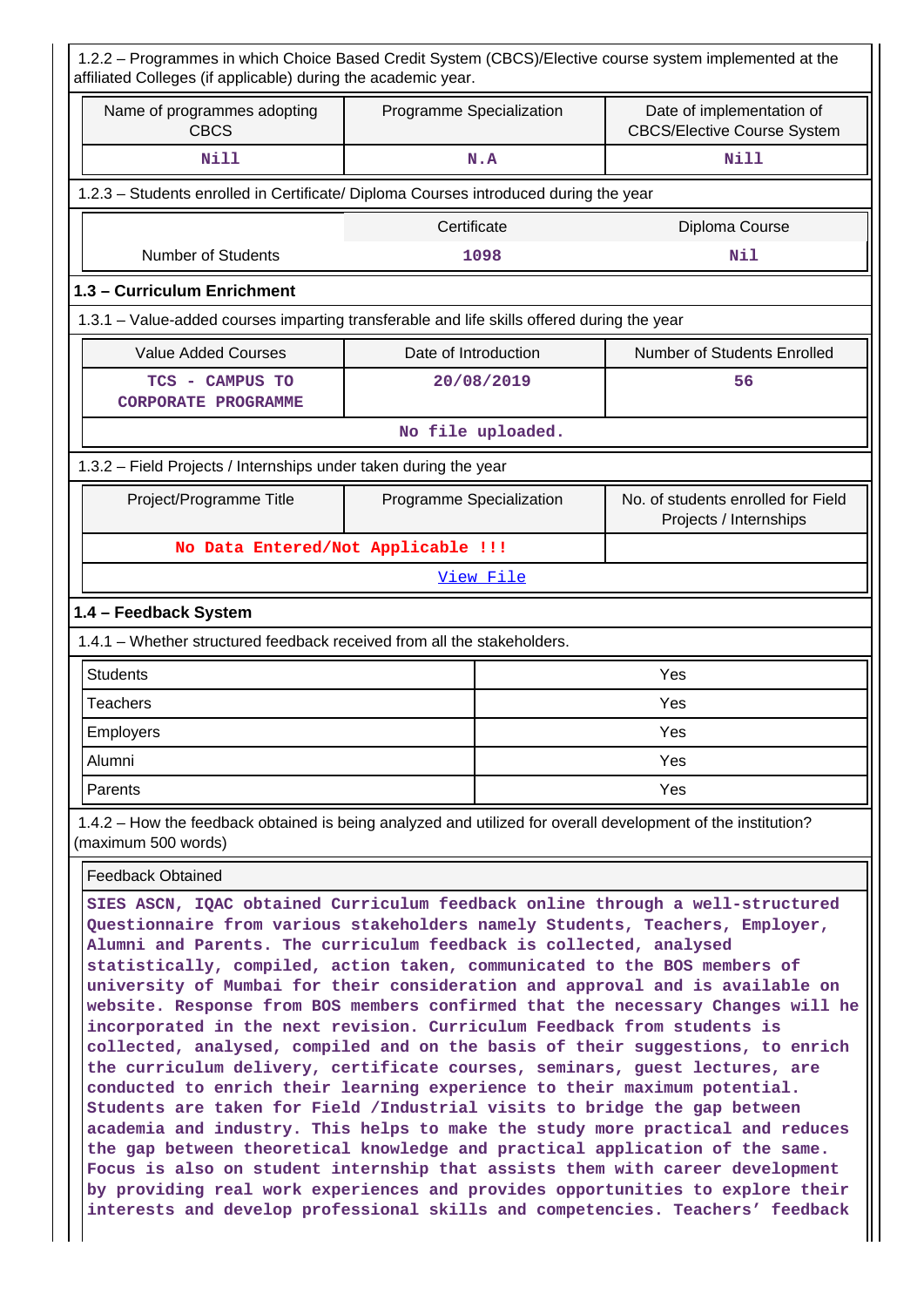**regarding curriculum is collected analysed, compiled and necessary suggestions are deliberated. Teachers are asked to update themselves in the subjects they teach and are motivated for attending workshops/FDP programmes. On teachers recommendation new books are purchased in library. Feedback from industry (Employer) regarding curriculum is taken from the companies that visit our college for placement and suggestions given are deliberated. Campus to corporate training, guest lectures and Field / Industrial visits are arranged. Alumni Feedback on curriculum is taken and suggestions given are deliberated. Interactions with eminent alumni members are arranged to give practical exposure to students help them in their career planning and thus help to bridge the gap between campus to corporate. Placement activities are strengthened, which benefit students in upcoming area of job opportunities. Feedback from Parents are collected is analysed and compiled and necessary suggestions are deliberated. As part of Continuous Internal assessment (CIE), Open Book Test (OBT) are conducted for students after completion of syllabus, so that they can learn the answers from their books and notes for the questions given for a stipulated time period and after that they will write the answers on their own. Intensive Coaching is conducted to ensure that the students get expert guidance on important topics of difficult courses. Alta Performer - poster competition is organized for advanced learners. Feedback provides opportunity to students and other stakeholders to actively participate in the improvement of programme of study. It thereby improves the quality of students learning experiences and also gives the Institution a 360 degree view point to overall improve their curriculum planning and delivery as per the expectations of the stakeholders.**

## **CRITERION II – TEACHING- LEARNING AND EVALUATION**

#### **2.1 – Student Enrolment and Profile**

| Name of the<br>Programme | Programme<br>Specialization   | Number of seats<br>available | Number of<br>Application received | <b>Students Enrolled</b> |
|--------------------------|-------------------------------|------------------------------|-----------------------------------|--------------------------|
| <b>BCom</b>              | Regaular                      | 360                          | 783                               | 356                      |
| <b>BCom</b>              | Accounting &<br>Finance       | 132                          | 617                               | 132                      |
| <b>BCom</b>              | Banking &<br><b>Insurance</b> | 132                          | 197                               | 129                      |
| <b>BCom</b>              | Financial<br>Market           | 72                           | 158                               | 71                       |
| <b>BMS</b>               | Management                    | 198                          | 1147                              | 198                      |
| <b>BAMS</b>              | Mass Media                    | 120                          | 349                               | 118                      |
| <b>BSC</b>               | Computer<br>Science           | 120                          | 341                               | 105                      |
| <b>BSC</b>               | Information<br>Technology     | 120                          | 437                               | 116                      |
| <b>MCom</b>              | Advanced<br>Accountancy       | 80                           | 112                               | 62                       |
| <b>MSC</b>               | Computer<br>Science           | 20                           | 60                                | 19                       |
|                          |                               | View File                    |                                   |                          |

#### 2.1.1 – Demand Ratio during the year

#### **2.2 – Catering to Student Diversity**

2.2.1 – Student - Full time teacher ratio (current year data)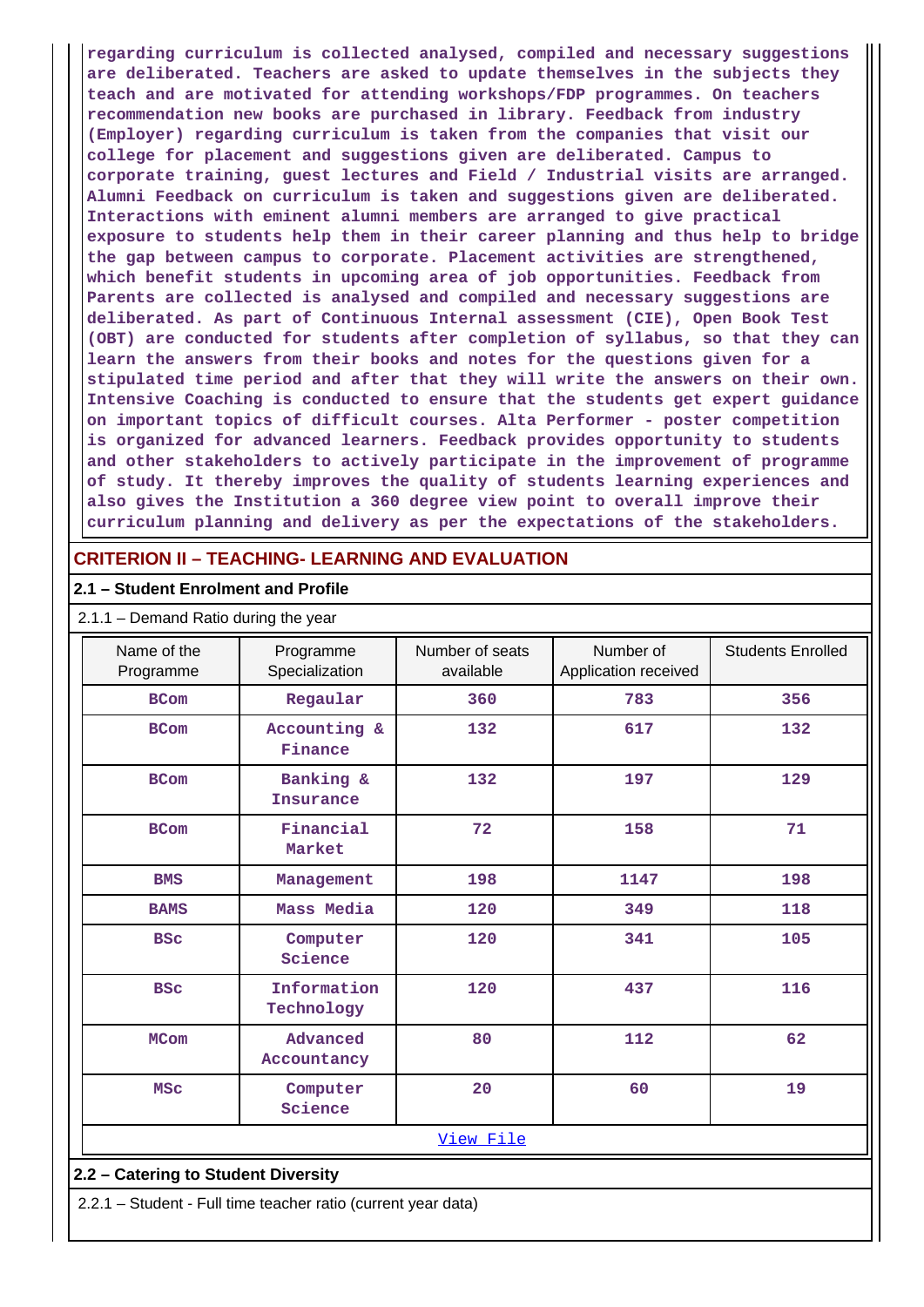| Year                                                                                                                                                      |                     | Number of<br>students enrolled<br>in the institution<br>(UG) | Number of<br>students enrolled<br>in the institution<br>(PG)                                                                                                                                                                                                                                                                                                                                                                                                                                                                                                                                                                                                                                                                                                                                                                                                                                                                                                                                                                                                                                                                                                                                                                                                                                                                                                                                                                                                                                                                                                                                                                                                                                                                                                                                                      | Number of<br>fulltime teachers<br>available in the<br>institution<br>teaching only UG<br>courses |             | Number of<br>fulltime teachers<br>available in the<br>institution<br>teaching only PG<br>courses |    | Number of<br>teachers<br>teaching both UG<br>and PG courses                                                                                                                                                                           |  |  |
|-----------------------------------------------------------------------------------------------------------------------------------------------------------|---------------------|--------------------------------------------------------------|-------------------------------------------------------------------------------------------------------------------------------------------------------------------------------------------------------------------------------------------------------------------------------------------------------------------------------------------------------------------------------------------------------------------------------------------------------------------------------------------------------------------------------------------------------------------------------------------------------------------------------------------------------------------------------------------------------------------------------------------------------------------------------------------------------------------------------------------------------------------------------------------------------------------------------------------------------------------------------------------------------------------------------------------------------------------------------------------------------------------------------------------------------------------------------------------------------------------------------------------------------------------------------------------------------------------------------------------------------------------------------------------------------------------------------------------------------------------------------------------------------------------------------------------------------------------------------------------------------------------------------------------------------------------------------------------------------------------------------------------------------------------------------------------------------------------|--------------------------------------------------------------------------------------------------|-------------|--------------------------------------------------------------------------------------------------|----|---------------------------------------------------------------------------------------------------------------------------------------------------------------------------------------------------------------------------------------|--|--|
| 2019                                                                                                                                                      |                     | 3273                                                         | 218                                                                                                                                                                                                                                                                                                                                                                                                                                                                                                                                                                                                                                                                                                                                                                                                                                                                                                                                                                                                                                                                                                                                                                                                                                                                                                                                                                                                                                                                                                                                                                                                                                                                                                                                                                                                               | 56                                                                                               |             |                                                                                                  | 11 | 9                                                                                                                                                                                                                                     |  |  |
| 2.3 - Teaching - Learning Process                                                                                                                         |                     |                                                              |                                                                                                                                                                                                                                                                                                                                                                                                                                                                                                                                                                                                                                                                                                                                                                                                                                                                                                                                                                                                                                                                                                                                                                                                                                                                                                                                                                                                                                                                                                                                                                                                                                                                                                                                                                                                                   |                                                                                                  |             |                                                                                                  |    |                                                                                                                                                                                                                                       |  |  |
| 2.3.1 - Percentage of teachers using ICT for effective teaching with Learning Management Systems (LMS), E-<br>learning resources etc. (current year data) |                     |                                                              |                                                                                                                                                                                                                                                                                                                                                                                                                                                                                                                                                                                                                                                                                                                                                                                                                                                                                                                                                                                                                                                                                                                                                                                                                                                                                                                                                                                                                                                                                                                                                                                                                                                                                                                                                                                                                   |                                                                                                  |             |                                                                                                  |    |                                                                                                                                                                                                                                       |  |  |
| Number of<br><b>Teachers on Roll</b>                                                                                                                      |                     | Number of<br>teachers using<br>ICT (LMS, e-<br>Resources)    | <b>ICT Tools and</b><br>resources<br>available                                                                                                                                                                                                                                                                                                                                                                                                                                                                                                                                                                                                                                                                                                                                                                                                                                                                                                                                                                                                                                                                                                                                                                                                                                                                                                                                                                                                                                                                                                                                                                                                                                                                                                                                                                    | Number of ICT<br>enabled<br>Classrooms                                                           |             | Numberof smart<br>classrooms                                                                     |    | E-resources and<br>techniques used                                                                                                                                                                                                    |  |  |
| 56                                                                                                                                                        |                     | 56                                                           | 72                                                                                                                                                                                                                                                                                                                                                                                                                                                                                                                                                                                                                                                                                                                                                                                                                                                                                                                                                                                                                                                                                                                                                                                                                                                                                                                                                                                                                                                                                                                                                                                                                                                                                                                                                                                                                | 27                                                                                               |             |                                                                                                  | 8  | 49                                                                                                                                                                                                                                    |  |  |
|                                                                                                                                                           |                     |                                                              | View File of ICT Tools and resources                                                                                                                                                                                                                                                                                                                                                                                                                                                                                                                                                                                                                                                                                                                                                                                                                                                                                                                                                                                                                                                                                                                                                                                                                                                                                                                                                                                                                                                                                                                                                                                                                                                                                                                                                                              |                                                                                                  |             |                                                                                                  |    |                                                                                                                                                                                                                                       |  |  |
| View File of E-resources and techniques used                                                                                                              |                     |                                                              |                                                                                                                                                                                                                                                                                                                                                                                                                                                                                                                                                                                                                                                                                                                                                                                                                                                                                                                                                                                                                                                                                                                                                                                                                                                                                                                                                                                                                                                                                                                                                                                                                                                                                                                                                                                                                   |                                                                                                  |             |                                                                                                  |    |                                                                                                                                                                                                                                       |  |  |
| 2.3.2 - Students mentoring system available in the institution? Give details. (maximum 500 words)                                                         |                     |                                                              |                                                                                                                                                                                                                                                                                                                                                                                                                                                                                                                                                                                                                                                                                                                                                                                                                                                                                                                                                                                                                                                                                                                                                                                                                                                                                                                                                                                                                                                                                                                                                                                                                                                                                                                                                                                                                   |                                                                                                  |             |                                                                                                  |    |                                                                                                                                                                                                                                       |  |  |
|                                                                                                                                                           |                     |                                                              | students' outcomes. It can have a life-changing effect on a student's career by empowering them with the<br>guidance, confidence and skills necessary to succeed. The institute has adopted process of mentoring to<br>enhance the development of our students. The formal mentoring process begins at the start of the academic<br>year by allocation of Mentors to Mentees. The head of the institution is also a part of this process and has<br>mentored various students overcome problems like drug addiction, has helped in career counselling, develop<br>leadership potential, personality development and other such issues. Apart from the regular Mentor -Mentee<br>sessions in the college premises, this year due to Covid pandemic during the year end, the faculties conducted<br>online mentoring sessions which really helped students to stay connected with their mentors. Mentors guided<br>them how to make best use of their time by enrolling various online courses and simultaneously focusing on<br>physical fitness. Role and Responsibilities of Mentors 1. To conduct regular meeting with mentees as per the<br>allotted timetable. 2. To make students aware of various committees like anti ragging, sexual harassment,<br>attendance rules, discipline, Grievance and redressal cell etc. 3. To make aware new students about various<br>resources and student services available at college such as library, gymkhana, sports equipment's etc. 4. To<br>mentor students on career counselling, personality development, time management and other key skills. 5. To<br>To provide students guidance for projects and research activities. 8. To discuss importance of moral values,<br>ethics, discipline and code of conduct. 9. To address any other specific student query. |                                                                                                  |             |                                                                                                  |    | encourage students to participate in various co-curricular and extra-curricular activities conducted by the college<br>and university. 6. To help students overcome exam related stress and discuss result improvement techniques. 7. |  |  |
| Number of students enrolled in the                                                                                                                        | institution<br>3491 |                                                              | Number of fulltime teachers                                                                                                                                                                                                                                                                                                                                                                                                                                                                                                                                                                                                                                                                                                                                                                                                                                                                                                                                                                                                                                                                                                                                                                                                                                                                                                                                                                                                                                                                                                                                                                                                                                                                                                                                                                                       | 55                                                                                               |             |                                                                                                  |    | Mentor: Mentee Ratio<br>1:63                                                                                                                                                                                                          |  |  |
| 2.4 - Teacher Profile and Quality                                                                                                                         |                     |                                                              |                                                                                                                                                                                                                                                                                                                                                                                                                                                                                                                                                                                                                                                                                                                                                                                                                                                                                                                                                                                                                                                                                                                                                                                                                                                                                                                                                                                                                                                                                                                                                                                                                                                                                                                                                                                                                   |                                                                                                  |             |                                                                                                  |    |                                                                                                                                                                                                                                       |  |  |
| 2.4.1 - Number of full time teachers appointed during the year                                                                                            |                     |                                                              |                                                                                                                                                                                                                                                                                                                                                                                                                                                                                                                                                                                                                                                                                                                                                                                                                                                                                                                                                                                                                                                                                                                                                                                                                                                                                                                                                                                                                                                                                                                                                                                                                                                                                                                                                                                                                   |                                                                                                  |             |                                                                                                  |    |                                                                                                                                                                                                                                       |  |  |
| No. of sanctioned<br>positions                                                                                                                            |                     | No. of filled positions                                      |                                                                                                                                                                                                                                                                                                                                                                                                                                                                                                                                                                                                                                                                                                                                                                                                                                                                                                                                                                                                                                                                                                                                                                                                                                                                                                                                                                                                                                                                                                                                                                                                                                                                                                                                                                                                                   | Vacant positions                                                                                 |             | Positions filled during<br>the current year                                                      |    | No. of faculty with<br>Ph.D                                                                                                                                                                                                           |  |  |
| 56                                                                                                                                                        |                     | 39                                                           |                                                                                                                                                                                                                                                                                                                                                                                                                                                                                                                                                                                                                                                                                                                                                                                                                                                                                                                                                                                                                                                                                                                                                                                                                                                                                                                                                                                                                                                                                                                                                                                                                                                                                                                                                                                                                   | 17                                                                                               |             | 17                                                                                               |    | 10                                                                                                                                                                                                                                    |  |  |
| International level from Government, recognised bodies during the year)                                                                                   |                     |                                                              |                                                                                                                                                                                                                                                                                                                                                                                                                                                                                                                                                                                                                                                                                                                                                                                                                                                                                                                                                                                                                                                                                                                                                                                                                                                                                                                                                                                                                                                                                                                                                                                                                                                                                                                                                                                                                   |                                                                                                  |             |                                                                                                  |    | 2.4.2 - Honours and recognition received by teachers (received awards, recognition, fellowships at State, National,                                                                                                                   |  |  |
| Year of Award                                                                                                                                             |                     |                                                              | Name of full time teachers<br>receiving awards from<br>state level, national level,                                                                                                                                                                                                                                                                                                                                                                                                                                                                                                                                                                                                                                                                                                                                                                                                                                                                                                                                                                                                                                                                                                                                                                                                                                                                                                                                                                                                                                                                                                                                                                                                                                                                                                                               |                                                                                                  | Designation |                                                                                                  |    | Name of the award,<br>fellowship, received from<br>Government or recognized                                                                                                                                                           |  |  |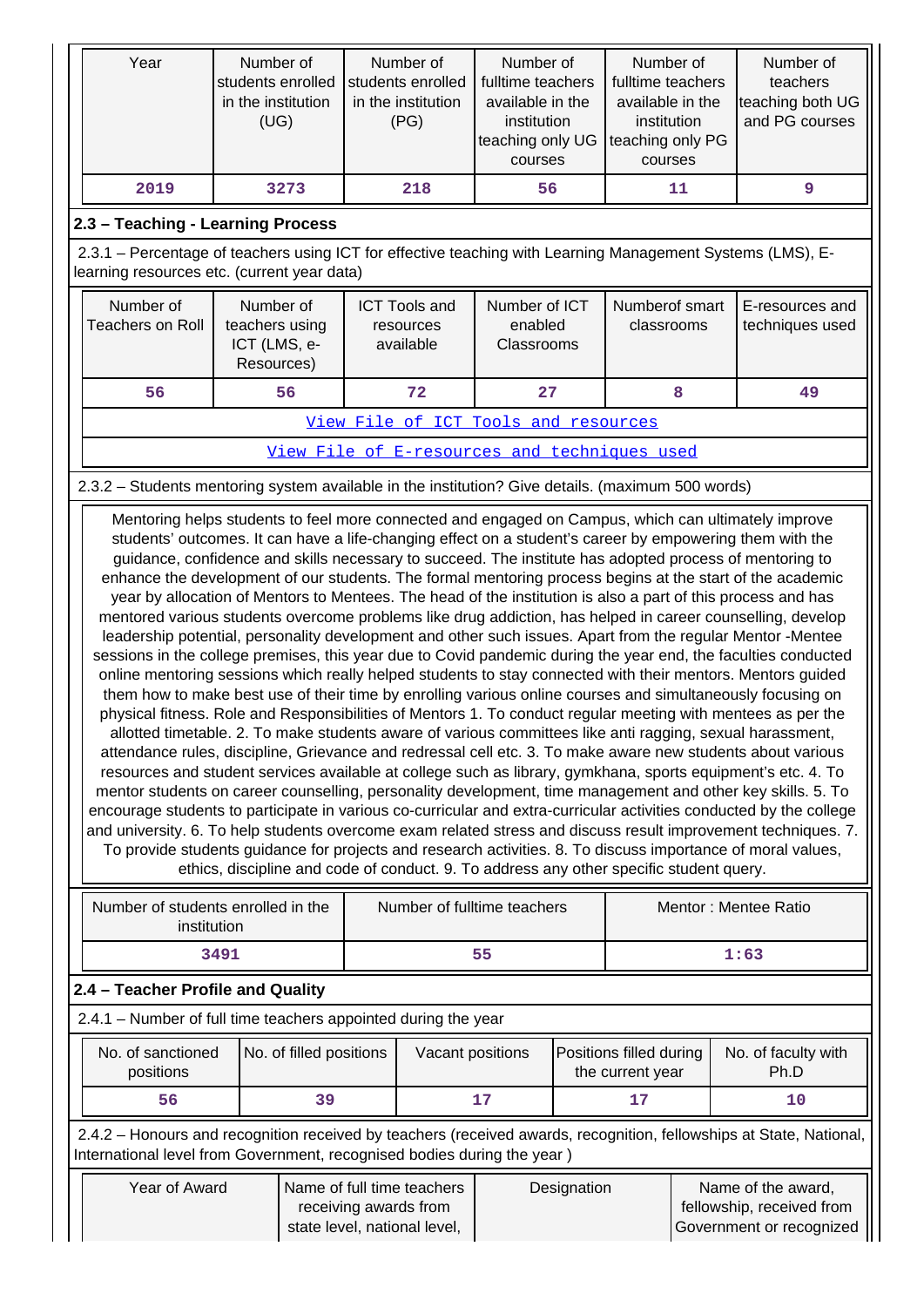|                                                                                                                                | international level              |                     |                        |                                                                | bodies                                                                                                                                |
|--------------------------------------------------------------------------------------------------------------------------------|----------------------------------|---------------------|------------------------|----------------------------------------------------------------|---------------------------------------------------------------------------------------------------------------------------------------|
| 2019                                                                                                                           | Dr. Jyoti<br><b>Jatinder Das</b> |                     |                        | Assistant<br>Professor                                         | Certified ISO<br>14001:2015 Lead<br>Auditor<br>(Environment<br>Management System)<br>3 Fold Education<br>Centre CQI IRCA<br>certified |
| 2019                                                                                                                           | Mithun PIllai                    |                     |                        | Assistant<br>Professor                                         | Member of<br>Syllabus Revision<br>Committee at<br>University of<br>Mumbai for BAMMC<br>(Media Laws and<br>Ethics)                     |
| 2019                                                                                                                           | Swati Vitkar                     |                     | Assistant<br>Professor |                                                                | Member of<br>Syllabus Revision<br>Committee at<br>University of<br>Mumbai for B.Sc.<br>Computer Science<br>(Syllabus Board)           |
|                                                                                                                                |                                  |                     | View File              |                                                                |                                                                                                                                       |
| 2.5 - Evaluation Process and Reforms                                                                                           |                                  |                     |                        |                                                                |                                                                                                                                       |
| 2.5.1 - Number of days from the date of semester-end/ year- end examination till the declaration of results during<br>the year |                                  |                     |                        |                                                                |                                                                                                                                       |
| Programme Name                                                                                                                 | Programme Code                   | Semester/year       |                        | Last date of the last<br>semester-end/year-<br>end examination | Date of declaration of<br>results of semester-<br>end/ year- end<br>examination                                                       |
| <b>BSC</b>                                                                                                                     | 1800256                          | $MAY - 2019$        | SEMESTER - VI          | 11/05/2019                                                     | 24/06/2019                                                                                                                            |
| <b>BSC</b>                                                                                                                     | 1800156                          | <b>APRIL - 2019</b> | SEMESTER - VI          | 04/05/2019                                                     | 19/06/2019                                                                                                                            |
| <b>BAMS</b>                                                                                                                    | 4000156                          |                     | SEMESTER - VI          | 03/05/2019                                                     | 06/06/2019                                                                                                                            |

| <b>BAMS</b>                                                                                                     | 4000156        | SEMESTER - VI<br><b>APRIL - 2019</b> | 03/05/2019 | 06/06/2019 |
|-----------------------------------------------------------------------------------------------------------------|----------------|--------------------------------------|------------|------------|
| <b>BMS</b>                                                                                                      | 2M00156        | SEMESTER - VI<br>$MAY - 2019$        | 09/05/2019 | 19/06/2019 |
| <b>BCom</b>                                                                                                     | <b>2C00256</b> | SEMESTER - VI<br>$MAX - 2019$        | 09/05/2019 | 17/06/2019 |
| <b>BCom</b>                                                                                                     | <b>2C00146</b> | SEMESTER - VI<br><b>APRIL - 2019</b> | 12/04/2019 | 25/05/2019 |
| <b>BCom</b>                                                                                                     | <b>2C00456</b> | SEMESTER - VI<br>$MAY - 2019$        | 09/05/2019 | 27/06/2019 |
| <b>BCom</b>                                                                                                     | <b>2C00346</b> | SEMESTER - VI<br>$MAY - 2019$        | 09/05/2019 | 26/06/2019 |
|                                                                                                                 |                | View File                            |            |            |
| 2.5.2 – Reforms initiated on Continuous Internal Evaluation (CIE) system at the institutional level (250 words) |                |                                      |            |            |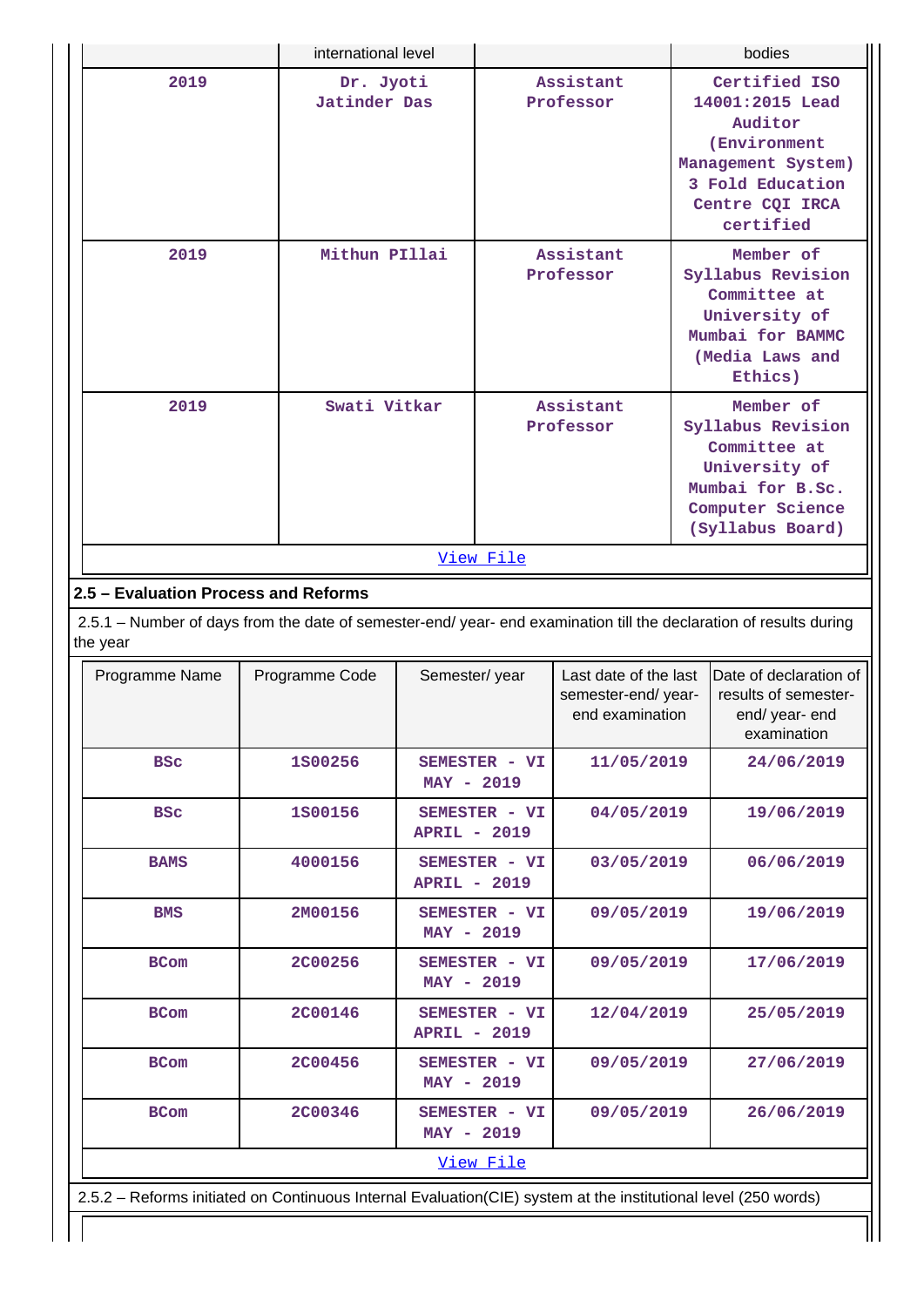**College follows Choice Based Credit and Grading System (CBCS) framed by Mumbai University and adheres to the schedule and guidelines given for conducting Examination. The College Examination Committee prepares schedule for conducting Semester End examinations -Internal /Practical /ATKT /Additional Examinations. Online submission of THREE DIFFERENT SETS of Question Papers along with ANSWER KEY within the stipulated time before Semester End Regular/ Supplementary Examination is done with the password protected (Encrypted) at the mail id siesascnexam@sies.edu.in. At the examination center the question paper is decrypted with the key/password and printed, so that the question paper is not leaked. From among the three sets of questions papers, final question paper is randomly selected by senior authority (Principal/Vice-Principal/Convenor/ Co-Convenor). The selected question papers are printed in- house on the date of the exam an hour before the commencement of the examination to maintain confidentiality. GRADED software was implemented in the year 2019 which has facilitated Result Processing online with accuracy. In March 2020 due to Corona Pandemic, University of Mumbai issued guidelines regarding examination. Institute adopted all the major reforms in curriculum, examination pattern and evaluation process prescribed by it. For First Half 2020, University stated guidelines for the final semester students, they would be appearing for the online examination in consultation with the Lead College within the time frame prescribed by it, rest others would be granted promotion based on the internals assessment and previous semester marks**

 2.5.3 – Academic calendar prepared and adhered for conduct of Examination and other related matters (250 words)

 **As an affiliated college, it adheres to academic calendar provided by the University of Mumbai for conduction of the exams. It specifies the dates of term end examination. Tentative dates of practical exams and viva-voce and theory examinations are also given in academic calendar. The time tables are prepared and implemented accordingly. Semester End examination is fixed by the University and the same is displayed on notice board and on college website for students. In case of any change in the University schedule, some changes are required to be made in internal evaluation as well. These changes are communicated to the students well in advance. Preparatory Exams are conducted every year before university exams. Every teacher conducts regular class tests with multiple choice questions on the related topic. Online tests are conducted by teachers with the use of Microsoft Forms. The Principal conducts review meetings on regular basis to check the implementation and progress of all the activities in the academic calendar. Based on these review meetings some changes in schedules of activities are made if required. Further, extra lectures are scheduled to complete the syllabus before university examination.**

#### **2.6 – Student Performance and Learning Outcomes**

 2.6.1 – Program outcomes, program specific outcomes and course outcomes for all programs offered by the institution are stated and displayed in website of the institution (to provide the weblink)

<http://www.siesascn.edu.in/iqac/uploads/POCO.pdf>

#### 2.6.2 – Pass percentage of students

| Programme<br>Code | Programme<br>Name | Programme<br>Specialization          | Number of<br>students<br>appeared in the<br>final year<br>examination | Number of<br>students passed<br>in final year<br>examination | Pass Percentage |
|-------------------|-------------------|--------------------------------------|-----------------------------------------------------------------------|--------------------------------------------------------------|-----------------|
| <b>2C00346</b>    | <b>BCom</b>       | T.Y.B.COM(<br>$B/I$ )<br>SEMESTER-VI | 99                                                                    | 99                                                           | 100             |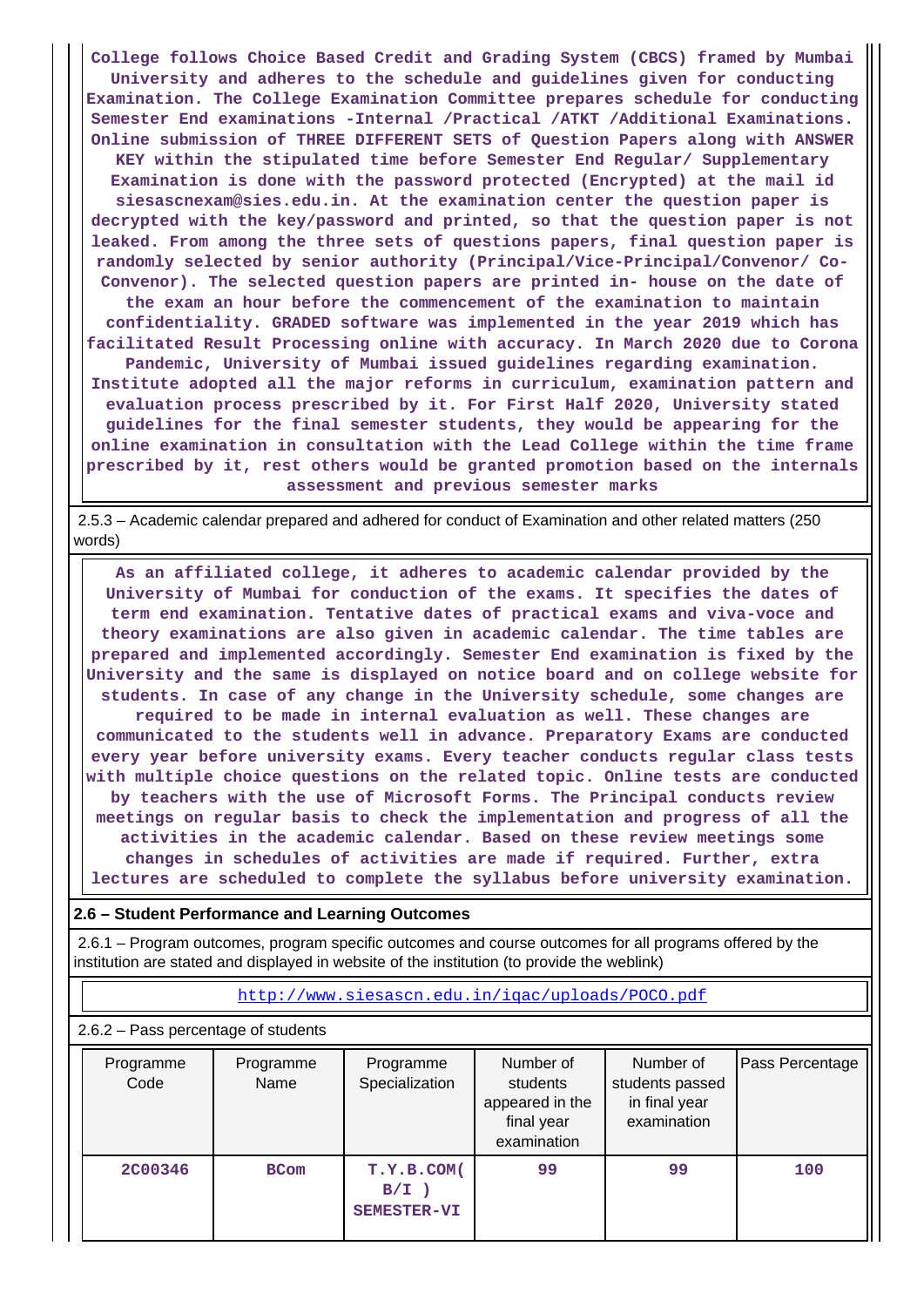| <b>2C00456</b> | <b>BCom</b> | T.Y.B.COM.<br>(A/F)<br>SEMESTER-VI   | 102       | 102 | 100   |
|----------------|-------------|--------------------------------------|-----------|-----|-------|
| <b>2C00146</b> | <b>BCom</b> | <b>TYBCOM</b><br>SEMESTER-VI         | 279       | 278 | 99.64 |
| <b>2C00256</b> | <b>BCom</b> | <b>TYBCOM</b><br>(FM)<br>SEMESTER-VI | 58        | 58  | 100   |
| 2M00156        | <b>BMS</b>  | T.Y.B.M.S<br>SEMESTER-VI             | 193       | 191 | 98.96 |
| 4000156        | <b>BAMS</b> | T.Y.BMM<br>SEMESTER-VI               | 92        | 92  | 100   |
| 1800256        | <b>BSC</b>  | T.Y.B.SC.IT<br>SEMESTER-VI           | 91        | 91  | 100   |
| 1800156        | <b>BSC</b>  | TYBSC CS<br>SEMESTER-VI              | 48        | 48  | 100   |
|                |             |                                      | View File |     |       |
|                |             |                                      |           |     |       |

## **2.7 – Student Satisfaction Survey**

 2.7.1 – Student Satisfaction Survey (SSS) on overall institutional performance (Institution may design the questionnaire) (results and details be provided as weblink)

## <http://siesascn.edu.in/iqac/uploads/StudentSatisfactionSurveyonTeaching1920.pdf>

## **CRITERION III – RESEARCH, INNOVATIONS AND EXTENSION**

## **3.1 – Resource Mobilization for Research**

3.1.1 – Research funds sanctioned and received from various agencies, industry and other organisations

| Nature of the Project | <b>Duration</b> | Name of the funding<br>agency | Total grant<br>sanctioned | Amount received<br>during the year |
|-----------------------|-----------------|-------------------------------|---------------------------|------------------------------------|
| Minor<br>Projects     |                 | University of<br>Mumbai       | 429000                    |                                    |
|                       |                 | View File                     |                           |                                    |

## **3.2 – Innovation Ecosystem**

 3.2.1 – Workshops/Seminars Conducted on Intellectual Property Rights (IPR) and Industry-Academia Innovative practices during the year

| Title of workshop/seminar                                      | Name of the Dept.    | Date       |
|----------------------------------------------------------------|----------------------|------------|
| IPR Workshop                                                   | INCUBATION CELL/IOAC | 03/05/2020 |
| E-Banking                                                      | BCOM(B/I)            | 23/07/2019 |
| Introduction to Iot                                            | BSC(CS)              | 26/07/2019 |
| Artificial Intelligence<br>and Machine Learning                | <b>ALUMNI</b>        | 12/05/2019 |
| Short- Film Making<br>Workshop                                 | <b>BMM</b>           | 23/12/2019 |
| Globalization Disruptions<br>and Challenges Ahead for<br>India | BCOM(B/I)            | 14/09/2019 |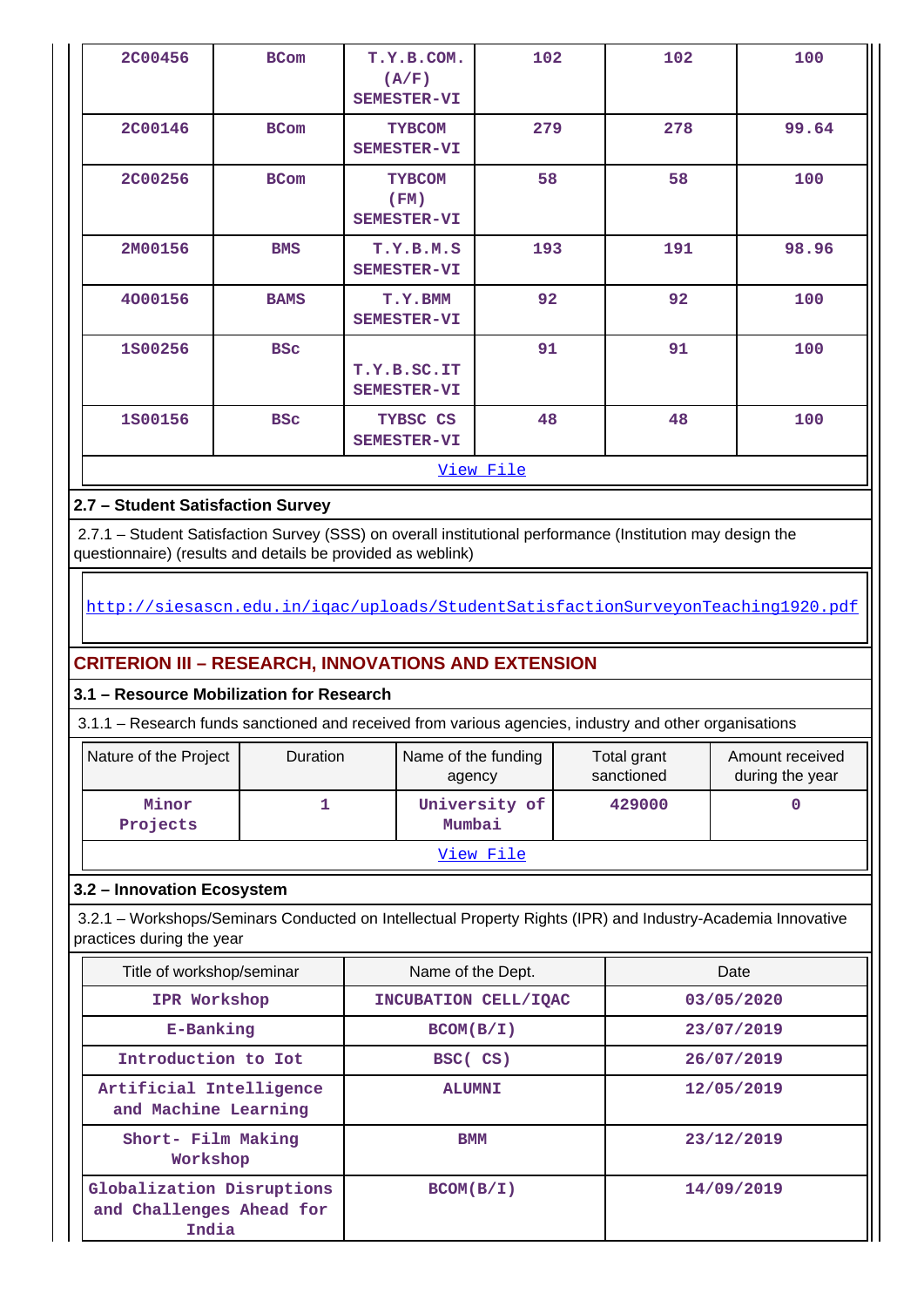| World Ozone Day-32 Years<br>of Healing                                                                                                                     |                                                   | MSC (EVS)        |                 |                         | 16/09/2019     |                        |                         |                                   |  |
|------------------------------------------------------------------------------------------------------------------------------------------------------------|---------------------------------------------------|------------------|-----------------|-------------------------|----------------|------------------------|-------------------------|-----------------------------------|--|
| Non- Banking Financial<br>Companies - A Economy<br>Booster or a hanging<br><b>Noose</b>                                                                    |                                                   |                  |                 | <b>ALUMNI</b>           |                |                        | 12/07/2019              |                                   |  |
| 3.2.2 - Awards for Innovation won by Institution/Teachers/Research scholars/Students during the year                                                       |                                                   |                  |                 |                         |                |                        |                         |                                   |  |
| Title of the innovation                                                                                                                                    | Name of Awardee                                   |                  | Awarding Agency |                         |                | Date of award          |                         | Category                          |  |
| N.A                                                                                                                                                        | N.A                                               |                  |                 | N.A                     |                | Nill                   |                         | N.A                               |  |
|                                                                                                                                                            |                                                   |                  |                 | No file uploaded.       |                |                        |                         |                                   |  |
| 3.2.3 - No. of Incubation centre created, start-ups incubated on campus during the year                                                                    |                                                   |                  |                 |                         |                |                        |                         |                                   |  |
| Incubation<br>Center                                                                                                                                       | Name                                              |                  | Sponsered By    | Name of the<br>Start-up |                | Nature of Start-<br>up |                         | Date of<br>Commencement           |  |
| N.A                                                                                                                                                        | N.A                                               |                  | N.A             | N.A                     |                |                        | N.A                     | Nill                              |  |
|                                                                                                                                                            |                                                   |                  |                 | No file uploaded.       |                |                        |                         |                                   |  |
| 3.3 - Research Publications and Awards                                                                                                                     |                                                   |                  |                 |                         |                |                        |                         |                                   |  |
| 3.3.1 - Incentive to the teachers who receive recognition/awards                                                                                           |                                                   |                  |                 |                         |                |                        |                         |                                   |  |
| <b>State</b>                                                                                                                                               |                                                   |                  | National        |                         |                |                        |                         | International                     |  |
| 0<br>0<br>0                                                                                                                                                |                                                   |                  |                 |                         |                |                        |                         |                                   |  |
| 3.3.2 - Ph. Ds awarded during the year (applicable for PG College, Research Center)                                                                        |                                                   |                  |                 |                         |                |                        |                         |                                   |  |
|                                                                                                                                                            | Name of the Department<br>Number of PhD's Awarded |                  |                 |                         |                |                        |                         |                                   |  |
|                                                                                                                                                            | <b>BSC CS</b>                                     |                  |                 |                         |                |                        | 5                       |                                   |  |
|                                                                                                                                                            | <b>BMM</b>                                        |                  |                 |                         |                |                        | 1                       |                                   |  |
| 3.3.3 - Research Publications in the Journals notified on UGC website during the year                                                                      |                                                   |                  |                 |                         |                |                        |                         |                                   |  |
| <b>Type</b>                                                                                                                                                |                                                   | Department       |                 | Number of Publication   |                |                        |                         | Average Impact Factor (if<br>any) |  |
| National                                                                                                                                                   |                                                   | B.Com            |                 |                         | 3              |                        |                         | $\mathbf{0}$                      |  |
| National                                                                                                                                                   |                                                   | BSC.CS           |                 | 1                       |                |                        | $\mathbf{0}$            |                                   |  |
| National                                                                                                                                                   |                                                   | <b>BSC.IT</b>    |                 |                         | 1              |                        |                         | $\mathbf 0$                       |  |
| National                                                                                                                                                   |                                                   | $B.$ Com $(B/I)$ |                 |                         | 1              |                        |                         | $\mathbf{0}$                      |  |
| National                                                                                                                                                   |                                                   | $B.$ Com $(FM)$  |                 |                         | 4              |                        |                         | $\mathbf{O}$                      |  |
| International                                                                                                                                              |                                                   | MSC.EVS          |                 |                         | $\overline{2}$ |                        |                         | 5.87                              |  |
| International                                                                                                                                              |                                                   | B.Com            |                 |                         | 1              |                        |                         | $\mathbf{0}$                      |  |
| International                                                                                                                                              |                                                   | $B.$ Com $(B/I)$ |                 |                         | $\overline{a}$ |                        |                         | $\mathbf 0$                       |  |
| International                                                                                                                                              |                                                   | Library          |                 | View File               | 1              |                        |                         | $\mathbf 0$                       |  |
|                                                                                                                                                            |                                                   |                  |                 |                         |                |                        |                         |                                   |  |
| 3.3.4 - Books and Chapters in edited Volumes / Books published, and papers in National/International Conference<br>Proceedings per Teacher during the year |                                                   |                  |                 |                         |                |                        |                         |                                   |  |
|                                                                                                                                                            | Department                                        |                  |                 | Number of Publication   |                |                        |                         |                                   |  |
|                                                                                                                                                            | <b>BCOM</b>                                       |                  |                 |                         |                |                        | 7                       |                                   |  |
|                                                                                                                                                            | BCOM (BAF)                                        |                  |                 |                         |                |                        | $\overline{\mathbf{2}}$ |                                   |  |

 $\mathbf{I}$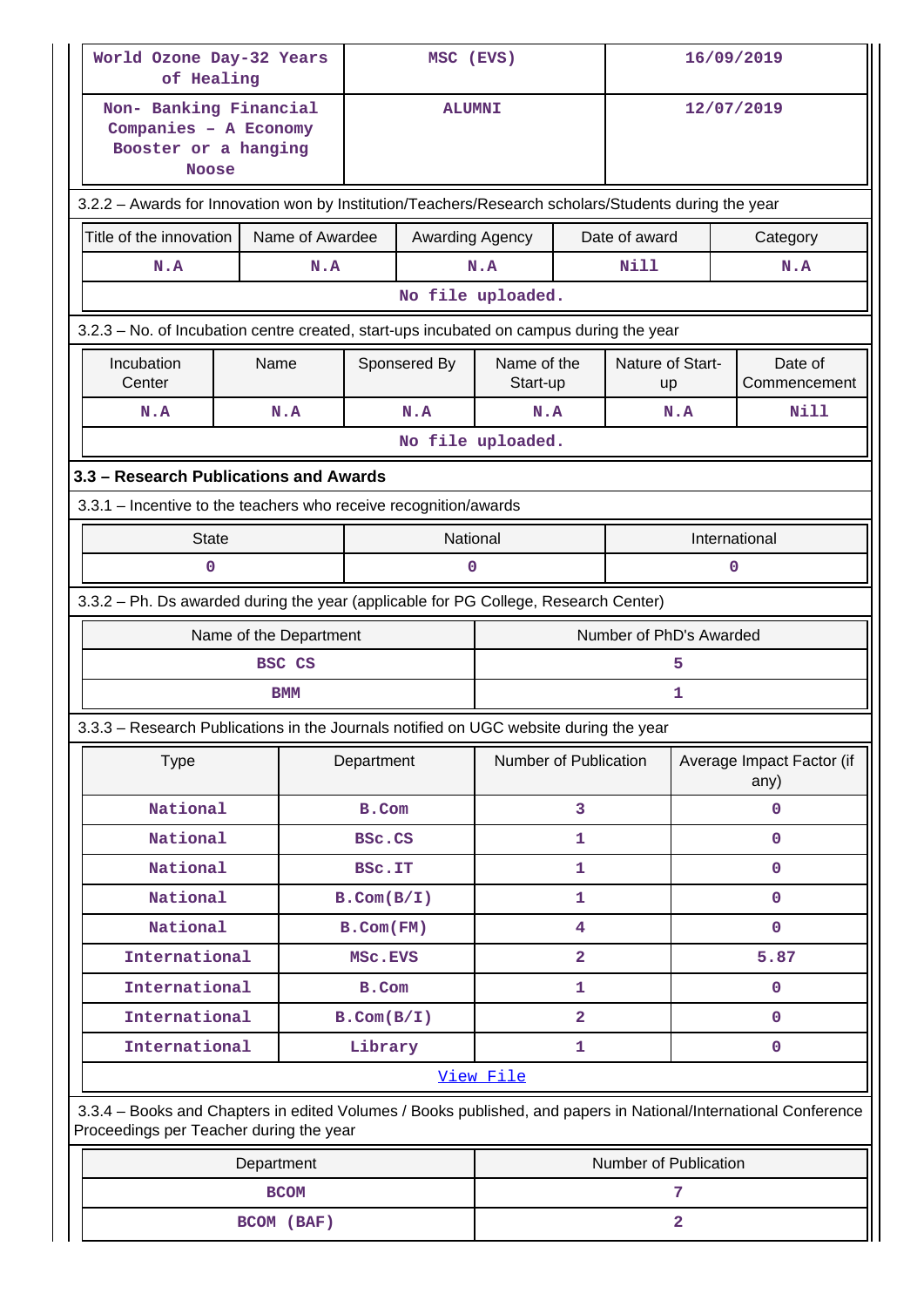|                                                                                                                                                                                                                    | BSC (CS)          |                                                                                                                              |    |                        |                   |                                                          | 6                                                                  |                                                                    |
|--------------------------------------------------------------------------------------------------------------------------------------------------------------------------------------------------------------------|-------------------|------------------------------------------------------------------------------------------------------------------------------|----|------------------------|-------------------|----------------------------------------------------------|--------------------------------------------------------------------|--------------------------------------------------------------------|
|                                                                                                                                                                                                                    | <b>LIBRARY</b>    |                                                                                                                              |    |                        |                   |                                                          | 3                                                                  |                                                                    |
|                                                                                                                                                                                                                    |                   |                                                                                                                              |    |                        | View File         |                                                          |                                                                    |                                                                    |
| 3.3.5 - Bibliometrics of the publications during the last Academic year based on average citation index in Scopus/<br>Web of Science or PubMed/ Indian Citation Index                                              |                   |                                                                                                                              |    |                        |                   |                                                          |                                                                    |                                                                    |
| Title of the<br>Paper                                                                                                                                                                                              | Name of<br>Author | Title of journal                                                                                                             |    | Year of<br>publication |                   | <b>Citation Index</b>                                    | Institutional<br>affiliation as<br>mentioned in<br>the publication | Number of<br>citations<br>excluding self<br>citation               |
| N.A                                                                                                                                                                                                                | N.A               | N.A                                                                                                                          |    |                        | Nill              | $\mathbf 0$                                              | $\mathbf 0$                                                        | Nill                                                               |
|                                                                                                                                                                                                                    |                   |                                                                                                                              |    |                        | No file uploaded. |                                                          |                                                                    |                                                                    |
| 3.3.6 - h-Index of the Institutional Publications during the year. (based on Scopus/ Web of science)                                                                                                               |                   |                                                                                                                              |    |                        |                   |                                                          |                                                                    |                                                                    |
| Title of the<br>Paper                                                                                                                                                                                              | Name of<br>Author | Title of journal                                                                                                             |    | Year of<br>publication |                   | h-index                                                  | Number of<br>citations<br>excluding self<br>citation               | Institutional<br>affiliation as<br>mentioned in<br>the publication |
| N.A                                                                                                                                                                                                                | N.A               | N.A                                                                                                                          |    |                        | <b>Nill</b>       | <b>Nill</b>                                              | Nill                                                               | $\mathbf 0$                                                        |
|                                                                                                                                                                                                                    |                   |                                                                                                                              |    |                        | No file uploaded. |                                                          |                                                                    |                                                                    |
| 3.3.7 - Faculty participation in Seminars/Conferences and Symposia during the year:                                                                                                                                |                   |                                                                                                                              |    |                        |                   |                                                          |                                                                    |                                                                    |
| Number of Faculty                                                                                                                                                                                                  |                   | International                                                                                                                |    | National               |                   | <b>State</b>                                             |                                                                    | Local                                                              |
| Attended/Semi<br>nars/Workshops                                                                                                                                                                                    |                   | <b>Nill</b>                                                                                                                  | 14 |                        | Nill              |                                                          | <b>Nill</b>                                                        |                                                                    |
| Presented<br>papers                                                                                                                                                                                                |                   | <b>Nill</b>                                                                                                                  | 14 |                        |                   | Nill                                                     |                                                                    | <b>Nill</b>                                                        |
|                                                                                                                                                                                                                    |                   |                                                                                                                              |    |                        | View File         |                                                          |                                                                    |                                                                    |
| 3.4 - Extension Activities                                                                                                                                                                                         |                   |                                                                                                                              |    |                        |                   |                                                          |                                                                    |                                                                    |
| 3.4.1 – Number of extension and outreach programmes conducted in collaboration with industry, community and<br>Non- Government Organisations through NSS/NCC/Red cross/Youth Red Cross (YRC) etc., during the year |                   |                                                                                                                              |    |                        |                   |                                                          |                                                                    |                                                                    |
| Title of the activities                                                                                                                                                                                            |                   | Organising unit/agency/<br>collaborating agency                                                                              |    |                        |                   | Number of teachers<br>participated in such<br>activities |                                                                    | Number of students<br>participated in such<br>activities           |
| DONATION DRIVE                                                                                                                                                                                                     |                   | <b>WOMEN DEVELOPMENT</b><br>CELL OF SIES<br>(NERUL) COLLEGE OF<br>ARTS, SCIENCE<br><b>COMMERCE AT SIES</b><br>(NERUL) CAMPUS |    |                        |                   | 4                                                        |                                                                    | 100                                                                |
| <b>ROAD SAFETY WEEK</b><br><b>BIKE RALLY</b>                                                                                                                                                                       |                   | STUDENT COUNCIL<br>OF SIES (NERUL)<br>COLLEGE OF ARTS,<br><b>SCIENCE COMMERCE</b><br>WITH RTO NAVI<br><b>MUMBAI</b>          |    |                        |                   | 6                                                        |                                                                    | 15                                                                 |
| SWACHA BHARAT<br><b>ABHIYAAN NERUL</b><br><b>RAILWAY</b><br><b>STATIONSWACHA</b>                                                                                                                                   |                   | NSS UNIT OF SIES<br>OF SIES (NERUL)<br>COLLEGE OF ARTS,<br><b>SCIENCE COMMERCE AT</b>                                        |    |                        |                   | $\overline{2}$                                           |                                                                    | 62                                                                 |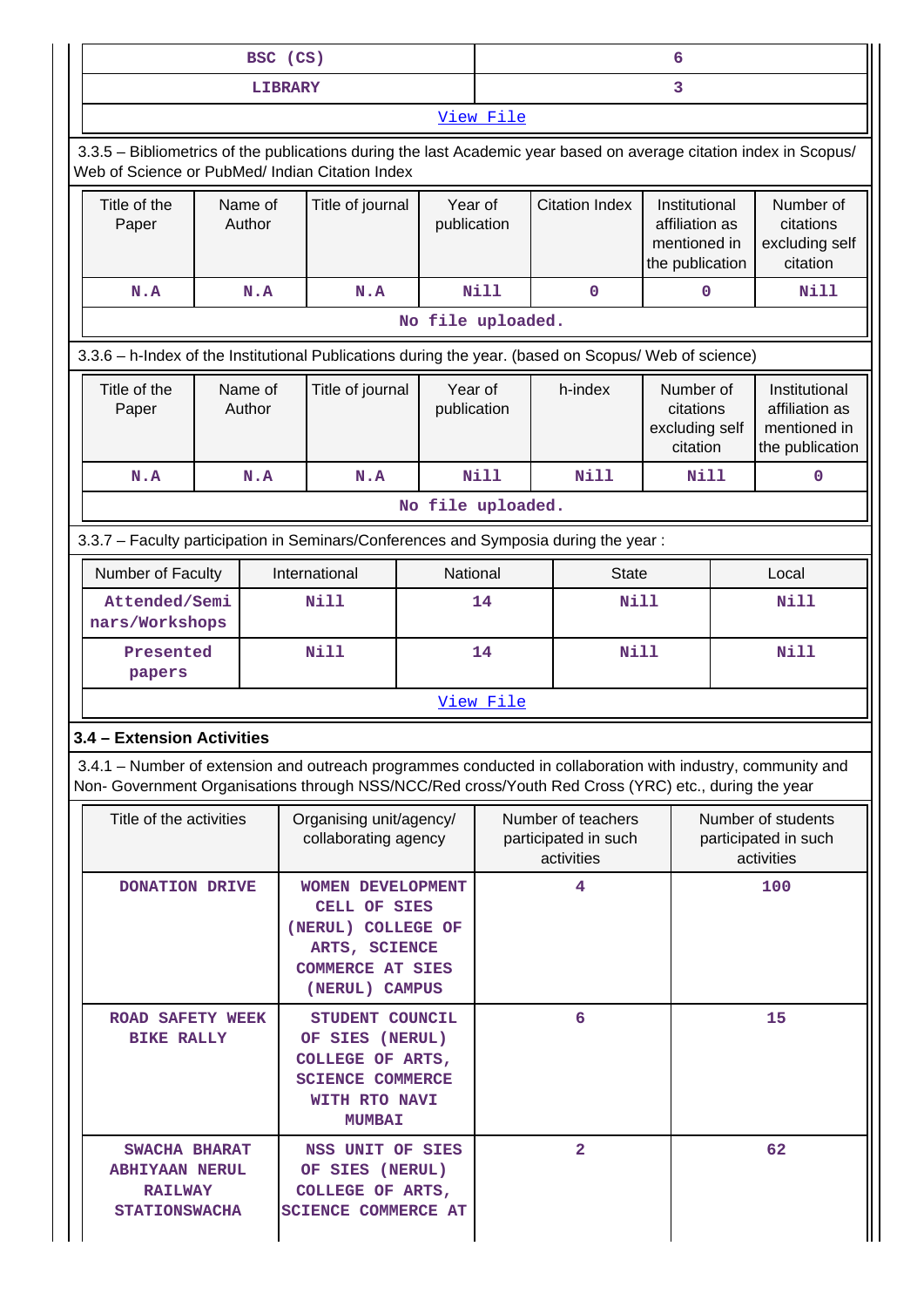| <b>BHARAT ABHIYAAN</b><br><b>NERUL RAILWAY</b><br><b>STATION</b>                                                                  | <b>NERUL RAILWAY</b><br><b>STATION</b>                                                                                                                                                                                                   |                 |                 |
|-----------------------------------------------------------------------------------------------------------------------------------|------------------------------------------------------------------------------------------------------------------------------------------------------------------------------------------------------------------------------------------|-----------------|-----------------|
| <b>BLOOD DONATION</b><br><b>DRIVE</b>                                                                                             | NSS UNIT OF SIES<br>OF SIES (NERUL)<br>COLLEGE OF ARTS,<br><b>SCIENCE COMMERCE</b><br>TATA MEMORIAL<br>HOSPITAL , KHARGHAR                                                                                                               | $\overline{2}$  | 32 <sup>2</sup> |
| <b>COMBATTING</b><br><b>CLIMATE CHANGE</b>                                                                                        | ISR COMMITTEE OF<br>SIES (NERUL)<br>COLLEGE OF ARTS,<br><b>SCIENCE COMMERCE</b><br>WITH KOTAK<br>EDUCATION SOCIETY                                                                                                                       | 1.              | 46              |
| <b>DRUG AWARENESS</b><br><b>RALLY</b>                                                                                             | DEPARTMENT OF<br>LIFELONG LERNING OF<br>SIES (NERUL)<br>COLLEGE OF ARTS,<br><b>SCIENCE COMMERCE</b><br>AND WOMEN<br>DEVELOPMENT CELL OF<br>SIES (NERUL)<br>COLLEGE OF ARTS,<br><b>SCIENCE COMMERCE</b><br>WITH RTO NAVI<br><b>MUMBAI</b> | 3               | 90              |
| <b>RAKHI MAKING</b>                                                                                                               | ALUMNI BBI , BSC<br>(CS) DEPARTMENT OF<br>SIES (NERUL)<br>COLLEGE OF ARTS,<br><b>SCIENCE COMMERCE AT</b><br>SIES (NERUL) CAMPUS                                                                                                          | 6               | 353             |
| <b>BREAST CANCER</b><br><b>AWARENESS PROGRAM</b>                                                                                  | STUDENT COUNCIL<br>OF SIES (NERUL)<br>COLLEGE OF ARTS,<br><b>SCIENCE COMMERCE</b><br>WITH SUVIDHA<br><b>FOUNDATION</b>                                                                                                                   | 6               | 14              |
| <b>FRAMES FILM</b><br><b>FESTIVAL CSR</b><br><b>ACTIVITY</b><br><b>CELEBRATION OF</b><br>INTERNATIONAL DAY<br>OF DISABLED PERSONS | <b>BMM DEPARTMET OF</b><br>SIES (NERUL)<br>COLLEGE OF ARTS,<br><b>SCIENCE COMMERCE</b><br>WITH ETC CENTRE FOR<br><b>DISABILITY</b>                                                                                                       | 4               | 90              |
| ADVAITA CSR<br><b>ACTIVITY OF</b><br>NEWSPAPER BAGS<br>MAKING, FUN GAMES<br>FOR UNDERPRIVILIGED<br><b>CHILDREN</b>                | <b>B.COM, BAF, BBI AND</b><br>BFM DEPARTMENT OF<br>SIES (NERUL)<br>COLLEGE OF ARTS,<br><b>SCIENCE COMMERCE AT</b><br><b>JUINAGAR CONVENT</b><br><b>SCHOOL</b>                                                                            | 16<br>View File | 300             |
|                                                                                                                                   |                                                                                                                                                                                                                                          |                 |                 |

3.4.2 – Awards and recognition received for extension activities from Government and other recognized bodies

 $\frac{1}{2}$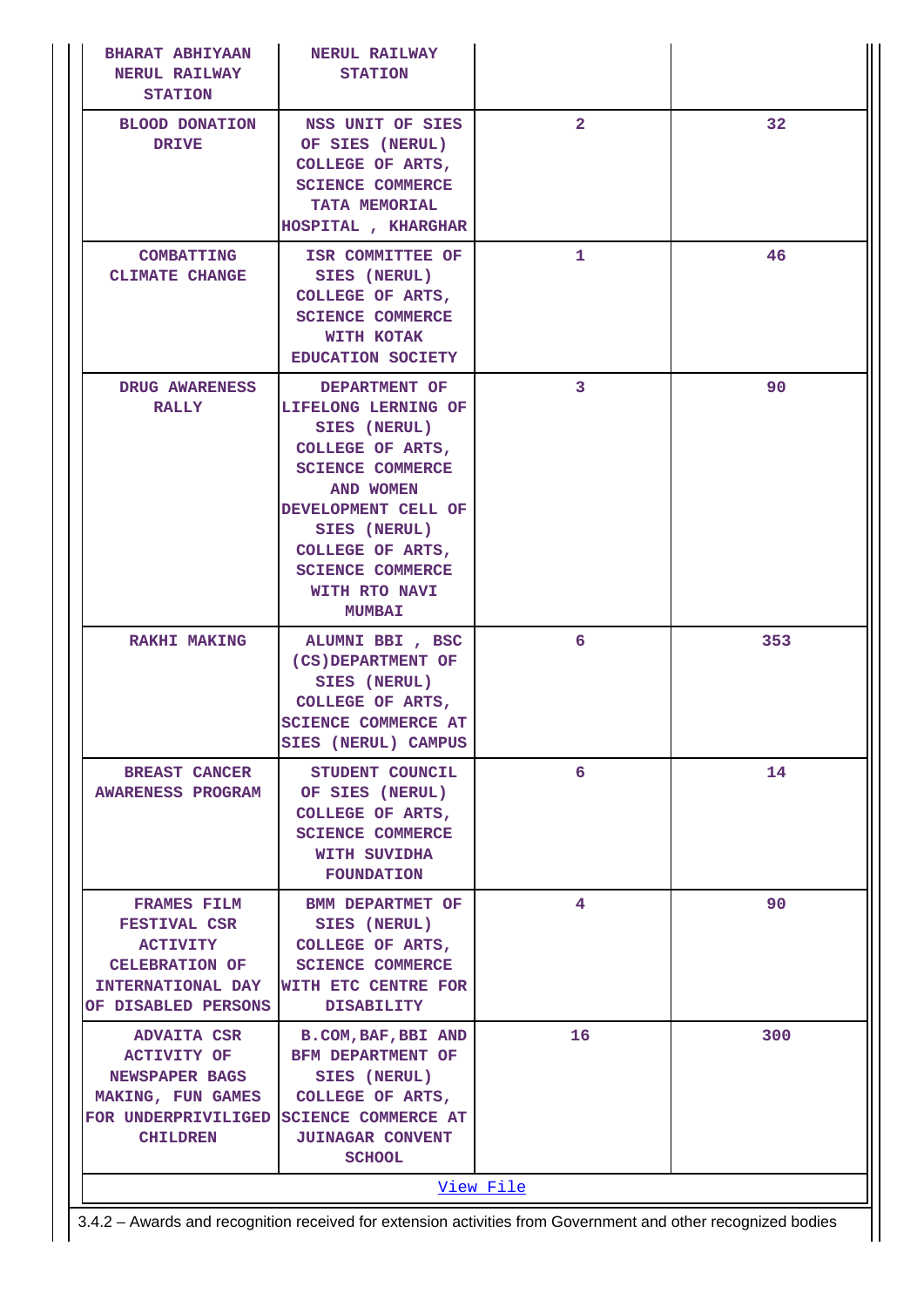during the year

|                              | Name of the activity                                                                                                                                                                                           |                                                                                                                                                      | Award/Recognition                                                                                             |                                                   |                               | <b>Awarding Bodies</b>                                  |     | Number of students<br><b>Benefited</b>                  |
|------------------------------|----------------------------------------------------------------------------------------------------------------------------------------------------------------------------------------------------------------|------------------------------------------------------------------------------------------------------------------------------------------------------|---------------------------------------------------------------------------------------------------------------|---------------------------------------------------|-------------------------------|---------------------------------------------------------|-----|---------------------------------------------------------|
|                              | <b>BEQET Award</b><br>Competition 14th<br>Best Educational<br>Quality Enhancement<br>Team BEQET<br>President Award<br>2019                                                                                     | Recognition for<br>the project MITR<br>Educating and<br>Empowering<br>Communities to<br>achieve social<br>equilibrium through<br>academic excellence |                                                                                                               |                                                   |                               | National Centre<br>for Quality<br>Management Mumbai     |     | 3                                                       |
| Unnati Livelihood<br>Program |                                                                                                                                                                                                                |                                                                                                                                                      | Letter of<br>Recognition to<br>College for<br>volunteering<br>support for various<br>school based<br>projects |                                                   | Kotak Education<br>Foundation |                                                         | 100 |                                                         |
|                              | A Talk on<br>change                                                                                                                                                                                            | Teachers agents of                                                                                                                                   |                                                                                                               | Letter of<br>Recognition for<br>Best volunteering |                               | Chinmaya Mission<br>Navi Mumbai Zone                    |     | $\overline{2}$                                          |
|                              |                                                                                                                                                                                                                |                                                                                                                                                      |                                                                                                               |                                                   | View File                     |                                                         |     |                                                         |
|                              | 3.4.3 - Students participating in extension activities with Government Organisations, Non-Government<br>Organisations and programmes such as Swachh Bharat, Aids Awareness, Gender Issue, etc. during the year |                                                                                                                                                      |                                                                                                               |                                                   |                               |                                                         |     |                                                         |
|                              | Name of the scheme                                                                                                                                                                                             |                                                                                                                                                      | Organising unit/Agen<br>cy/collaborating<br>agency                                                            | Name of the activity                              |                               | Number of teachers<br>participated in such<br>activites |     | Number of students<br>participated in such<br>activites |
|                              | <b>NSS</b>                                                                                                                                                                                                     |                                                                                                                                                      | Sai Prem<br>Mandir, Vashi                                                                                     |                                                   | <b>DMP Event</b>              | $\overline{a}$                                          |     | 80                                                      |
|                              | <b>NSS</b>                                                                                                                                                                                                     |                                                                                                                                                      | Sri Sathya<br>Sai Seva, Sagar<br>Vihar, Vashi                                                                 | Cleanliness<br>Drive                              |                               | $\overline{a}$                                          |     | 25                                                      |
|                              | <b>NSS</b>                                                                                                                                                                                                     |                                                                                                                                                      | Akshara NGO                                                                                                   | Building<br>Program                               | Perspective                   | $\overline{2}$                                          |     | $\overline{a}$                                          |
|                              | NSS                                                                                                                                                                                                            |                                                                                                                                                      | Adhata<br>Foundation                                                                                          | Day                                               | Friendship                    | $\overline{2}$                                          |     | 55                                                      |
|                              | NSS                                                                                                                                                                                                            |                                                                                                                                                      | <b>GTB Nagar</b><br>Khushiyaan<br>Foundation                                                                  | Cleanup Drive                                     | Big Mumbai                    | $\overline{\mathbf{2}}$                                 |     | 27                                                      |
|                              | <b>DLLE</b>                                                                                                                                                                                                    |                                                                                                                                                      | Chinmaya<br>Mission Mumbai                                                                                    | education<br>programme                            | Value                         | $\overline{a}$                                          |     | $\overline{2}$                                          |
|                              | <b>DLLE</b>                                                                                                                                                                                                    |                                                                                                                                                      | Mumbai<br>University-DLLE<br>cell                                                                             | festival                                          | <b>UDAAN</b>                  | $\overline{a}$                                          |     | 9                                                       |
|                              | <b>DLLE</b>                                                                                                                                                                                                    |                                                                                                                                                      | <b>AIESEC-</b><br>Worlds largest<br>youth run<br>Organisation                                                 |                                                   | Cleanup Drive                 | $\overline{\mathbf{2}}$                                 |     | 32                                                      |
|                              |                                                                                                                                                                                                                |                                                                                                                                                      |                                                                                                               |                                                   | View File                     |                                                         |     |                                                         |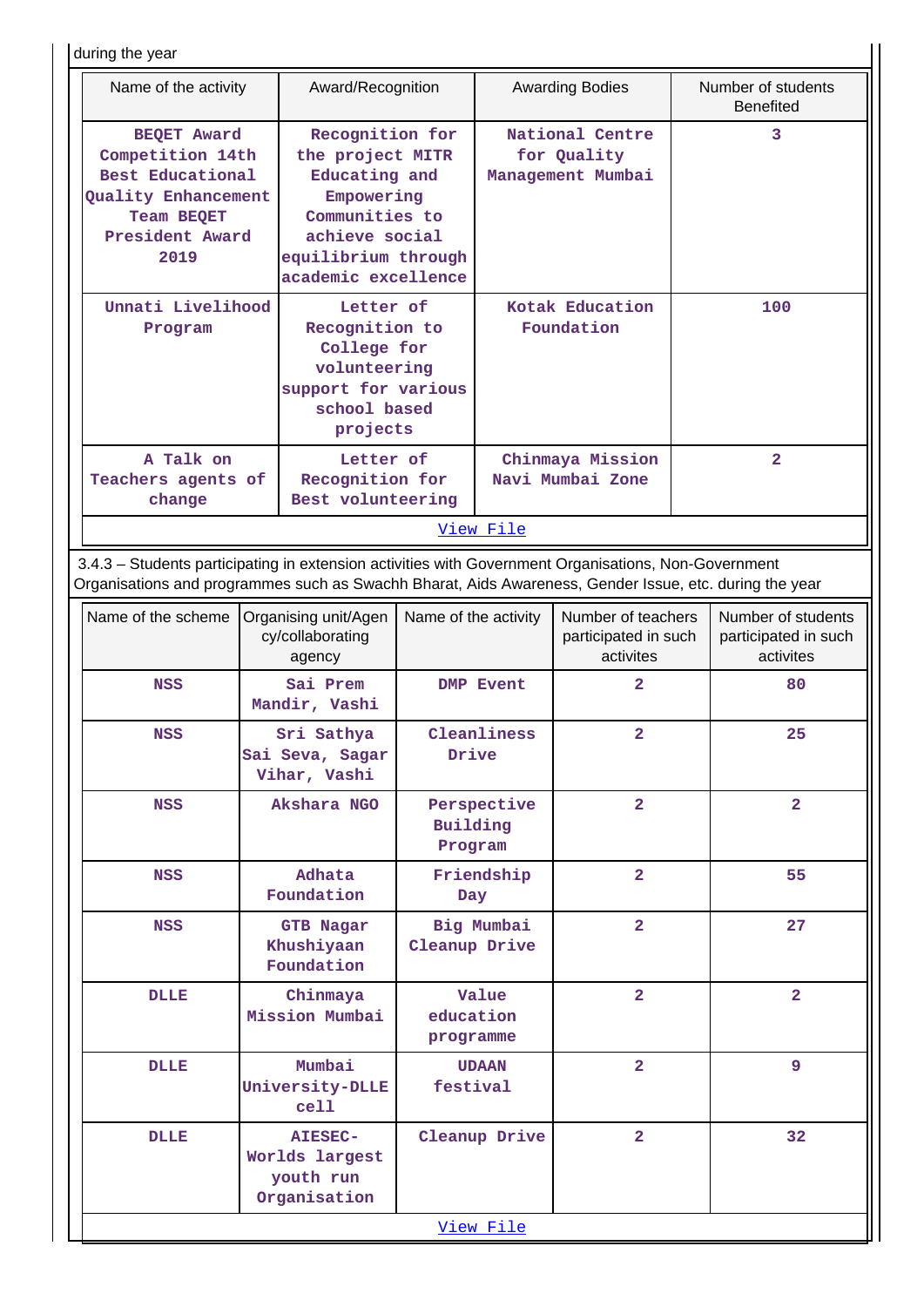| Nature of activity              |                         |                                                                                                                           | Participant                                                                                                                              | Source of financial support                                                                                           |                          |             | Duration                          |  |
|---------------------------------|-------------------------|---------------------------------------------------------------------------------------------------------------------------|------------------------------------------------------------------------------------------------------------------------------------------|-----------------------------------------------------------------------------------------------------------------------|--------------------------|-------------|-----------------------------------|--|
| N.A                             |                         |                                                                                                                           | $\mathbf{O}$                                                                                                                             | N.A                                                                                                                   |                          |             | $\mathbf 0$                       |  |
|                                 |                         |                                                                                                                           |                                                                                                                                          | No file uploaded.                                                                                                     |                          |             |                                   |  |
| facilities etc. during the year |                         |                                                                                                                           |                                                                                                                                          | 3.5.2 - Linkages with institutions/industries for internship, on-the- job training, project work, sharing of research |                          |             |                                   |  |
| Nature of linkage               | Title of the<br>linkage | <b>Duration From</b><br>Name of the<br>partnering<br>institution/<br>industry<br>/research lab<br>with contact<br>details |                                                                                                                                          | <b>Duration To</b>                                                                                                    |                          | Participant |                                   |  |
| Educational<br>Visit            | Visit/Field<br>Trip     | Industrial                                                                                                                | National<br>Institute of<br>Securities<br>Markets<br>(NISM) (Tel<br>no:022667351<br>02)                                                  | 17/02/2020                                                                                                            | 17/02/2020<br>13/08/2019 |             | FYBFM, SYBFM<br><b>&amp;TYBFM</b> |  |
| Educational<br>Visit            | Visit/Field<br>Trip     | Industrial                                                                                                                | Securities<br>and Exchange<br>Board of Ind<br>ia(SEBI)-Tel<br>$: 91 - 22 - 2644$<br>9000 /<br>40459000 E-<br>mail : sebi@<br>sebi.gov.in | 13/08/2019                                                                                                            |                          |             | <b>TYBFM</b>                      |  |
| Educational<br>Visit            | Visit/Field<br>Trip     | Industrial                                                                                                                | Bombay<br>Stock<br><b>Exchange</b><br>(BSE) (Tel:<br>022-22721233<br>$\lambda$                                                           | 09/03/2020                                                                                                            |                          | 09/03/2020  | <b>TYBBI</b>                      |  |
| Educational<br>Visit            | Visit/Field<br>Trip     | Industrial                                                                                                                | ISME(Mr.<br>Vishal Sama,<br>VP Outreach<br>Admissions, I<br>SDI SDI, M-9<br>1-9987670088<br>$\mathcal{L}$                                | 18/09/2019                                                                                                            |                          | 18/09/2019  | TY BSC IT                         |  |
| On the job<br>training          | training                | On the job                                                                                                                | GP Parsik<br>Sahakari<br>Bank, Nerul B<br>ranch, helpde<br>sk@gpparsikb<br>ank.com, Cont<br>act number-9<br>52522-225257                 | 22/07/2019                                                                                                            |                          | 22/09/2019  | Mansi<br>Rajendra<br>Bhoir        |  |
| On the job                      | On the job              |                                                                                                                           | GP Parsik                                                                                                                                | 29/07/2019                                                                                                            |                          | 29/09/2019  | Chaithali                         |  |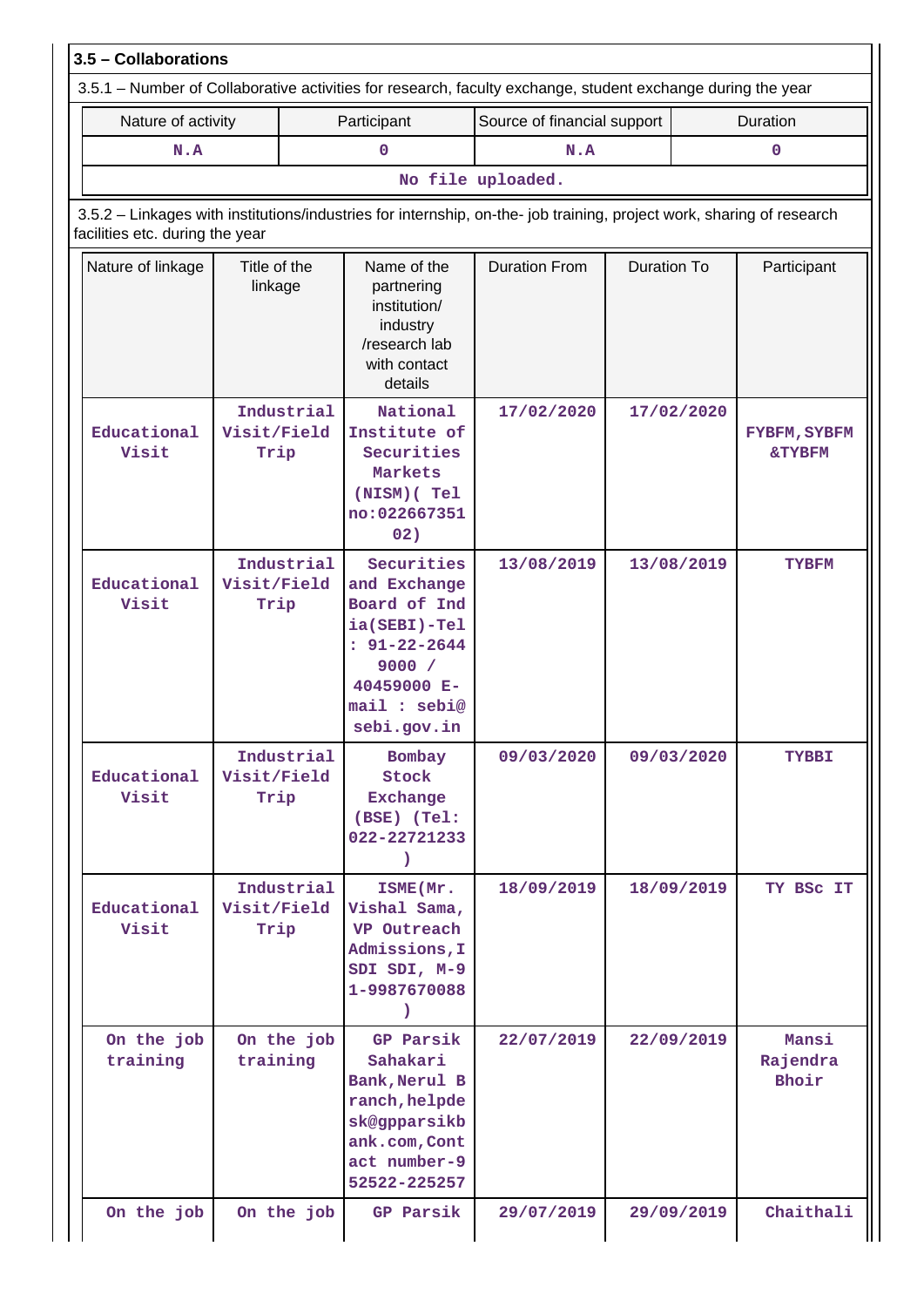| training                                                 | training                          |            | Sahakari<br>Bank, Nerul B<br>ranch, helpde<br>sk@gpparsikb<br>ank.com, Cont<br>act number-9<br>52522-225261              |            |  |                                | Sunil Bhoir         |
|----------------------------------------------------------|-----------------------------------|------------|--------------------------------------------------------------------------------------------------------------------------|------------|--|--------------------------------|---------------------|
| On the job<br>training                                   | training                          | On the job | GP Parsik<br>Sahakari<br>Bank, Nerul B<br>ranch, helpde<br>sk@gpparsikb<br>ank.com, Cont<br>act number-9<br>52522-225261 | 29/07/2019 |  | 29/09/2019                     | Pranita G<br>Kale   |
| Educational<br>Visit                                     | Visit/Field<br>Trip               | Industrial | ISRO Mega<br>Exhibition                                                                                                  | 18/09/2019 |  | 20/09/2019                     | MSC EVS<br>Part III |
| Educational<br>Visit                                     | Industrial<br>Visit/Field<br>Trip |            | Coastal<br>and Marine<br>Biodiversity<br>Center,<br>Airoli(M-<br>099876<br>73737)                                        | 07/02/2020 |  | 07/02/2020                     | MSC EVS<br>Part III |
| Educational<br>Visit                                     | Visit/Field<br>Trip               | Industrial | Practical<br>session at<br>Matheran (Hy<br>drological<br>Cycle and<br>Soil<br>Testing)                                   | 03/12/2019 |  | 03/12/2019                     | MSC EVS<br>Part I   |
|                                                          |                                   |            |                                                                                                                          | View File  |  |                                |                     |
| houses etc. during the year                              |                                   |            | 3.5.3 - MoUs signed with institutions of national, international importance, other universities, industries, corporate   |            |  |                                |                     |
| Purpose/Activities<br>Organisation<br>Date of MoU signed |                                   |            |                                                                                                                          |            |  | Number of<br>students/teachers |                     |

| Organisation                      | Date of MoU signed | Purpose/Activities     | Number of<br>students/teachers<br>participated under MoUs |
|-----------------------------------|--------------------|------------------------|-----------------------------------------------------------|
| Coaching for<br>competitive exams | 14/01/2020         | Workshops,<br>Seminars | 124                                                       |
| CFX Program                       | 14/01/2020         | Workshops,<br>Seminars | 151                                                       |
| <b>SPANISH</b>                    | 15/10/2019         | Certificate<br>courses | $12 \overline{ }$                                         |
| <b>GST</b>                        | 15/10/2019         | Certificate<br>courses | 10                                                        |
| Induction program-<br><b>LIC</b>  | 25/09/2019         | On the job<br>training | 185                                                       |
| <b>Advanced Excel</b>             | 19/08/2019         | Certificate<br>courses | 24                                                        |
| German                            | 19/10/2019         | Certificate<br>courses | 9                                                         |

IJ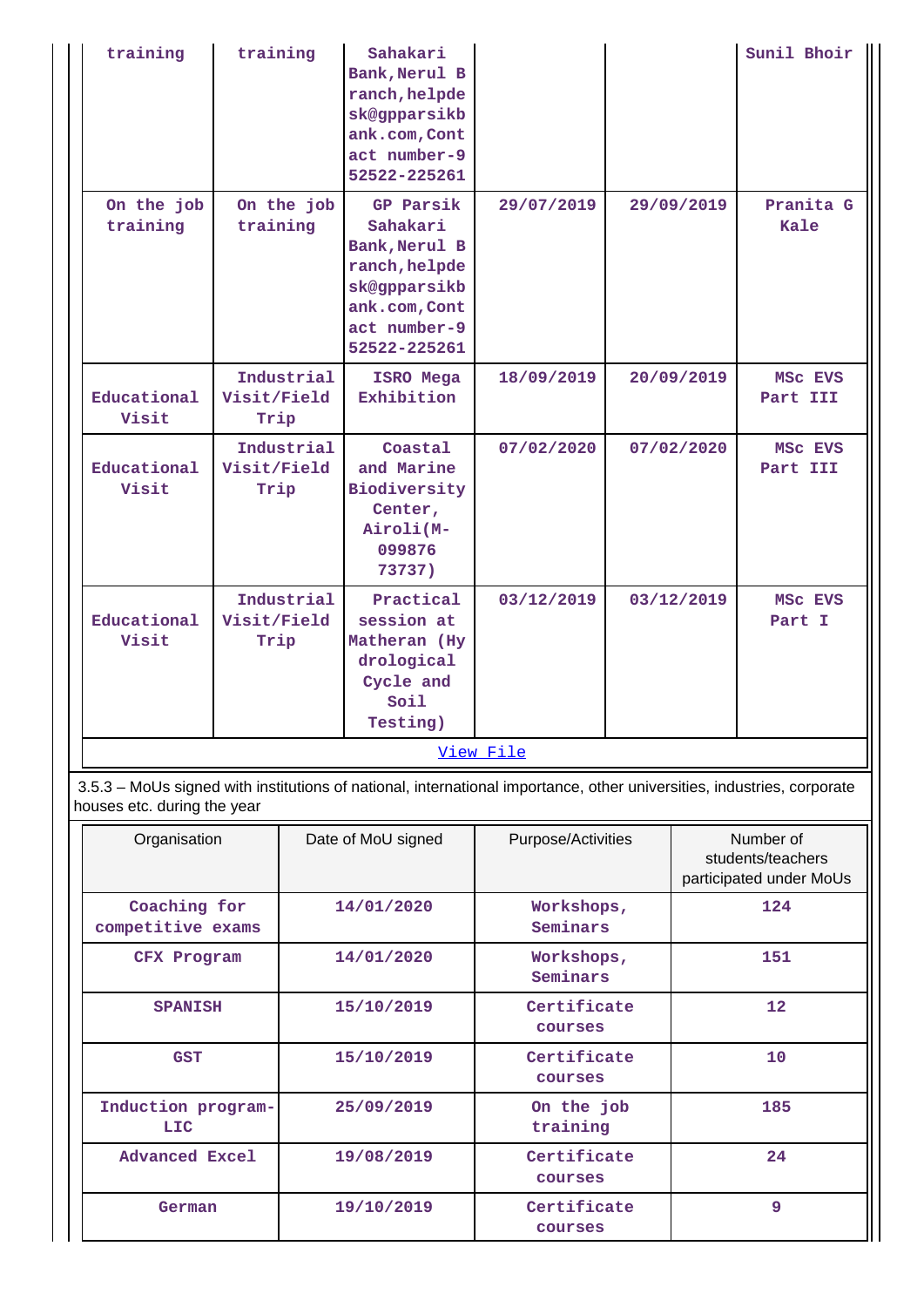| DIGITAL MARKETING                                                                              | 30/08/2019                                  |  |           | Certificate<br>courses                         |                                | 39                 |  |  |  |  |
|------------------------------------------------------------------------------------------------|---------------------------------------------|--|-----------|------------------------------------------------|--------------------------------|--------------------|--|--|--|--|
| <b>HRP</b>                                                                                     | 30/08/2019                                  |  |           | Certificate<br>courses                         |                                | 20                 |  |  |  |  |
| Social<br>Entrepreneurship<br>with Kotak<br>Education<br>Foundation                            | 19/07/2019                                  |  |           | Certificate<br>courses                         |                                | 182                |  |  |  |  |
| View File                                                                                      |                                             |  |           |                                                |                                |                    |  |  |  |  |
| <b>CRITERION IV - INFRASTRUCTURE AND LEARNING RESOURCES</b>                                    |                                             |  |           |                                                |                                |                    |  |  |  |  |
| 4.1 - Physical Facilities                                                                      |                                             |  |           |                                                |                                |                    |  |  |  |  |
| 4.1.1 - Budget allocation, excluding salary for infrastructure augmentation during the year    |                                             |  |           |                                                |                                |                    |  |  |  |  |
| Budget allocated for infrastructure augmentation                                               |                                             |  |           | Budget utilized for infrastructure development |                                |                    |  |  |  |  |
|                                                                                                | 88.29                                       |  |           |                                                | 39.39                          |                    |  |  |  |  |
| 4.1.2 - Details of augmentation in infrastructure facilities during the year                   |                                             |  |           |                                                |                                |                    |  |  |  |  |
| <b>Facilities</b>                                                                              |                                             |  |           |                                                | <b>Existing or Newly Added</b> |                    |  |  |  |  |
|                                                                                                | Classrooms with Wi-Fi OR LAN                |  |           |                                                | Existing                       |                    |  |  |  |  |
| Value of the equipment purchased<br>during the year (rs. in lakhs)                             |                                             |  |           | Newly Added                                    |                                |                    |  |  |  |  |
| Number of important equipments<br>purchased (Greater than 1-0 lakh)<br>during the current year |                                             |  |           | Newly Added                                    |                                |                    |  |  |  |  |
|                                                                                                | Video Centre                                |  |           |                                                | Existing                       |                    |  |  |  |  |
| Seminar halls with ICT facilities                                                              |                                             |  |           |                                                | Existing                       |                    |  |  |  |  |
|                                                                                                | Classrooms with LCD facilities              |  | Existing  |                                                |                                |                    |  |  |  |  |
|                                                                                                | Seminar Halls                               |  | Existing  |                                                |                                |                    |  |  |  |  |
|                                                                                                | Laboratories                                |  | Existing  |                                                |                                |                    |  |  |  |  |
|                                                                                                | Class rooms                                 |  | Existing  |                                                |                                |                    |  |  |  |  |
|                                                                                                | Campus Area                                 |  |           |                                                | Existing                       |                    |  |  |  |  |
|                                                                                                |                                             |  | View File |                                                |                                |                    |  |  |  |  |
| 4.2 - Library as a Learning Resource                                                           |                                             |  |           |                                                |                                |                    |  |  |  |  |
| 4.2.1 - Library is automated {Integrated Library Management System (ILMS)}                     |                                             |  |           |                                                |                                |                    |  |  |  |  |
| Name of the ILMS<br>software                                                                   | Nature of automation (fully<br>or patially) |  |           | Version                                        |                                | Year of automation |  |  |  |  |
| e granthalaya                                                                                  | Partially                                   |  |           | 3 Rev 32                                       |                                | 2009               |  |  |  |  |
| 4.2.2 - Library Services                                                                       |                                             |  |           |                                                |                                |                    |  |  |  |  |
| Library<br>Service Type                                                                        | Existing                                    |  |           | Newly Added                                    | Total                          |                    |  |  |  |  |
| Text<br>30447<br><b>Books</b>                                                                  | 5357067                                     |  | 2847      | 386233                                         | 33294                          | 5743300            |  |  |  |  |
|                                                                                                |                                             |  | View File |                                                |                                |                    |  |  |  |  |
|                                                                                                |                                             |  |           |                                                |                                |                    |  |  |  |  |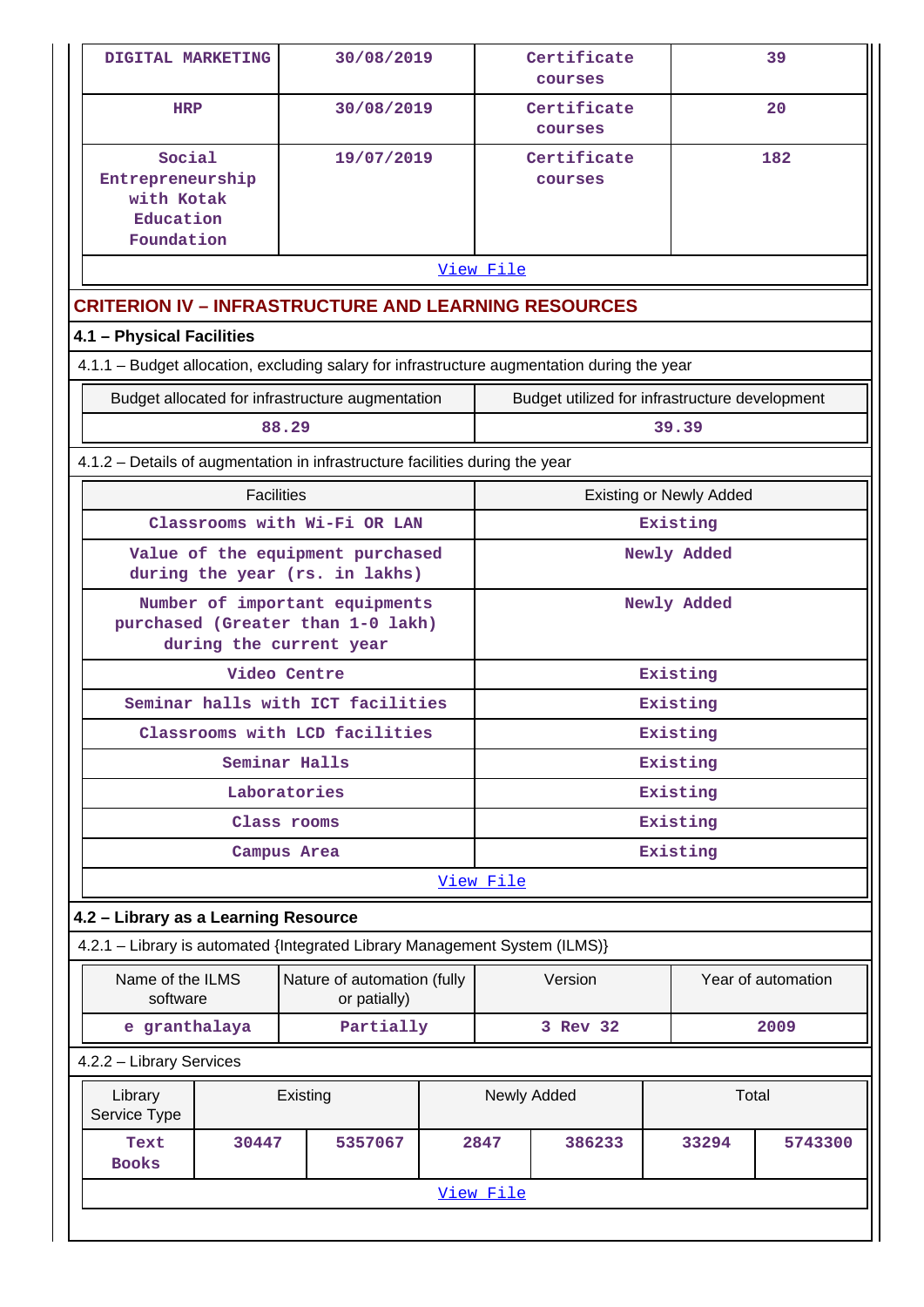|              | Name of the Teacher                                                                                                                         |             | Name of the Module                                                                                          |             | Platform on which module<br>is developed                                                                                                                                                                                                                                                                                                                                                                                                                                                                                                                                                                                                                                                                                                                                                                                                                                                           |                                           |                                                   | Date of launching e-<br>content                                |              |
|--------------|---------------------------------------------------------------------------------------------------------------------------------------------|-------------|-------------------------------------------------------------------------------------------------------------|-------------|----------------------------------------------------------------------------------------------------------------------------------------------------------------------------------------------------------------------------------------------------------------------------------------------------------------------------------------------------------------------------------------------------------------------------------------------------------------------------------------------------------------------------------------------------------------------------------------------------------------------------------------------------------------------------------------------------------------------------------------------------------------------------------------------------------------------------------------------------------------------------------------------------|-------------------------------------------|---------------------------------------------------|----------------------------------------------------------------|--------------|
|              |                                                                                                                                             |             |                                                                                                             |             | No Data Entered/Not Applicable !!!                                                                                                                                                                                                                                                                                                                                                                                                                                                                                                                                                                                                                                                                                                                                                                                                                                                                 |                                           |                                                   |                                                                |              |
|              |                                                                                                                                             |             |                                                                                                             |             | View File                                                                                                                                                                                                                                                                                                                                                                                                                                                                                                                                                                                                                                                                                                                                                                                                                                                                                          |                                           |                                                   |                                                                |              |
|              | 4.3 - IT Infrastructure                                                                                                                     |             |                                                                                                             |             |                                                                                                                                                                                                                                                                                                                                                                                                                                                                                                                                                                                                                                                                                                                                                                                                                                                                                                    |                                           |                                                   |                                                                |              |
|              | 4.3.1 - Technology Upgradation (overall)                                                                                                    |             |                                                                                                             |             |                                                                                                                                                                                                                                                                                                                                                                                                                                                                                                                                                                                                                                                                                                                                                                                                                                                                                                    |                                           |                                                   |                                                                |              |
| <b>Type</b>  | <b>Total Co</b><br>Office<br>Computer<br>Internet<br>Computer<br>Departme<br><b>Browsing</b><br>Lab<br>Centers<br>mputers<br>centers<br>nts |             |                                                                                                             |             |                                                                                                                                                                                                                                                                                                                                                                                                                                                                                                                                                                                                                                                                                                                                                                                                                                                                                                    |                                           | Available<br><b>Bandwidt</b><br>h (MBPS/<br>GBPS) | <b>Others</b>                                                  |              |
| Existin<br>g | 255                                                                                                                                         | 192         | 255                                                                                                         | 8           | 9                                                                                                                                                                                                                                                                                                                                                                                                                                                                                                                                                                                                                                                                                                                                                                                                                                                                                                  | 22                                        | 24                                                | 50                                                             | $\mathbf{0}$ |
| Added        | 3                                                                                                                                           | $\mathbf 0$ | 3                                                                                                           | $\mathbf 0$ | $\mathbf{O}$                                                                                                                                                                                                                                                                                                                                                                                                                                                                                                                                                                                                                                                                                                                                                                                                                                                                                       | 3                                         | $\mathbf{0}$                                      | $\mathbf 0$                                                    | $\mathbf{0}$ |
| Total        | 258                                                                                                                                         | 192         | 258                                                                                                         | 8           | 9                                                                                                                                                                                                                                                                                                                                                                                                                                                                                                                                                                                                                                                                                                                                                                                                                                                                                                  | 25                                        | 24                                                | 50                                                             | $\mathbf 0$  |
|              |                                                                                                                                             |             |                                                                                                             |             | 4.3.2 - Bandwidth available of internet connection in the Institution (Leased line)                                                                                                                                                                                                                                                                                                                                                                                                                                                                                                                                                                                                                                                                                                                                                                                                                |                                           |                                                   |                                                                |              |
|              |                                                                                                                                             |             |                                                                                                             |             | 50 MBPS/ GBPS                                                                                                                                                                                                                                                                                                                                                                                                                                                                                                                                                                                                                                                                                                                                                                                                                                                                                      |                                           |                                                   |                                                                |              |
|              | 4.3.3 - Facility for e-content                                                                                                              |             |                                                                                                             |             |                                                                                                                                                                                                                                                                                                                                                                                                                                                                                                                                                                                                                                                                                                                                                                                                                                                                                                    |                                           |                                                   |                                                                |              |
|              |                                                                                                                                             |             | Name of the e-content development facility                                                                  |             |                                                                                                                                                                                                                                                                                                                                                                                                                                                                                                                                                                                                                                                                                                                                                                                                                                                                                                    |                                           | recording facility                                | Provide the link of the videos and media centre and            |              |
|              |                                                                                                                                             |             | Video editing software, Digital<br>Camera, Head Phones, Collar Mike,<br>Cordless Mike, Laptop, Smart Boards |             |                                                                                                                                                                                                                                                                                                                                                                                                                                                                                                                                                                                                                                                                                                                                                                                                                                                                                                    |                                           | 021/ICT Content.pdf                               | http://www.siesascn.edu.in/assets/AQAR2                        |              |
|              |                                                                                                                                             |             | 4.4 - Maintenance of Campus Infrastructure                                                                  |             |                                                                                                                                                                                                                                                                                                                                                                                                                                                                                                                                                                                                                                                                                                                                                                                                                                                                                                    |                                           |                                                   |                                                                |              |
|              | component, during the year                                                                                                                  |             |                                                                                                             |             | 4.4.1 – Expenditure incurred on maintenance of physical facilities and academic support facilities, excluding salary                                                                                                                                                                                                                                                                                                                                                                                                                                                                                                                                                                                                                                                                                                                                                                               |                                           |                                                   |                                                                |              |
|              | Assigned Budget on<br>academic facilities                                                                                                   |             | Expenditure incurred on<br>maintenance of academic<br>facilities                                            |             |                                                                                                                                                                                                                                                                                                                                                                                                                                                                                                                                                                                                                                                                                                                                                                                                                                                                                                    | Assigned budget on<br>physical facilities |                                                   | Expenditure incurredon<br>maintenance of physical<br>facilites |              |
|              | 71.25                                                                                                                                       |             | 44.21                                                                                                       |             |                                                                                                                                                                                                                                                                                                                                                                                                                                                                                                                                                                                                                                                                                                                                                                                                                                                                                                    | 156.84                                    |                                                   | 139.38                                                         |              |
|              | institutional Website, provide link)                                                                                                        |             |                                                                                                             |             | 4.4.2 - Procedures and policies for maintaining and utilizing physical, academic and support facilities - laboratory,<br>library, sports complex, computers, classrooms etc. (maximum 500 words) (information to be available in                                                                                                                                                                                                                                                                                                                                                                                                                                                                                                                                                                                                                                                                   |                                           |                                                   |                                                                |              |
|              | and sanctioned by the Management and CDC. Purchase Policy 1. All the                                                                        |             |                                                                                                             |             | The college has established a transparent and detailed procedure for the<br>utilization and maintenance of all physical, academic and support facilities.<br>The Management allocates a stipulated budget every year for the repair and<br>maintenance of the college infrastructure and facilities with respect to the<br>requirements gathered every year. These facilities are regularly maintained<br>through Annual Maintenance Contract (AMC) and Purchase/Replacement based on the<br>inputs from various stakeholders like students and staff through feedback,<br>maintenance books and suggestion boxes. The requirement for facility<br>upgradation/addition is discussed at different forums, viz Capex consisting of<br>Managing Council members, College Development Committee, IQAC and meetings of<br>coordinators with the Principal. The expenditure to be incurred is estimated |                                           |                                                   |                                                                |              |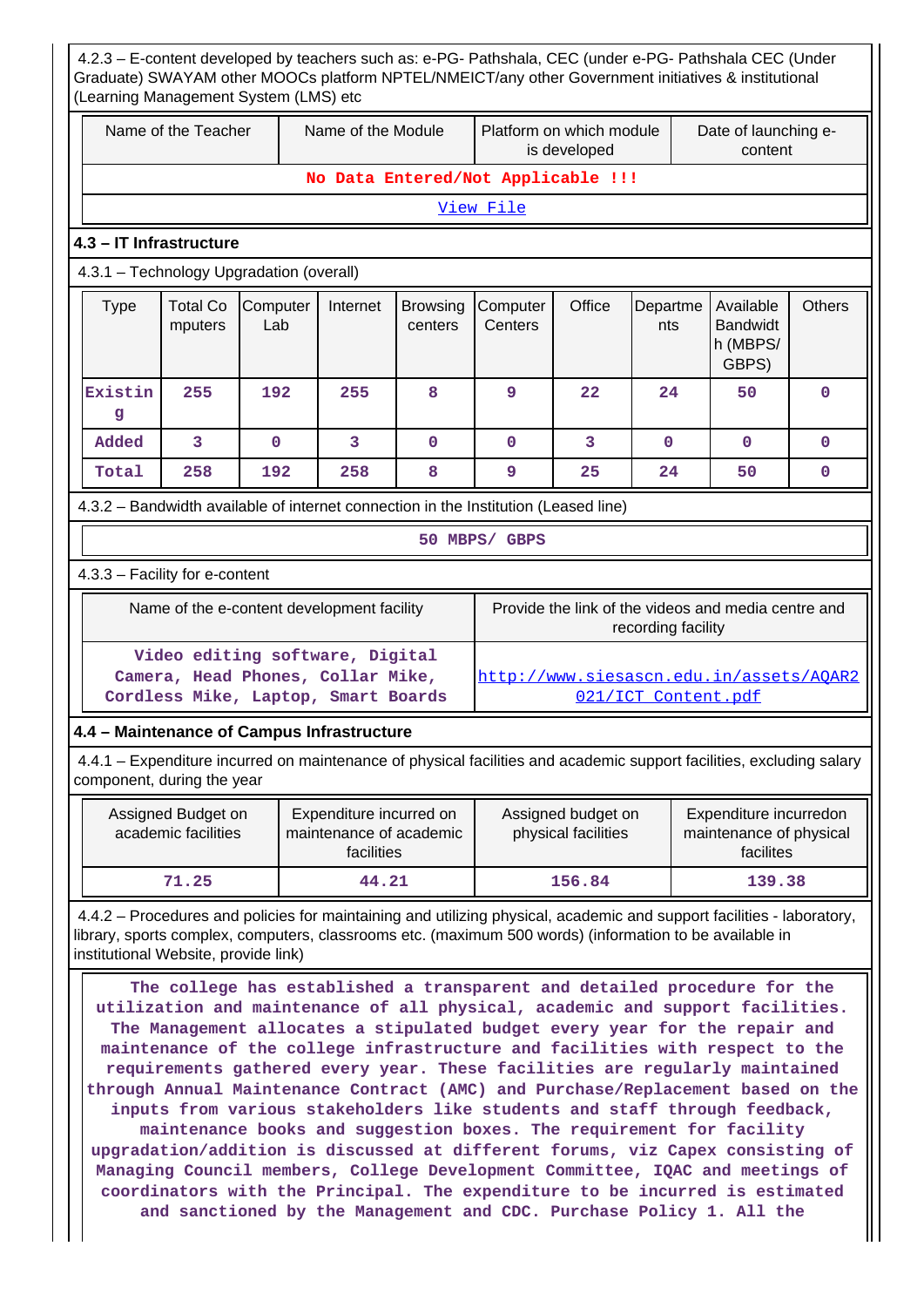**departments, office, library, laboratory and gymkhana are asked to submit a Capital and Revenue budget in the month of February. This budget lists the purchases to be made for the next academic year. 2. The budget is presented before IQAC for deliberations. 3. It is further presented to CDC for final approval. 4. Once sanctioned by the management, it is forwarded to the Purchase Department. 5. All purchases and service prescriptions are handled by the Purchase Department by inviting tenders. 6. The central Purchase Department calls for the quotations once a purchase is approved by the management and places the order. 7. Upon receipt of the delivery, it is verified with the Tax**

**invoices and Good Receipt Note (GRN) is made.An entry is made in the Stock/Asset Register. 8. All the invoices are forwarded to the Accounts Department for the final settlement with Purchase order and Good Receipt Note (GRN). 9. The centralised Purchase and Administration Department is in charge of proper maintenance and upkeep of the Infrastructure. Maintenance Policy ? The College has an Up-Keeping Maintenance Committee to oversee the maintenance of the College building. It is headed by the Registrar, who in turn monitors the work of the Supervisor at the next level. ? Teachers and students report infrastructural malfunctions through the complaint registers kept in the Staff Room and Administration office. ? These are followed up and rectified by inhouse maintenance staff. ? If the amount is less than 1 lakh rupees, the budget is approved by the Principal and forwarded to the Purchase department. ? If the amount is greater than 1 lakh rupees, the budget is initially approved by the**

**Principal and further presented before CDC for final approval. ? Once sanctioned, it is forwarded to the Purchase department. ? Central Purchase takes care of electrical, plumbing, carpentry or any other related maintenance work of the campus. ? The College has a full time electrician AC mechanic to handle day-to-day issues of malfunction of the electrical equipment and air conditioners. ? The gardener maintains the landscape campus gardens. ? The Bio-Composting pit is maintained by the designated person under the supervision of a faculty and staff of the Environmental Science Department.**

<http://www.siesascn.edu.in/iqac/uploads/infra.pdf>

## **CRITERION V – STUDENT SUPPORT AND PROGRESSION**

#### **5.1 – Student Support**

5.1.1 – Scholarships and Financial Support

| o Conolatorlipo and midnoidi cappoit    |                                      |                    |                  |  |  |  |  |  |
|-----------------------------------------|--------------------------------------|--------------------|------------------|--|--|--|--|--|
|                                         | Name/Title of the scheme             | Number of students | Amount in Rupees |  |  |  |  |  |
| Financial Support<br>from institution   | SEAT and<br>Endowment<br>Scholarship | 135                | 1456687          |  |  |  |  |  |
| Financial Support<br>from Other Sources |                                      |                    |                  |  |  |  |  |  |
| a) National                             | Freeship-<br>Scholarship             | 15                 | 232858           |  |  |  |  |  |
| b) International                        | Nill                                 | Nill               | Nill             |  |  |  |  |  |
| View File                               |                                      |                    |                  |  |  |  |  |  |

 5.1.2 – Number of capability enhancement and development schemes such as Soft skill development, Remedial coaching, Language lab, Bridge courses, Yoga, Meditation, Personal Counselling and Mentoring etc.,

| Name of the capability<br>enhancement scheme  | Date of implemetation | Number of students<br>enrolled | Agencies involved                                                         |
|-----------------------------------------------|-----------------------|--------------------------------|---------------------------------------------------------------------------|
| Power point<br>presentation on<br>Arthshastra | 24/05/2020            | 45                             | Dr. Koel Roy<br>Choudhary SIES<br>(Nerul) College of<br>Art , Science and |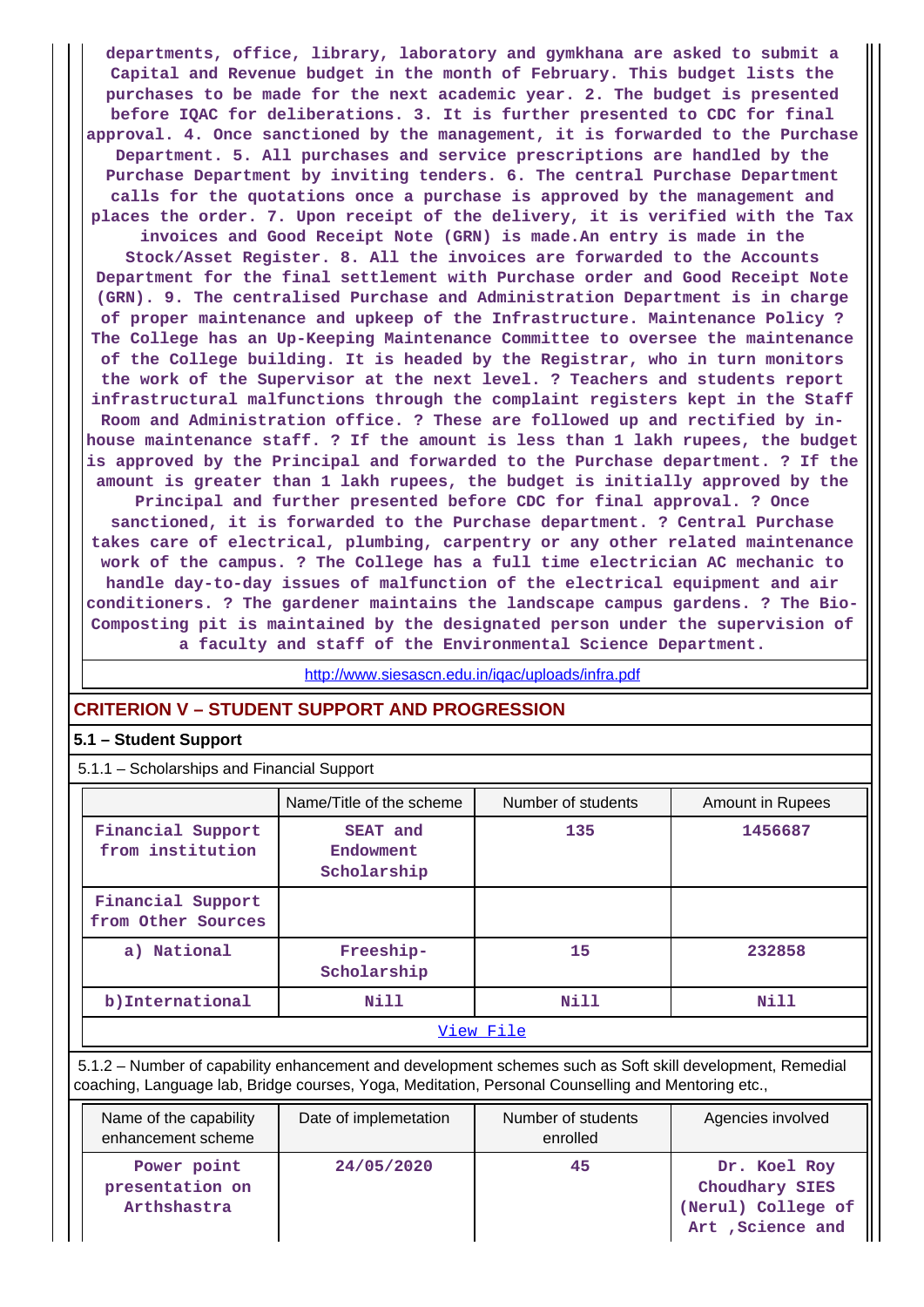|                                                                            |                                      |            |                                                                      |                                                                                                           |                                                              |                                                                                              | Commerce                                                                                         |
|----------------------------------------------------------------------------|--------------------------------------|------------|----------------------------------------------------------------------|-----------------------------------------------------------------------------------------------------------|--------------------------------------------------------------|----------------------------------------------------------------------------------------------|--------------------------------------------------------------------------------------------------|
| <b>Book Review</b>                                                         |                                      |            | 29/05/2020                                                           | 32                                                                                                        |                                                              |                                                                                              | Ms. Neelima . B and<br>Dr.Indumati.B SIES<br>(Nerul) College of<br>Art , Science and<br>Commerce |
| Online Group<br>Discussion                                                 |                                      | 29/05/2020 |                                                                      | 19                                                                                                        |                                                              |                                                                                              | Mr. R.Aditya<br>Subramanyam                                                                      |
| Globalisation<br>Disruptions and<br>Challenges: Head<br>for India          |                                      | 14/09/2019 |                                                                      | 64                                                                                                        |                                                              | Dr. Vivek<br>Arunachalam<br>(Advisor WTC Navi<br>Mumbai. Adjunt<br>faculty,<br>switzerland ) |                                                                                                  |
| Youth Energy and<br>Motivation Seminar                                     |                                      |            | 21/09/2019                                                           | 114                                                                                                       |                                                              |                                                                                              | Mr.Sanjeevan<br>Mahtre, Motivation<br>Speaker and<br>Corporate Trainer                           |
| Corporate<br>Reciprocity -<br>Corporate<br>Communication and<br>Etiquettes |                                      | 20/01/2020 |                                                                      | 43                                                                                                        |                                                              | Ms.Lata Khartri                                                                              |                                                                                                  |
| Agile leadearship<br>in a VUCA world                                       |                                      | 22/08/2019 |                                                                      | 80                                                                                                        |                                                              | SIES (Nerul)<br>College of Art<br>, Science and<br>Commerce                                  |                                                                                                  |
| The Campus to<br>Corporate                                                 |                                      | 20/08/2019 |                                                                      | 30                                                                                                        |                                                              | Nimith Consulting<br>Agency                                                                  |                                                                                                  |
| Enliterz India<br>Report Card                                              |                                      |            | 10/08/2019                                                           | 138                                                                                                       |                                                              | Dr Neera Kumar<br>, SIES (Nerul)<br>College of Art<br>, Science and<br>Commerce              |                                                                                                  |
| How to write a<br>good research paper                                      |                                      |            | 20/12/2019                                                           | 20                                                                                                        |                                                              |                                                                                              | Sneha Warrier,<br>SIES (Nerul)<br>College of Art<br>, Science and<br>Commerce                    |
|                                                                            |                                      |            |                                                                      | View File                                                                                                 |                                                              |                                                                                              |                                                                                                  |
| institution during the year                                                |                                      |            |                                                                      | 5.1.3 - Students benefited by guidance for competitive examinations and career counselling offered by the |                                                              |                                                                                              |                                                                                                  |
| Year                                                                       | Name of the<br>scheme                |            | Number of<br>benefited<br>students for<br>competitive<br>examination | Number of<br>benefited<br>students by<br>career<br>counseling<br>activities                               | Number of<br>students who<br>have passedin<br>the comp. exam |                                                                                              | Number of<br>studentsp placed                                                                    |
| 2019                                                                       | prospect for<br>CS/IT<br>students in | Career     | <b>Nill</b>                                                          | 32                                                                                                        |                                                              | <b>Nill</b>                                                                                  | <b>Nill</b>                                                                                      |

Ш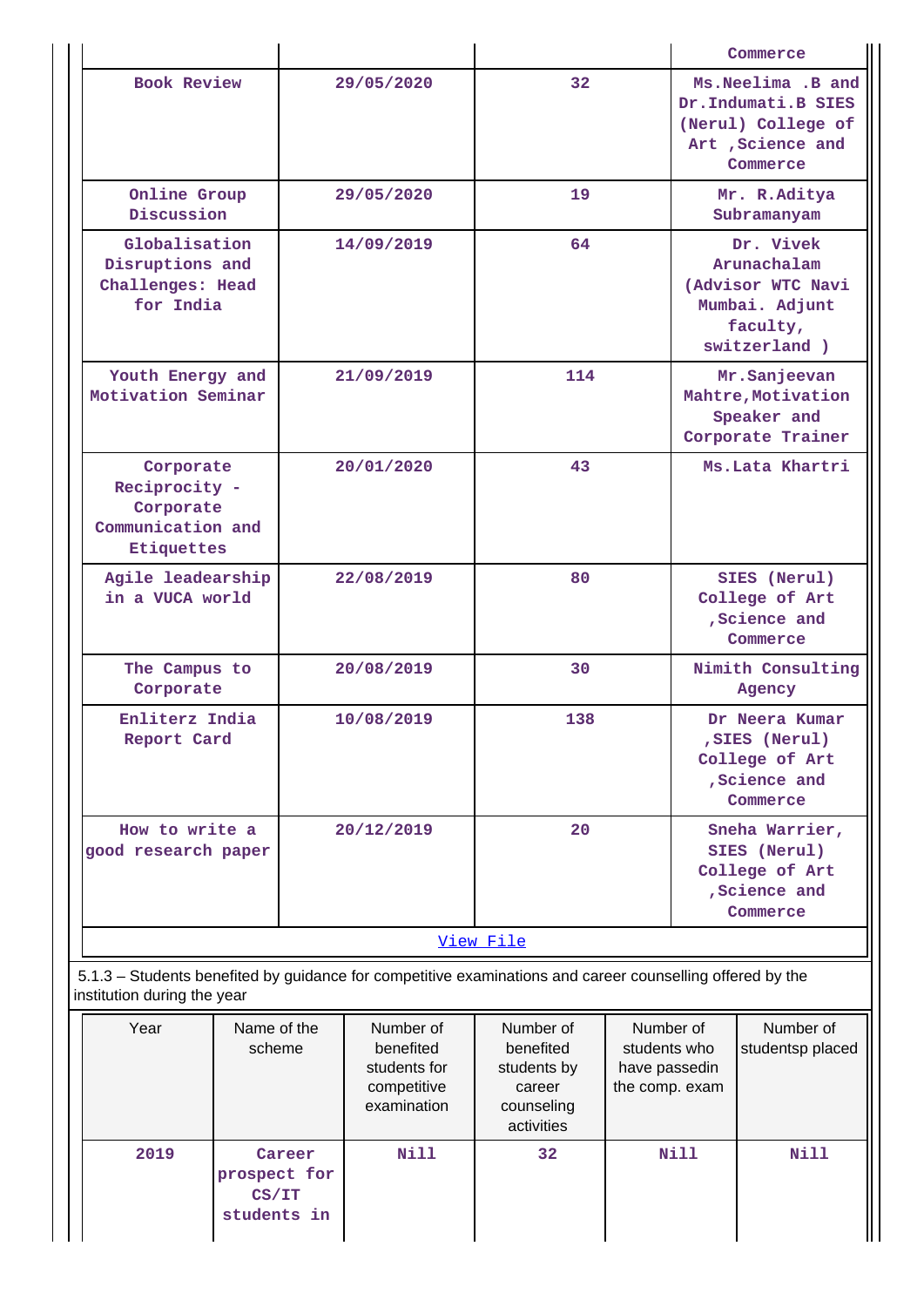|                                              | Armed forces<br>.prospect<br>for CS/IT<br>students in<br>Armed<br>forces.                                      |                                |             |                                                |             |
|----------------------------------------------|----------------------------------------------------------------------------------------------------------------|--------------------------------|-------------|------------------------------------------------|-------------|
| 2019                                         | Workshop<br>on career<br>guidance by<br>IBS Mumbai                                                             | Nill                           | 420         | <b>Nill</b>                                    | <b>Nill</b> |
| 2019                                         | Seminar on<br><b>MBA Entrance</b><br>Exams in col<br>laboration<br>with<br><b>MYPOSTGRAD</b>                   | 172                            | Nill        | <b>Nill</b>                                    | <b>Nill</b> |
| 2019                                         | M.Com<br>NET/SET<br>Workshop                                                                                   | 50                             | Nill        | $\overline{\mathbf{2}}$                        | <b>Nill</b> |
| 2019                                         | Finex<br>Seminar on<br>Career<br>Guidance                                                                      | Nill                           | 216         | <b>Nill</b>                                    | Nill        |
| 2019                                         | Career Opp<br>ortunities<br>in<br>Securities<br>Market                                                         | Nill                           | 76          | Nill                                           | Nill        |
| 2019                                         | <b>UPSC</b><br><b>SEMINAR</b>                                                                                  | 103                            | Nill        | Nill                                           | <b>Nill</b> |
| 2019                                         | Career<br>Guidance<br>seminar by<br><b>ITM</b>                                                                 | Nill                           | 182         | <b>Nill</b>                                    | <b>Nill</b> |
| 2020                                         | Careers in<br>Travel and<br>Tourism                                                                            | <b>Nill</b>                    | 66          | <b>Nill</b>                                    | <b>Nill</b> |
| 2020                                         | Education<br>street<br>Seminar                                                                                 | 62                             | <b>Nill</b> | <b>Nill</b>                                    | <b>Nill</b> |
|                                              |                                                                                                                |                                | View File   |                                                |             |
| harassment and ragging cases during the year | 5.1.4 - Institutional mechanism for transparency, timely redressal of student grievances, Prevention of sexual |                                |             |                                                |             |
|                                              | Total grievances received                                                                                      | Number of grievances redressed |             | Avg. number of days for grievance<br>redressal |             |
|                                              | 11                                                                                                             |                                | 11          |                                                | 7           |
| 5.2 - Student Progression                    | 5.2.1 - Details of campus placement during the year                                                            |                                |             |                                                |             |
|                                              | On campus                                                                                                      |                                |             | Off campus                                     |             |
| Nameof                                       | Number of                                                                                                      | Number of                      | Nameof      | Number of                                      | Number of   |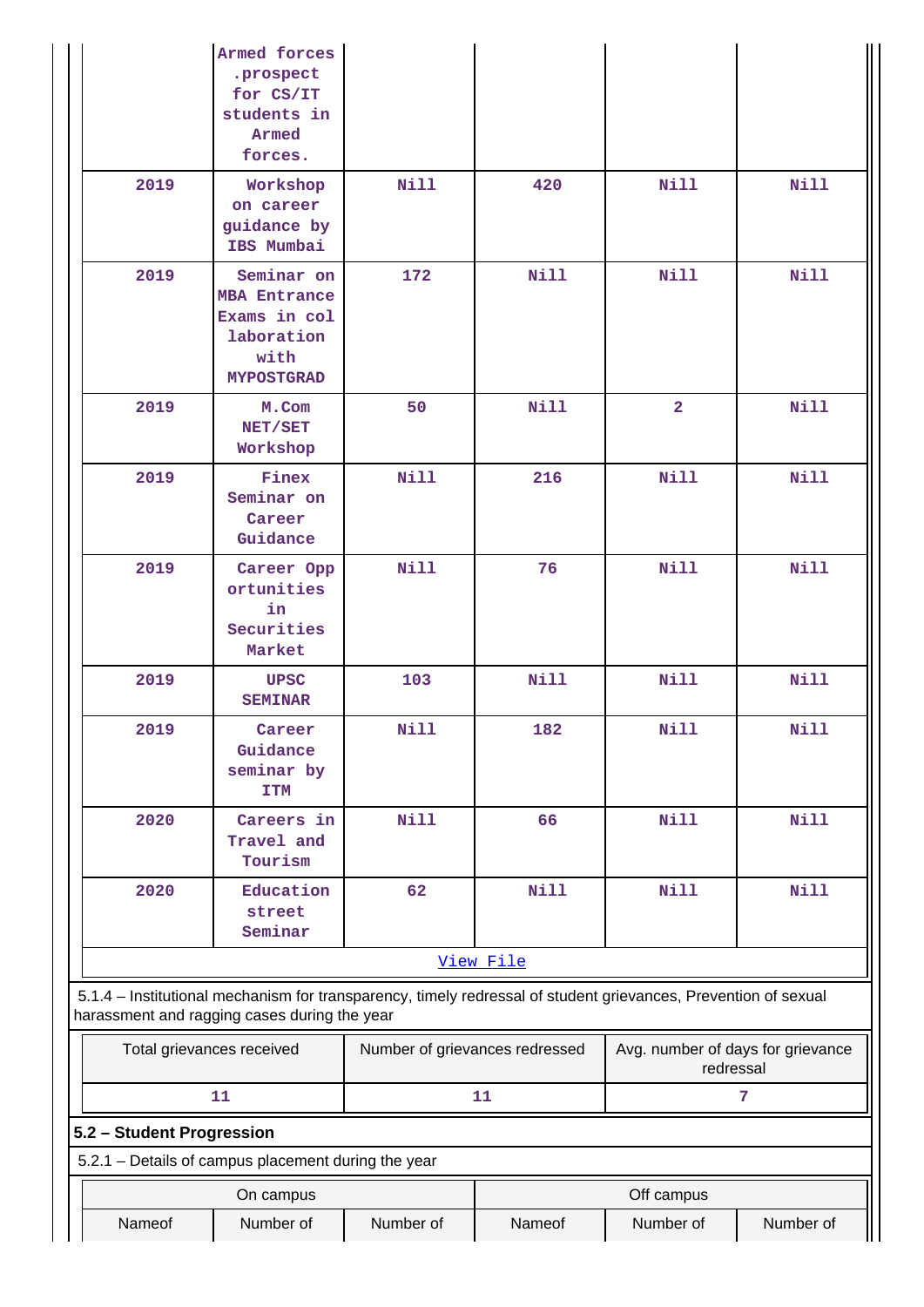| organizations<br>visited                                                                                                                          | students<br>participated                                    | stduents placed             | organizations<br>visited                                                                                                                                                                                                                                                          | students<br>participated                                           | stduents placed                     |
|---------------------------------------------------------------------------------------------------------------------------------------------------|-------------------------------------------------------------|-----------------------------|-----------------------------------------------------------------------------------------------------------------------------------------------------------------------------------------------------------------------------------------------------------------------------------|--------------------------------------------------------------------|-------------------------------------|
| Federal<br>Bank, Wills<br>Tower<br>Watson(WTW),<br>Tata<br>Consultancy<br>Services<br>Limited,<br>Capgemini<br>Corporation,<br>Infosys<br>Limited | 222                                                         | 34                          | Aditya<br>Birla<br>Management<br>Corporation<br>Pvt. Ltd.,<br>Azelis India<br>Pvt Ltd,<br>Kelloggs<br>Company (ETP<br>Plant), Team<br>world wide,<br>Intellect<br>Support<br>Services<br>Private<br>Ltd., State<br>Bank of<br>India, Chola<br>people and<br>Marketing<br>Services | 7                                                                  | 7                                   |
|                                                                                                                                                   |                                                             |                             | View File                                                                                                                                                                                                                                                                         |                                                                    |                                     |
| 5.2.2 - Student progression to higher education in percentage during the year                                                                     |                                                             |                             |                                                                                                                                                                                                                                                                                   |                                                                    |                                     |
| Year                                                                                                                                              | Number of<br>students<br>enrolling into<br>higher education | Programme<br>graduated from | Depratment<br>graduated from                                                                                                                                                                                                                                                      | Name of<br>institution joined                                      | Name of<br>programme<br>admitted to |
| 2020                                                                                                                                              | 2                                                           | <b>TYBCOM</b>               | <b>BCOM</b>                                                                                                                                                                                                                                                                       | <b>IDOL</b>                                                        | M.Com                               |
| 2020                                                                                                                                              | 1                                                           | TY BBI                      | <b>BBI</b>                                                                                                                                                                                                                                                                        | ITM,<br><b>KHARGHAR</b>                                            | <b>MBA</b>                          |
| 2020                                                                                                                                              | $\mathbf{1}$                                                | <b>TYBCOM</b>               | <b>BCOM</b>                                                                                                                                                                                                                                                                       | <b>IDOL</b><br>University<br>of Mumbai                             | M.com                               |
| 2020                                                                                                                                              | $\mathbf{1}$                                                | <b>TYBMS</b>                | <b>BMS</b>                                                                                                                                                                                                                                                                        | ITM,<br><b>KHARGHAR</b>                                            | <b>MBA</b>                          |
| 2020                                                                                                                                              | $\overline{a}$                                              | <b>TYBMM</b>                | <b>BMM</b>                                                                                                                                                                                                                                                                        | S. K.<br>Somaiya<br>College of<br>Arts,<br>Science and<br>Commerce | M.A                                 |
| 2020                                                                                                                                              | $\mathbf{1}$                                                | <b>TYBMM</b>                | $_{\rm BMM}$                                                                                                                                                                                                                                                                      | <b>IDOL</b>                                                        | <b>MBA</b>                          |
| 2020                                                                                                                                              | $\mathbf{1}$                                                | <b>MCOM</b>                 | <b>MCOM</b>                                                                                                                                                                                                                                                                       | Pragathi<br>College of<br>Education                                | <b>B.ED</b>                         |
| 2020                                                                                                                                              | $\mathbf{1}$                                                | <b>TYBMS</b>                | <b>BMS</b>                                                                                                                                                                                                                                                                        | Amity<br>University                                                | <b>MBA</b>                          |
| 2020                                                                                                                                              | 8                                                           | <b>TYBCOM</b>               | <b>BCOM</b>                                                                                                                                                                                                                                                                       | <b>IDOL</b>                                                        | M.Com                               |
| 2020                                                                                                                                              | $\mathbf{1}$                                                | <b>TYBCOM</b>               | <b>BCOM</b>                                                                                                                                                                                                                                                                       | <b>ITM</b><br><b>KHARGHAR</b>                                      | <b>MBA</b>                          |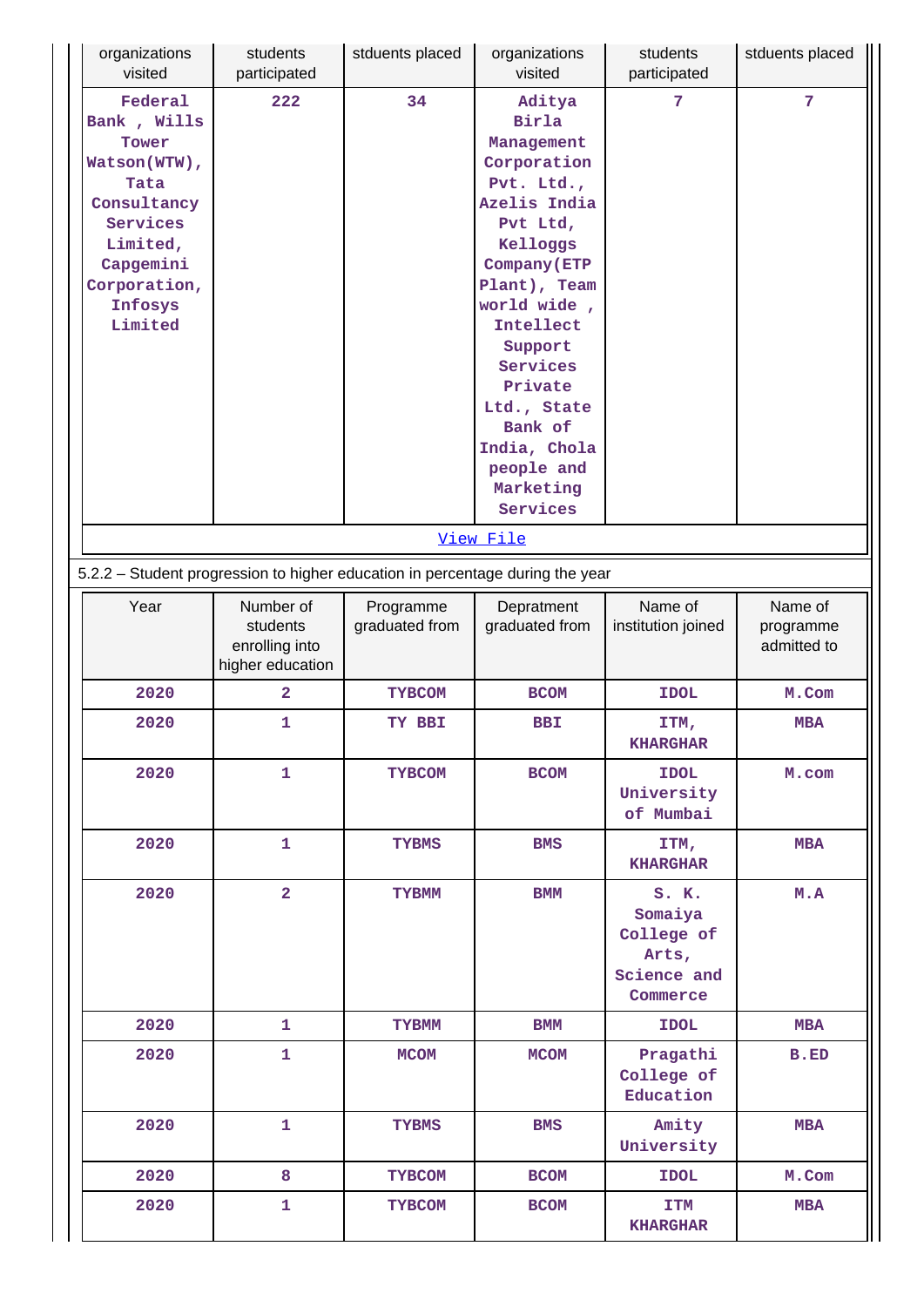#### [View File](https://assessmentonline.naac.gov.in/public/Postacc/Progression/9924_Progression_1618485956.xlsx)

| 5.2.3 – Students qualifying in state/ national/ international level examinations during the year |  |
|--------------------------------------------------------------------------------------------------|--|
| (eg:NET/SET/SLET/GATE/GMAT/CAT/GRE/TOFEL/Civil Services/State Government Services)               |  |

| \og \= :/0= :/0== :/0/\:1=/0}\:1=/0}\://0/\:1/0}\:1_/0}\==/0}\:10}\00}\0\&\009\0\&\00}\0\?\:11}\0\11}\0\11} |       |                                         |                        |  |  |  |
|-------------------------------------------------------------------------------------------------------------|-------|-----------------------------------------|------------------------|--|--|--|
| <b>Items</b>                                                                                                |       | Number of students selected/ qualifying |                        |  |  |  |
| <b>NET</b>                                                                                                  |       | $\overline{2}$                          |                        |  |  |  |
| <b>SLET</b>                                                                                                 |       |                                         | $\overline{2}$         |  |  |  |
| Any Other                                                                                                   |       |                                         | 4                      |  |  |  |
|                                                                                                             |       | View File                               |                        |  |  |  |
| 5.2.4 - Sports and cultural activities / competitions organised at the institution level during the year    |       |                                         |                        |  |  |  |
| Activity                                                                                                    | Level |                                         | Number of Participants |  |  |  |
| Marathi Bhasha Diwas                                                                                        |       | Institution Level                       | 14                     |  |  |  |
| <b>SIESONS</b>                                                                                              |       | Institution Level                       | 77                     |  |  |  |
| Advaita                                                                                                     |       | Institution Level                       | 75                     |  |  |  |
| Sharpshooters                                                                                               |       | InstitutionLevel                        | 82                     |  |  |  |
| Cloud 1.0                                                                                                   |       | Institution Level                       | 71                     |  |  |  |
| Frames                                                                                                      |       | Institution Level                       | 69                     |  |  |  |
| Technovision                                                                                                |       | Institution Level                       | 59                     |  |  |  |
| Heartfulness essay                                                                                          |       | Institution Level                       | 92                     |  |  |  |
| Coding Competition                                                                                          |       | Institution Level                       | 16                     |  |  |  |
| Sprints                                                                                                     |       | Inter Collegiate                        | 166                    |  |  |  |
| View File                                                                                                   |       |                                         |                        |  |  |  |

## **5.3 – Student Participation and Activities**

 5.3.1 – Number of awards/medals for outstanding performance in sports/cultural activities at national/international level (award for a team event should be counted as one)

| Year                                                   | Name of the<br>award/medal | National/<br>Internaional | Number of<br>awards for<br><b>Sports</b> | Number of<br>awards for<br>Cultural | Student ID<br>number | Name of the<br>student |  |  |  |
|--------------------------------------------------------|----------------------------|---------------------------|------------------------------------------|-------------------------------------|----------------------|------------------------|--|--|--|
| Nil<br>Nill<br>Nill<br>Nill<br>Nill<br><b>NA</b><br>NA |                            |                           |                                          |                                     |                      |                        |  |  |  |
| No file uploaded.                                      |                            |                           |                                          |                                     |                      |                        |  |  |  |

 5.3.2 – Activity of Student Council & representation of students on academic & administrative bodies/committees of the institution (maximum 500 words)

 **The Student Council is the representative body of students in the College. It consists of academic toppers from all classes and heads of various committees. The General Secretary is the Head of the Council. Two of the Student Council members are also members in the College Development Committee (CDC). The Student Council plans and organizes the annual College Festival SIESONS, which is an intercollegiate cultural festival. SIESONS consists of various competitions related to Performing Arts, Fine Arts and Literary Arts, in which students from Navi-Mumbai participate in large numbers. SIESONS was conducted for three days on 30th and 31st January and on 1st February 2020. The highlight of the festival was a concert by Music composer duo of Salim and Sulaiman. The Budget of the event was an impressive amount of 35 Lakh rupees. The Student Council also organised Republic Day and Teachers Day celebrations. Noble values like patriotism, equality and respect to the teachers were nourished through these programs. The Council also under took CSR activities like breast cancer**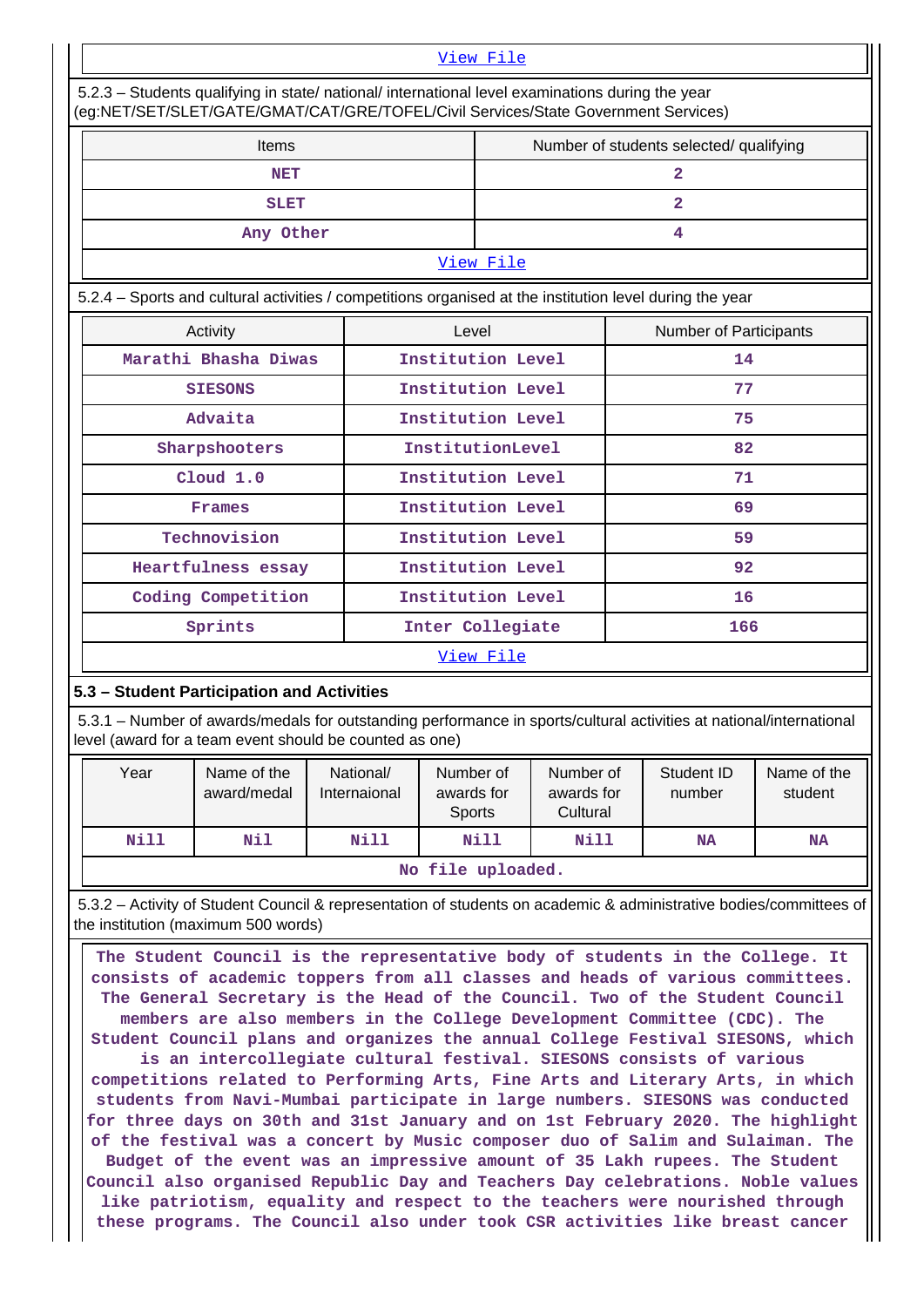**awareness program and feeding street children in association with the NGO Feeding India. The NSS unit is active in organising various activities under the guidance of the Mumbai University. An annual residential camp was held between 18th to 24th December 2019 where students got practical exposure to community development projects. The NSS unit also carried out activities like Blood Donation camps, Tree plantation, Cleanliness campaigns. A donation drive to help the flood victims of Sangli and Satara in Maharashtra was organised in**

**August 2019. The Anti-ragging Committee consists of staff and student representatives. Students of Mass Media made a short film on anti-ragging which was shown to the first year students during the orientation programs. Students participated in ISR (Institutional Social Responsibility) activities organized by departments as well as through the ISR Committee. "Meet. Involve. Transform.**

**Retain (M.I.T.R)" was an ISR activity that catered to the education and livelihood needs of the underprivileged section of the society. Committees like South Indian Association and Marathi VangmayMandal promoted diverse cultures of India. Students got an opportunity to learn and understand the importance of being rooted in their cultures. The South Indian Association celebrated various**

**festivals like Onam, Pongal and Sankranti and organised a Food Festival. The students also contributed to Placement and Alumni Committees by actively helping in organising their activities. In the Website Committee, students contributed towards designing the website of the College along with faculty members. Women Development Cell, Department of Life-long Learning Extension, Rotaract Club and Sports Committee were some of the other committees where students played an important role. Students designed and edited our annual College magazine 'Cache'. They also edited an annual newsletter known as Pulse. The students also helped during the admission process in the College by acting as student volunteers. Thus, students are encouraged to actively participate in various academic, co-curricular and extra-curricular activities. The objective is to foster holistic and all round development of students.**

#### **5.4 – Alumni Engagement**

5.4.1 – Whether the institution has registered Alumni Association?

 **Yes**

 **The College has a registered Alumni Association, the SIES (Nerul) College of Arts, Science and Commerce Alumni Association (SIESNAA). The Trust was formed in May 2010 and registered with the Charities Commissioner, Thane Region. The Managing Committee comprises of alumni-members who hold office for a three year period and the Principal of the College is the Chairperson. The Alumni Association of our College has been actively working to meet the objective of being a bridge between Alumni and the Institution. Mr.Aditya Subramaniam is presently the secretary of the Trust. The Registration is under Thane region and the registration no. E-6315.**

5.4.2 – No. of enrolled Alumni:

## **1**

5.4.3 – Alumni contribution during the year (in Rupees) :

#### **1035492**

5.4.4 – Meetings/activities organized by Alumni Association :

 **The College has a registered Alumni Association, the SIES (Nerul) College of Arts, Science and Commerce Alumni Association (SIESNAA). The Trust was formed in May 2010 and registered with the Charities Commissioner, Thane Region. The Managing Committee comprises of alumni-members who hold office for a three year period and the Principal of the College is the Chairperson. The Alumni Association of our College has been actively working to meet the objective of**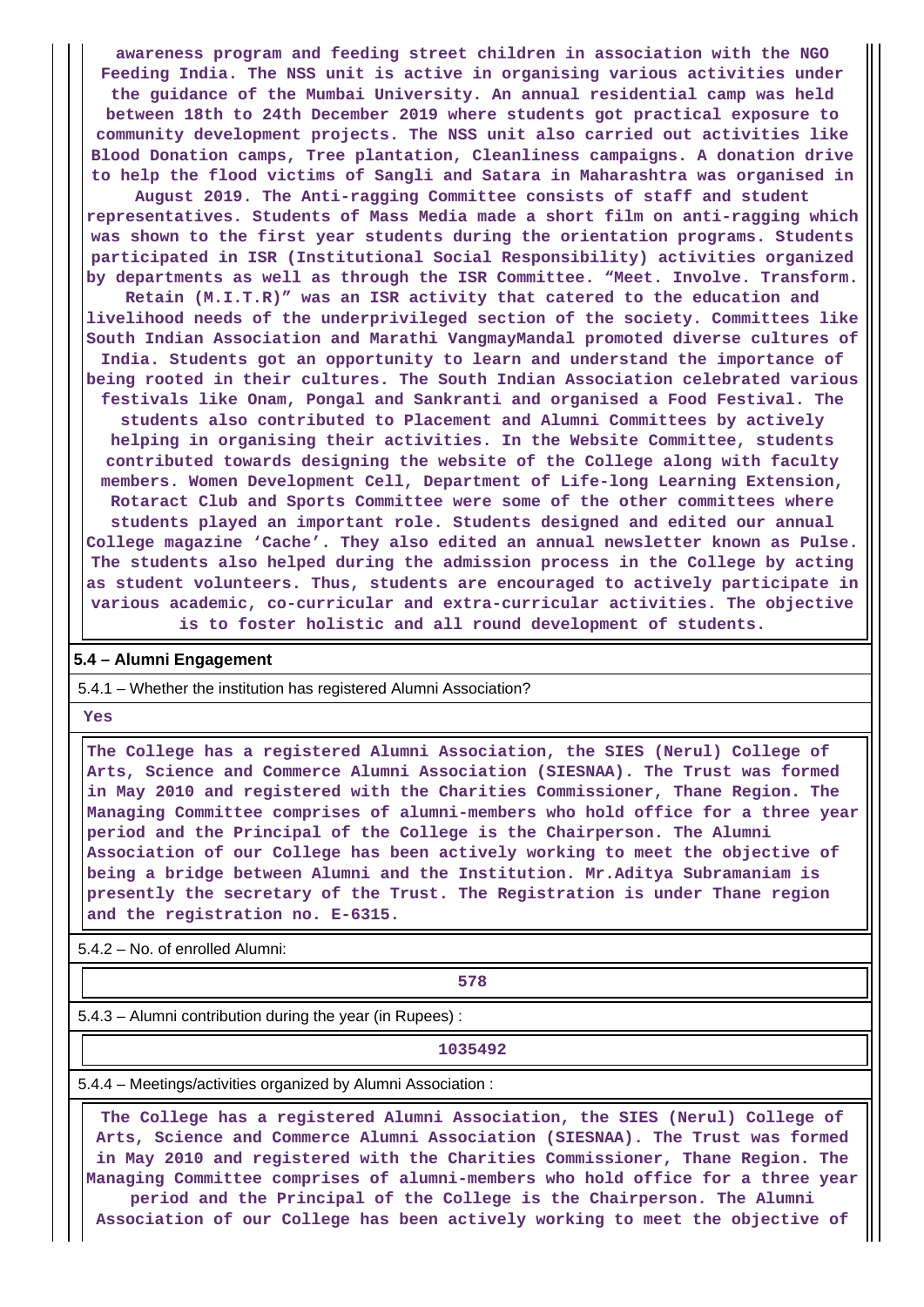**being a bridge between Alumni and the Institution. Mr.Aditya Subramaniam is presently the secretary of the Trust. The key activities of the SIESNAA organised in the year 2019-20 are as follows- 1. Kaizen Wave- It is an interactive Guest lecture organized on 22nd July 2019. The lecture was given by an alumnus of the college Major James Joseph an officer presently serving the Indian Army. He spoke about his life in the Indian Army and career prospects for Science students to join the Armed Forces. 2. Eco- Friendly Rakhi making workshop was organized by SIESNAA through its volunteers on 7th August, 2019.1500 Rakhis were sent to the Jawans of the Indian Army serving at the borders. 3. Tattva- This is an annual, case study competition based on Professional ethics conducted by SIESNAA. Students from various streams form teams and compete. Winners are awarded cash prizes and certificates. In 2019-20,Tattva became an intercollegiate competition and six colleges participated from Navi-Mumbai. The competetion was judged by Mr. Aditya Subramanyam, Alumni Trust Secretary. 4. Colloqium-This is a panel discussion by alumni on the demands and recent developments of the industries in which they are employed. The panel-based discussion was conducted on 7th December, 2019. The topic selected for the year was Non- Banking Financial Companies – A economy booster or a hanging noose. Eminent Alumni like Ms. Alisha Fernandes , Ms. Meeti Gala. Mr. Ankush Ruzario conducted the panel discussion. 5. A clean up drive was organized by SIESNAA on 13th September 2019 after Ganesh Visarjan in association with SriSathya Sai Seva Organisation and NMMC(Navi-Mumbai Municipal Corporation). 6. SIESNAA in association with the Sri Sathya Sai Seva Organisation, Navi Mumbai, organised a Disaster Awareness Programme at Sai Prem, Vashi on 28th September, 2019 (Saturday). The Programme saw enthusiastic participation of over 125 college students. 7. SIESNAA organized its General Body Meeting on 18th January, 2020. 8. SIESNAA felicitated the Toppers of every Program in a formal ceremony on 9th January 2020.On 25th January 2020 SIESNAA organized a Graduation day ceremony where it felicitated all Graduates of all programmes of 2018-19 batch by distributing certificates and mementoes. 9. During the lockdown period, SIESNAA organised 'Playing to Win', a series of online lectures on life management skills by Leadership Coach Mr.Vidhu Sharma from 2nd May 2020 to 9th May 2020. 10. Another event organized during the lockdown peri**

#### **CRITERION VI – GOVERNANCE, LEADERSHIP AND MANAGEMENT**

#### **6.1 – Institutional Vision and Leadership**

 6.1.1 – Mention two practices of decentralization and participative management during the last year (maximum 500 words)

 **The College practices decentralization and participative management in several areas of administration. A College Development Committee is formed which actively participates in discussions with the Management. The CDC is the highest decision making body in the college. Even in the Pandemic situation, Management took initiative to organise Online CDC meet. The IQAC of the College ensures participative management. The College adopts a multi-stakeholders approach with participation of Head of the Institution, Management representatives, IQAC members, alumni, parents and external experts from the industry, NGO, etc., guiding the College in enthusiastic journey towards achieving its mission and vision. Regular IQAC meetings were conducted through offline and online platforms. The Principal and Vice-Principal of the College offer effective leadership by motivating all staff and students to do their best. Decentralization is practiced throughout the College. The mission of the Society is the guiding line for the objective of the College. At the beginning of the academic year, the objectives of the College are defined. This itself is done by participative management wherein the Principal, Vice-Principal and Head of Departments of all the programs sit together to identify the goals to be achieved in the said year. Once the goals are finalised, the process of**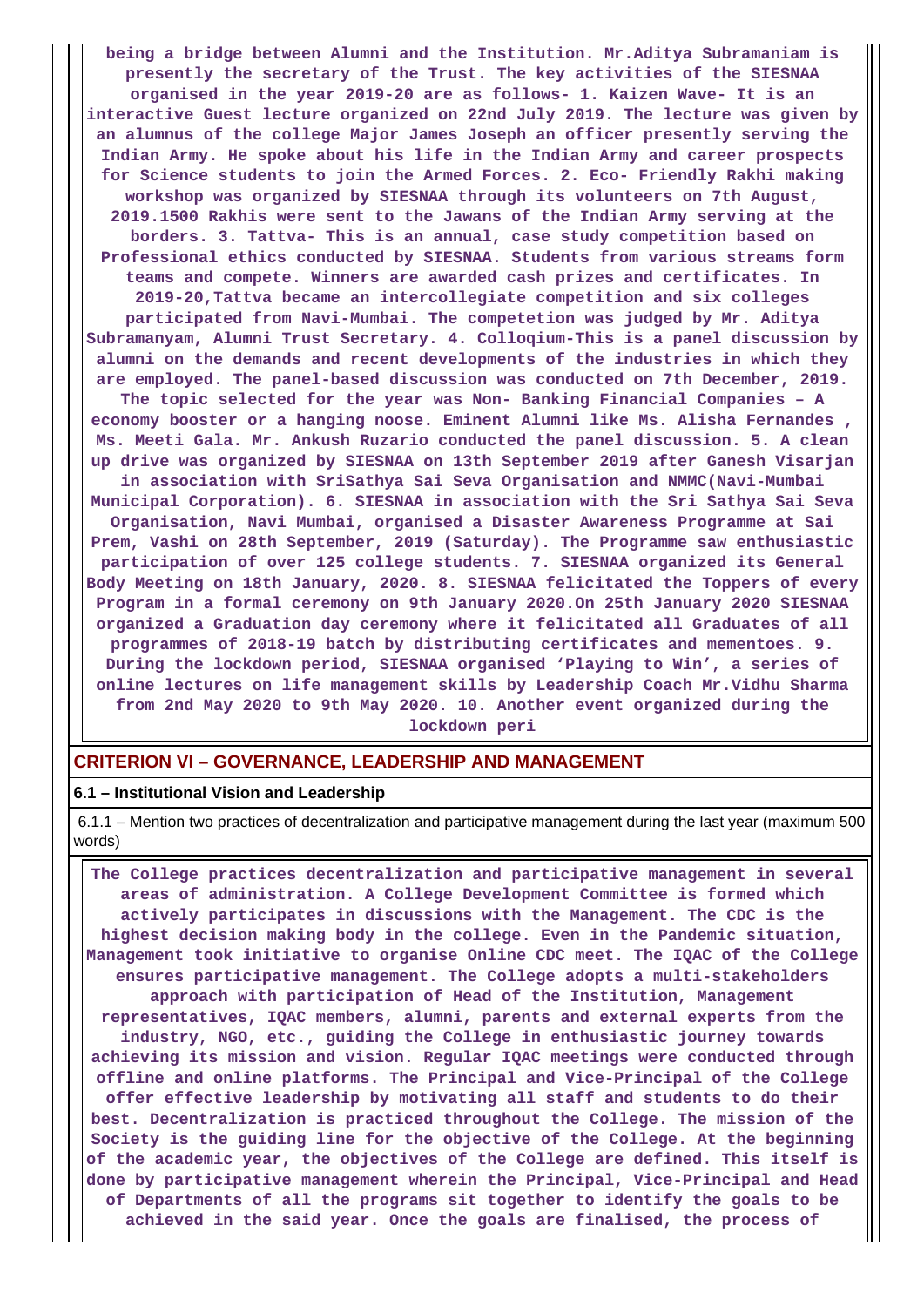**decentralisation starts. All activities of the College are conducted in 3 levels – by Programs, by committees and by Non –teaching staff. Head of Department is in-charge of all the curricular and co-curricular activities of their respective program. Framing departmental objectives and an academic calendar are all performed by the Head of Department in due consultation with other faculty members. Various committees - statutory and non-statutory are formed by the Principal and IQAC which conduct different events at college and inter-collegiate levels. National and international days, annual fests, etc., are celebrated with great zeal. Every committee has a Convenor, a Co-convenor, 3 or 4 other faculty members and a team of students who make up the Committee. Here again there is decentralisation, in the sense, the students are given the freedom to take decisions regarding the activities to be conducted, the scale of operations, whether intra or inter-collegiate, guests to be invited, etc., within well-defined limits. Through events management, students get trained in various practical skills, particularly in team work. The program coordinators and constituent members of the committees are changed periodically to bring in innovation and versatility. The Registrar, with the team of non-teaching staff is in charge of the entire administrative work of the College. They liaise with the Mumbai University, State Government and Navi Mumbai Municipal Corporation regarding various aspects of administration. Collection of fees, submission of student details to the University, coordinating with the University for examinations, correspondence for increase in divisions of programs, increased student intake, handling student scholarships, issuing transcripts for higher studies and completing procedures for teachers' approval are some of the important responsibilities of the Office. While decentralisation is being practised, care is taken by the faculty members, not to overstep the clearly defined rules and regulations of the college.**

| 6.1.2 – Does the institution have a Management Information System (MIS)?                                              |                                                                                                                                                                                                                                                                                                                                                                                                                                                                                                                                                                                                                                                                                                            |  |  |  |  |  |
|-----------------------------------------------------------------------------------------------------------------------|------------------------------------------------------------------------------------------------------------------------------------------------------------------------------------------------------------------------------------------------------------------------------------------------------------------------------------------------------------------------------------------------------------------------------------------------------------------------------------------------------------------------------------------------------------------------------------------------------------------------------------------------------------------------------------------------------------|--|--|--|--|--|
| Yes                                                                                                                   |                                                                                                                                                                                                                                                                                                                                                                                                                                                                                                                                                                                                                                                                                                            |  |  |  |  |  |
| 6.2 - Strategy Development and Deployment                                                                             |                                                                                                                                                                                                                                                                                                                                                                                                                                                                                                                                                                                                                                                                                                            |  |  |  |  |  |
| 6.2.1 - Quality improvement strategies adopted by the institution for each of the following (with in 100 words each): |                                                                                                                                                                                                                                                                                                                                                                                                                                                                                                                                                                                                                                                                                                            |  |  |  |  |  |
| <b>Strategy Type</b>                                                                                                  | <b>Details</b>                                                                                                                                                                                                                                                                                                                                                                                                                                                                                                                                                                                                                                                                                             |  |  |  |  |  |
| Human Resource Management                                                                                             | · Selection as per UGC, Government of<br>Maharashtra and University of Mumbai .<br>Leave facilities to employees. .<br>Teaching and Non-Teaching Staff are<br>given Mediclaim Insurance upto 1.00<br>lakhs . Wards of staff are given<br>preference for admission in Trust run<br>colleges. • Gratuity and Pension scheme<br>are provided. • Soft skills workshop<br>was organised for support staff .<br>Motivate staff to participate in the<br>workshop regarding soft skills and<br>office automation organised by other<br>colleges. • Staffs meet are organised<br>by Management for Faculty and Support<br>Staff, wherein Teaching and Non-<br>Teaching Staff participate in the<br>Cultural event. |  |  |  |  |  |
| Library, ICT and Physical<br>Infrastructure / Instrumentation                                                         | . Total of 38271 books, 51 journals /<br>periodicals published at state and<br>national levels . 11PC allocated to<br>faculties and students for research and                                                                                                                                                                                                                                                                                                                                                                                                                                                                                                                                              |  |  |  |  |  |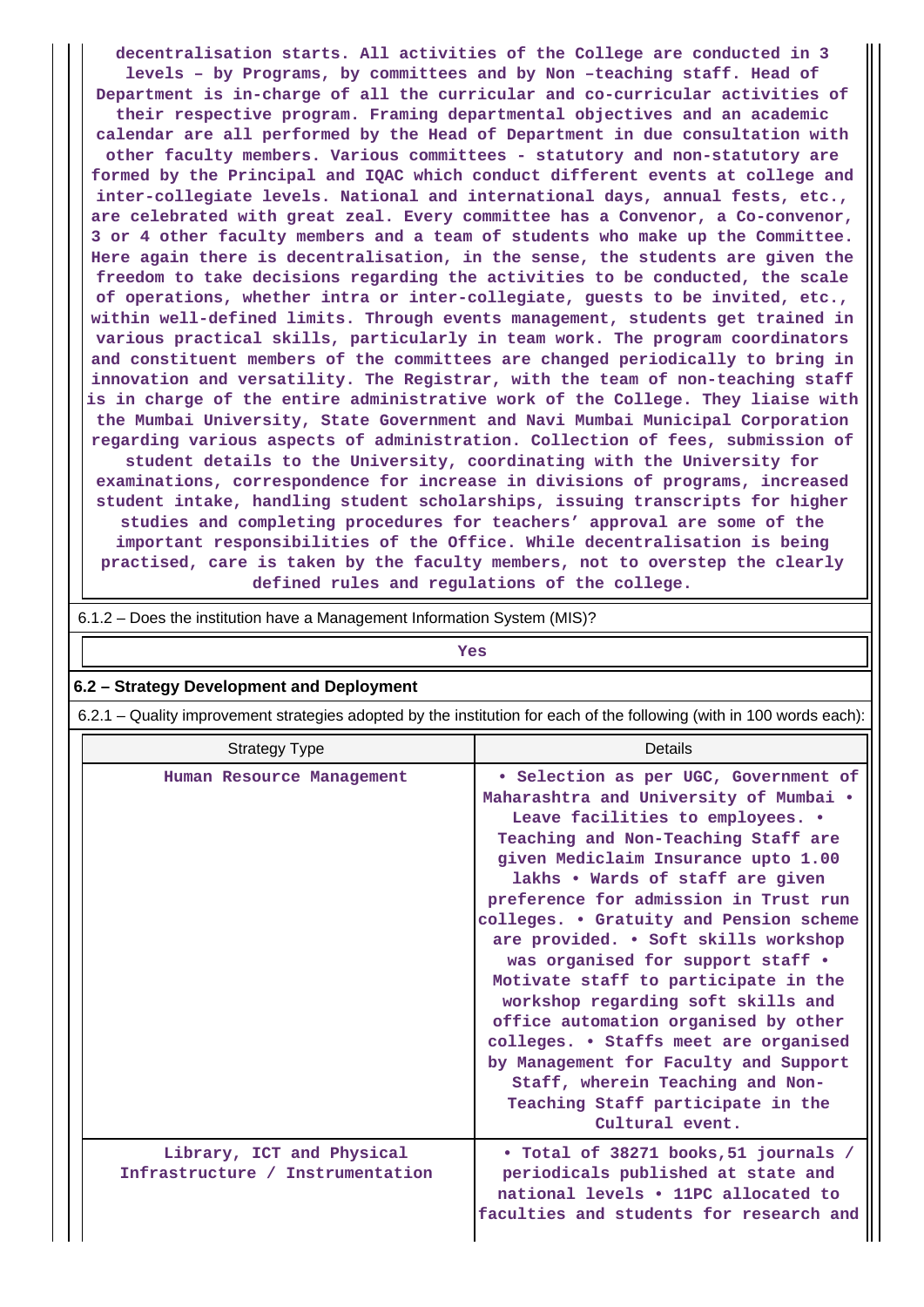|                            | committee work . Space for reprographic<br>facility . Availability of OPAC<br>facility on the computers allotted for<br>staff and students . Collection of over<br>2000 reference books which is<br>maintained separately . A library app<br>with all the information regarding the<br>number of books, magazines and<br>periodicals . Subscription to e-<br>journals . Tracking of attendance<br>through automated system . For the<br>benefit of faculty and students, the<br>library committee organises academic<br>programmes and thus creates awareness .<br>User satisfaction is thus a priority<br>for the library                                                                                                                                                                                                                            |
|----------------------------|-------------------------------------------------------------------------------------------------------------------------------------------------------------------------------------------------------------------------------------------------------------------------------------------------------------------------------------------------------------------------------------------------------------------------------------------------------------------------------------------------------------------------------------------------------------------------------------------------------------------------------------------------------------------------------------------------------------------------------------------------------------------------------------------------------------------------------------------------------|
| Research and Development   | · Research committee encourages<br>research amongst faculty and inculcates<br>research temperament amongst students.<br>. Teachers are encouraged to present /<br>publish research papers in conferences<br>/ UGC journals . Registration money for<br>seminars is reimbursed . Duty Leave is<br>granted for seminars and workshops .<br>Research centre with 8 computers and<br>SPSS software . Workshop on Minor<br>Research project Writing and Research<br>proposal/Paper Writing were organized<br>for faculties . Research Orientation<br>for Avishkar, An Intercollegiate<br>research conference, An Intercollegiate<br>Business Idea competition, PPT<br>Presentation Competition on Economic<br>Impact of Covid-19 Pandemic in India<br>were organized for students • Sanction<br>of 12 Minor Research Projects from<br>University of Mumbai |
| Examination and Evaluation | . College follows Choice Based Credit<br>and Grading System framed by Mumbai<br>University and adheres to the given<br>schedule and guidelines for conducting<br>Regular External Examination. . The<br>College Examination Committee prepares<br>guidelines for conducting<br>Internal/Practical/ATKT /Additional<br>Examinations. . Institute adopts all<br>the major reforms in curriculum,<br>examination pattern and evaluation<br>process prescribed by the University of<br>Mumbai. • For First Half 2020, only the<br>final year/final semester students<br>appeared for the online examination in<br>consultation with the Lead College<br>within the time frame/schedule<br>prescribed by the University of Mumbai,<br>rest others were granted promotion<br>based on the internals assessment and                                          |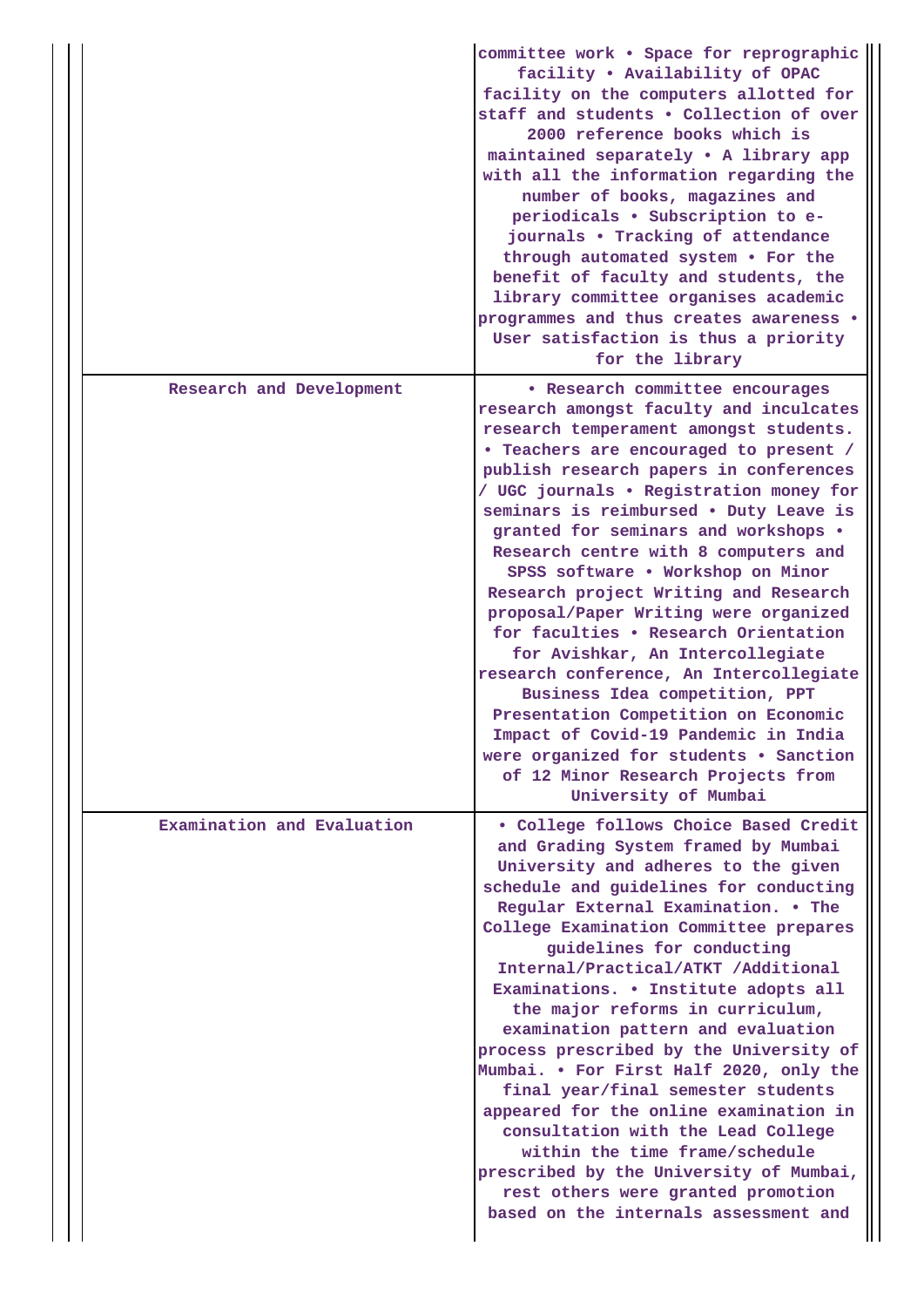|  |                                      | previous semester marks.                                                                                                                                                                                                                                                                                                                                                                                                                                                                                                                                                                                                                                                                                                                                                                                                                                                |
|--|--------------------------------------|-------------------------------------------------------------------------------------------------------------------------------------------------------------------------------------------------------------------------------------------------------------------------------------------------------------------------------------------------------------------------------------------------------------------------------------------------------------------------------------------------------------------------------------------------------------------------------------------------------------------------------------------------------------------------------------------------------------------------------------------------------------------------------------------------------------------------------------------------------------------------|
|  | Teaching and Learning                | • Teachings Plans are made by the<br>faculties and periodic review is taken<br>at the department level. . Conducting<br>guest lectures of industry experts and<br>alumni . Organising Educational field<br>visits . Interactive teaching methods<br>such as Role Plays, skit performances,<br>debates, case studies, quiz etc .<br>Availability of Computer facility with<br>internet for students and staff • ICT<br>enabled teaching methods . Providing E-<br>learning resources . Usage of e-<br>learning methods like Google Classroom<br>. Implementation of Open Book Test,<br>Prelims and Intensive Coaching methods<br>• Conducting online/offline training<br>for faculties . Conducting online<br>lectures through MS Teams . Conducting<br>Online quiz and mock test . Uploading<br>recorded lectures on Youtube channel                                    |
|  | Curriculum Development               | College follows the curriculum set by<br>University of Mumbai as it is<br>affiliated to it. The college takes the<br>feedback about the curriculum from<br>faculties, students, alumni working in<br>industry and sends it to the Board of<br>Studies. College also sends faculties<br>for revised syllabus workshop organised<br>by University of Mumbai. The college<br>has initiated various Certificate<br>Courses and skill development courses<br>where the Add-on committee is involved<br>in developing and designing the<br>syllabus of such additional courses.                                                                                                                                                                                                                                                                                               |
|  | Industry Interaction / Collaboration | • Field Visits • Inviting business<br>personalities for Departmental<br>festivals. . Collaboration for<br>placement. . Internship . Tie up with<br>industries for conducting add on<br>courses . Organised One day Symposium<br>in Collaboration with Financial<br>Planning Academy . Training programmes<br>in association with Bombay Stock<br>Exchange Brokers Forum . Sessions by<br>inviting guests from National Institute<br>of Securities Market, Cyber Security<br>Consultant (Pristine Info Solutions),<br>Jio Payments Bank Ltd, Bombay Stock<br>Exchange, Paryavaran Dakshata Mandal<br>and Indian Army . Webinars were<br>organized by inviting experts from<br>ITVedant Pvt. Ltd, Information Security<br>Researcher and Cyber Crime, LT<br>Hydrocarbon Engineering India, Board of<br>Industry- Academia Partnerships, and<br>British Psychology Society |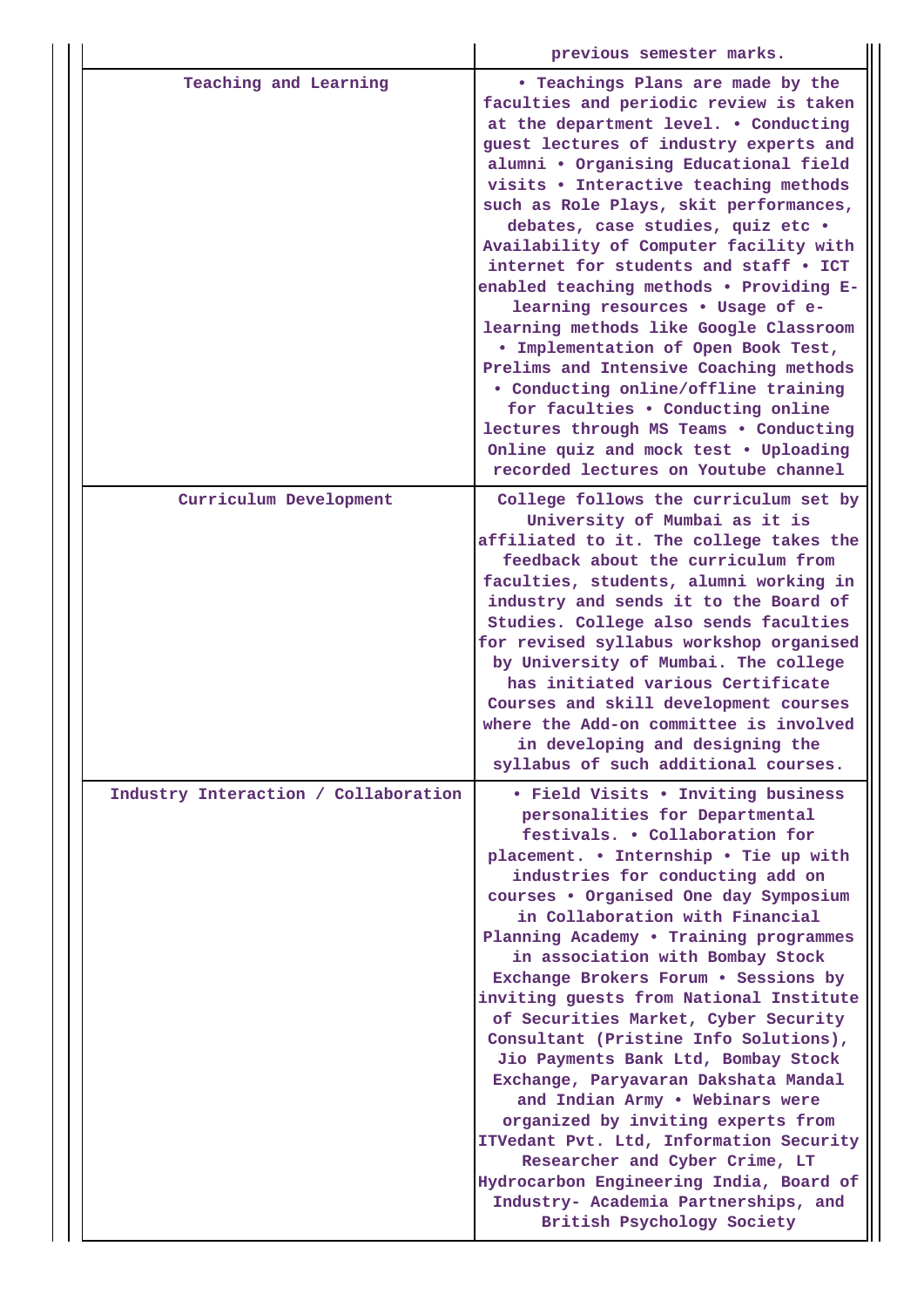| Admission of Students | The Admissions are granted as per the<br>guidelines and schedule given by the<br>University of Mumbai. An Admission<br>Committee is constituted to manage and<br>monitor the admissions. Our College is<br>a Capitation free institution and<br>admissions are purely on merit basis.<br>Merit lists are prepared as per the<br>guidelines of the University and<br>displayed on the College notice board<br>as well as Website. An Ombudsman has<br>been appointed by the management to<br>address the grievance related to<br>admissions. The management conducts an |
|-----------------------|------------------------------------------------------------------------------------------------------------------------------------------------------------------------------------------------------------------------------------------------------------------------------------------------------------------------------------------------------------------------------------------------------------------------------------------------------------------------------------------------------------------------------------------------------------------------|
|                       | admission audit.                                                                                                                                                                                                                                                                                                                                                                                                                                                                                                                                                       |

6.2.2 – Implementation of e-governance in areas of operations:

| E-governace area              | Details                                                                                                                                                                                                                                                                                                                                                                                                                                                                                       |
|-------------------------------|-----------------------------------------------------------------------------------------------------------------------------------------------------------------------------------------------------------------------------------------------------------------------------------------------------------------------------------------------------------------------------------------------------------------------------------------------------------------------------------------------|
| Planning and Development      | The College has a Biometric system<br>where teaching and nonteaching staff<br>have to punch in and out while entering<br>and leaving the Campus. This ensures<br>discipline, scheduling and time<br>management for various activities.<br>Online admission process is implemented<br>and monitored through ERP software<br>Digital Edu/Juno. ERP Software Juno was<br>acquired for smooth functioning of the<br>system-from scheduling lectures to that<br>of conducting exams.               |
| Administration                | Administration The College has a<br>Comprehensive MIS System by Digital Edu<br>for Admission and Attendance of<br>students. Staff attendance is marked<br>through Biometric and Manual attendance<br>is also maintained. Central HR<br>maintains the salary along with HR<br>details in an ERP Software and salary<br>slip is generated through this software<br>and sent through email to respective<br>accounts. ERP Software Juno was<br>acquired for smooth functioning of the<br>system. |
| Finance and Accounts          | The Finance and Accounts are<br>maintained by Central Accounts<br>department Every year the account is<br>audited by the Auditor appointed by the<br>Management.                                                                                                                                                                                                                                                                                                                              |
| Student Admission and Support | Admission of UG PG students are made<br>as per norms of University of Mumbai.                                                                                                                                                                                                                                                                                                                                                                                                                 |
| Examination                   | As per the requirement of the<br>Examination committee, all the<br>necessary equipment are provided by the<br>college for the smooth conduct of<br>examination and evaluation. Online                                                                                                                                                                                                                                                                                                         |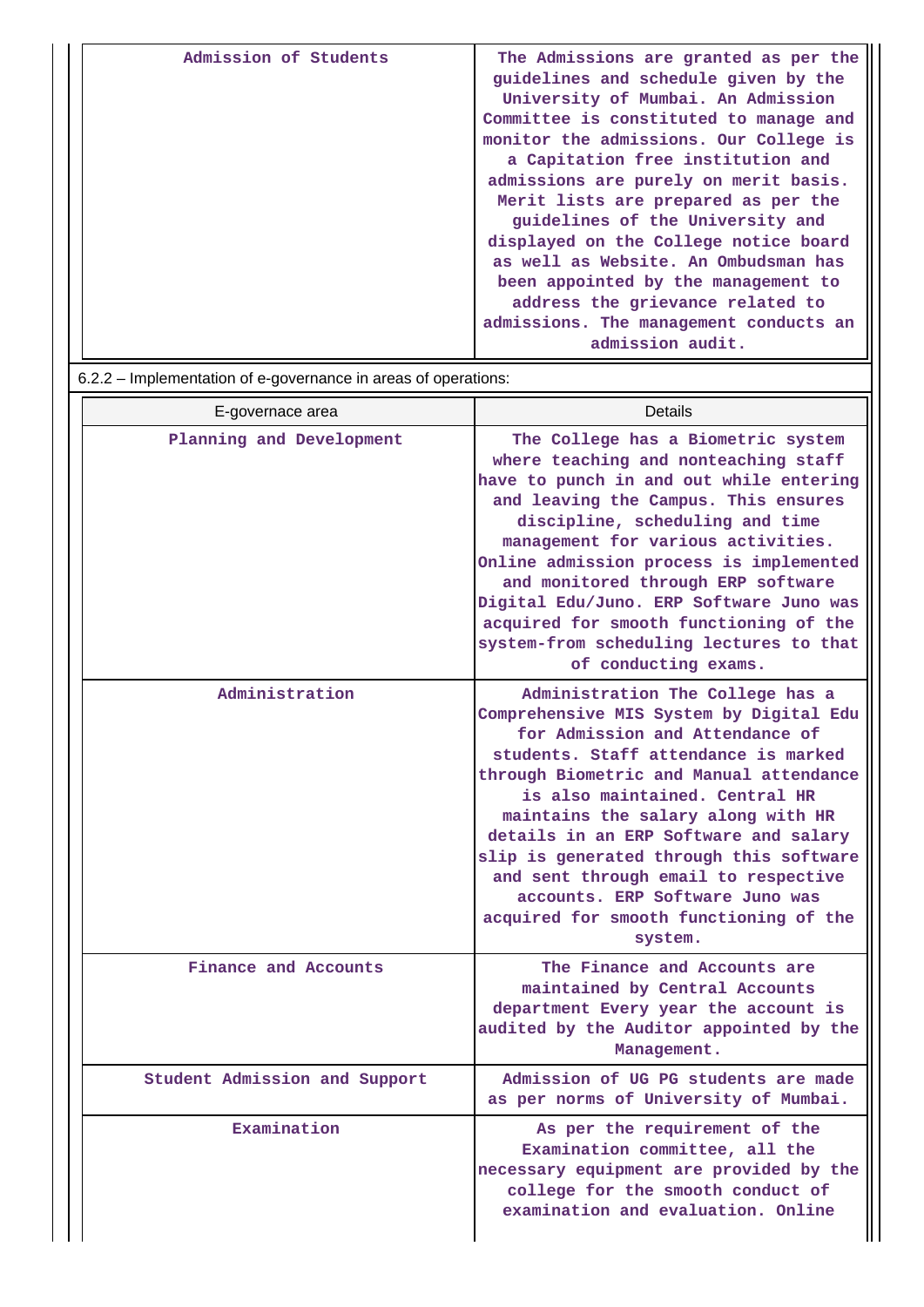## **6.3 – Faculty Empowerment Strategies**

 6.3.1 – Teachers provided with financial support to attend conferences / workshops and towards membership fee of professional bodies during the year

| Year | Name of Teacher          | Name of conference/<br>workshop attended<br>for which financial<br>support provided                                                                                                                                                         | Name of the<br>professional body for<br>which membership<br>fee is provided | Amount of support |
|------|--------------------------|---------------------------------------------------------------------------------------------------------------------------------------------------------------------------------------------------------------------------------------------|-----------------------------------------------------------------------------|-------------------|
| 2019 | Ms. Trupti<br>Wani       | FILING AQAR<br><b>UNDER NEW NAAC</b><br><b>PROCESS</b>                                                                                                                                                                                      | Nill                                                                        | 1000              |
| 2019 | Mr. Abhishek<br>Dandekar | <b>REVISED</b><br>SYLLABUS OF<br><b>FYBAMMC</b>                                                                                                                                                                                             | Nill                                                                        | 500               |
| 2019 | Mr. Mithun<br>Pillai     | <b>ONE DAY</b><br>WORKSHOP ON<br><b>REVISED</b><br>SYLLABUS OF<br><b>FYBAMMC</b><br>SEMESTER I                                                                                                                                              | <b>Nill</b>                                                                 | 500               |
| 2019 | Dr. Vinit<br>Joshi       | <b>ONE DAY</b><br><b>WORKSHOP ON</b><br><b>REVISED CAREER</b><br><b>ADVANCEMENT</b><br>SCHEME (CAS)                                                                                                                                         | Nill                                                                        | 500               |
| 2019 | Dr. Neera<br>Kumar       | ONE DAY ZONAL<br><b>TRAINING</b><br><b>WORKSHOP FOR</b><br><b>INTERNAL</b><br><b>COMPLAINT</b><br><b>COMMITTEE AND</b><br><b>WOMENS</b><br><b>DEVELOPMENT</b><br><b>CESS (CENTRAL</b><br>ZONE AND NAVI<br><b>MUMBAI</b><br><b>COLLEGES)</b> | <b>Nill</b>                                                                 | 400               |
| 2019 | Ms. Nisha<br>Telang      | Use of Basic<br>Quality<br>Improvement<br><b>Tools Root</b><br>Cause Analysis<br>Techniques                                                                                                                                                 | <b>Nill</b>                                                                 | 1180              |
| 2019 | Ms. Arti<br>Bansode      | Revised<br>Syllabus of<br>M.Sc. IT SEM-I<br>- Research in<br>Computing                                                                                                                                                                      | <b>Nill</b>                                                                 | 700               |
| 2019 | Ms. Flosia<br>Sinion     | To discuss<br>implementation                                                                                                                                                                                                                | <b>Nill</b>                                                                 | 700               |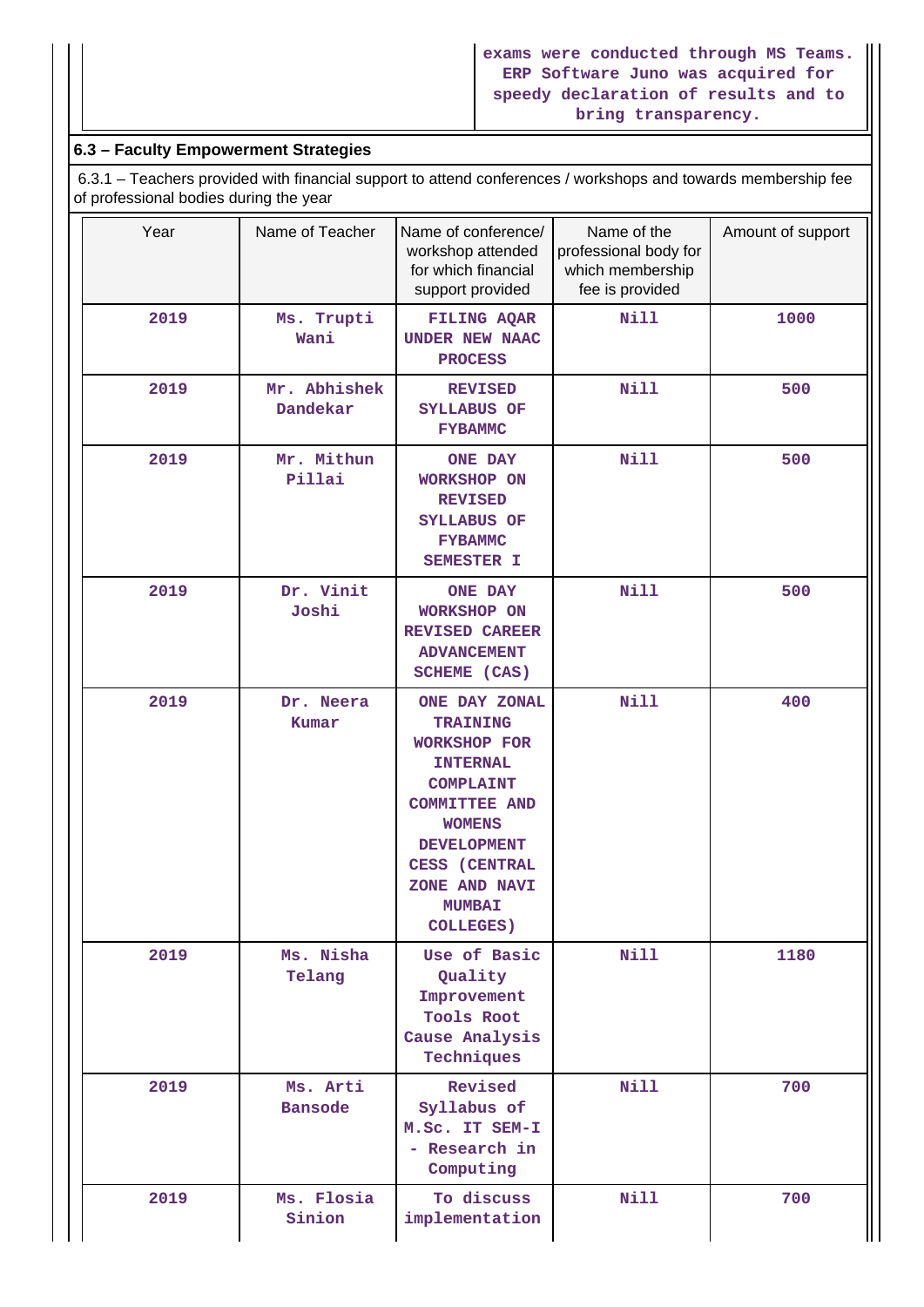|           |                          | of M.Sc. IT SEM-<br>I Practical<br>course in Data<br>Science      |             |      |  |
|-----------|--------------------------|-------------------------------------------------------------------|-------------|------|--|
| 2019      | Mr.<br>Vishwanath Kale   | Soft<br>Computing                                                 | Nill        | 700  |  |
| 2019      | Mr. Abhishek<br>Dandekar | NAAC Peer<br>Team Visit<br>Preparations<br>Criteria<br>Exhibition | <b>Nill</b> | 1000 |  |
| View File |                          |                                                                   |             |      |  |

 6.3.2 – Number of professional development / administrative training programmes organized by the College for teaching and non teaching staff during the year

| Year      | Title of the<br>professional<br>development<br>programme<br>organised for<br>teaching staff | Title of the<br>administrative<br>training<br>programme<br>organised for<br>non-teaching<br>staff | From date  | To Date    | Number of<br>participants<br>(Teaching<br>staff) | Number of<br>participants<br>(non-teaching<br>staff) |
|-----------|---------------------------------------------------------------------------------------------|---------------------------------------------------------------------------------------------------|------------|------------|--------------------------------------------------|------------------------------------------------------|
| 2019      | Training<br>on NET /<br>$SET -$<br>Paper II<br>III -CS IT                                   | Nill                                                                                              | 06/06/2019 | 07/06/2019 | 6                                                | <b>Nill</b>                                          |
| 2019      | <b>GRADED E</b><br>xamination<br>Software                                                   | Nill                                                                                              | 09/09/2019 | 09/09/2019 | 45                                               | Nill                                                 |
| 2020      | Nill                                                                                        | <b>PNS</b><br>Worker<br>Training<br>Program                                                       | 02/03/2020 | 14/03/2020 | <b>Nill</b>                                      | 11                                                   |
| 2020      | MS TEAM<br>- Online<br>learning<br>App                                                      | <b>MS TEAM</b><br>- Online<br>learning<br>App                                                     | 06/04/2020 | 20/04/2020 | 57                                               | 23                                                   |
| 2020      | JUNO-<br><b>ERP</b><br>Software<br>Traning                                                  | JUNO-<br><b>ERP</b><br>Software<br>Traning                                                        | 29/07/2020 | 29/07/2020 | 57                                               | 25                                                   |
| View File |                                                                                             |                                                                                                   |            |            |                                                  |                                                      |

 6.3.3 – No. of teachers attending professional development programmes, viz., Orientation Programme, Refresher Course, Short Term Course, Faculty Development Programmes during the year

| Title of the<br>professional<br>development<br>programme     | Number of teachers<br>who attended | <b>From Date</b> | To date    | Duration |
|--------------------------------------------------------------|------------------------------------|------------------|------------|----------|
| $FDP- SWAYAM -$<br>NPTEL-Financial<br>Institution<br>Markets |                                    | 27/01/2020       | 17/04/2020 | 81       |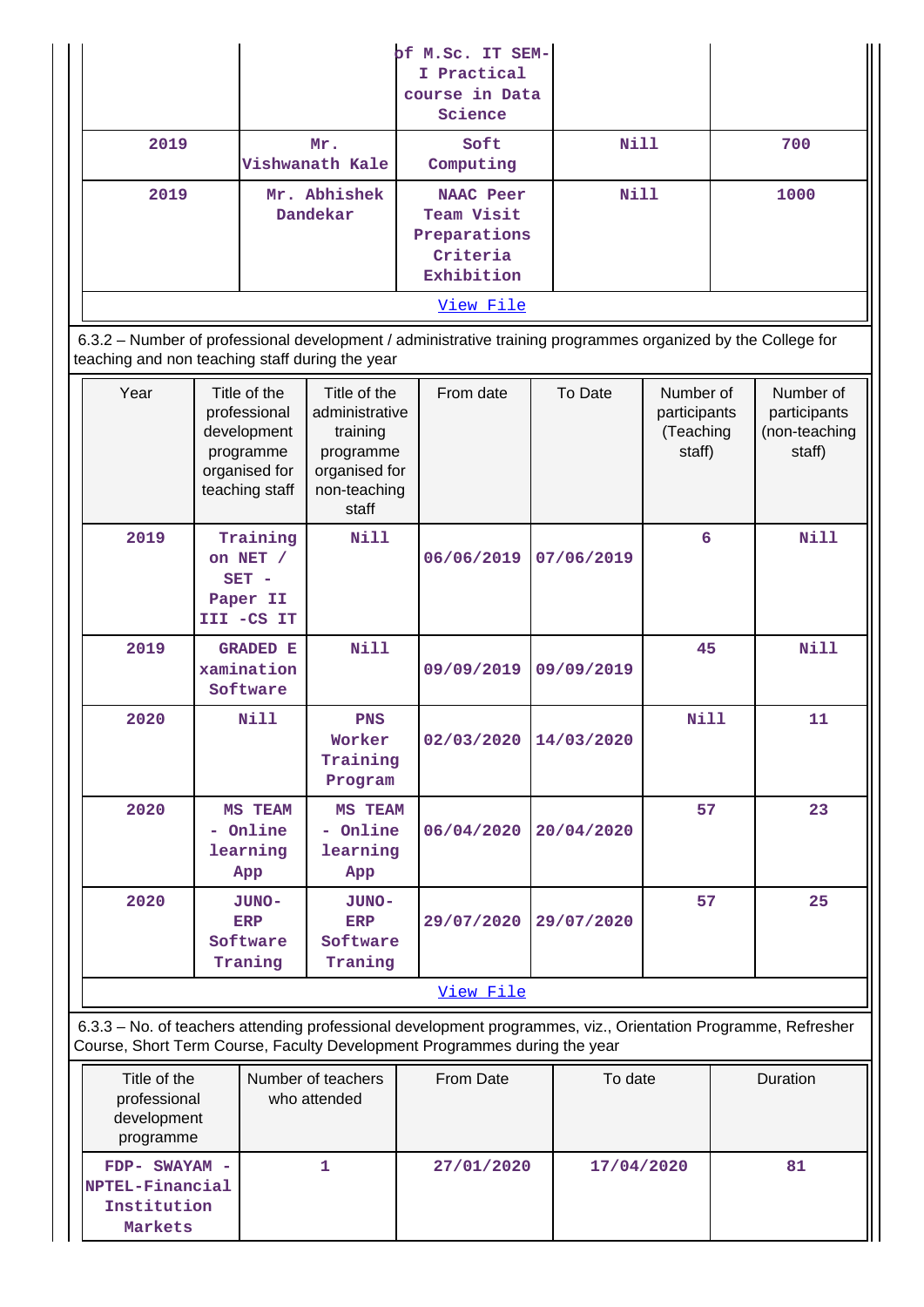| FDP- SWAYAM -<br>NPTEL-Pastic<br><b>Waste</b><br>Management                                                    |                          | $\mathbf{1}$ |  | 27/01/2020 | 21/03/2020 | 54        |  |
|----------------------------------------------------------------------------------------------------------------|--------------------------|--------------|--|------------|------------|-----------|--|
| <b>RUSA</b><br>Sponsored<br>Refresher<br>Course in<br><b>Business</b><br>Studies                               |                          | 1            |  | 10/02/2020 | 22/02/2020 | 12        |  |
| <b>RUSA</b><br>Sponsored<br>Refresher<br>Course in<br><b>Business</b><br>Studies                               |                          | 1            |  | 10/02/2020 | 22/02/2020 | 12        |  |
| Contemporary<br>strategies for<br>Teaching and<br>Assessment                                                   |                          | 1            |  | 06/02/2020 | 12/02/2020 | 6         |  |
| <b>RUSA</b><br>Sponsored Short<br>Term Course in<br>Statistical<br>Data Analysis<br>using Softwares            |                          | 1            |  | 27/01/2020 | 01/02/2020 | 6         |  |
| UGC Sponsored<br>Orientation<br>Programme                                                                      |                          | 1            |  | 20/01/2020 | 08/02/2020 | 18        |  |
| <b>RUSA</b><br>Sponsored short<br>Term Course E-<br>filling and<br>Statutory<br>Compliances to<br>the Tax Laws |                          | $\mathbf{1}$ |  | 18/12/2019 | 24/12/2019 | 6         |  |
| <b>RUSA</b><br>Sponsored<br>Orientation<br>Programme                                                           |                          | 1            |  | 02/12/2019 | 21/12/2019 | 18        |  |
| <b>RUSA</b><br>Sponsored<br>Refresher<br>Course in<br>Media-<br>Communication<br>(ID)                          |                          | $\mathbf{1}$ |  | 18/11/2019 | 30/11/2019 | 12        |  |
|                                                                                                                | View File                |              |  |            |            |           |  |
| 6.3.4 - Faculty and Staff recruitment (no. for permanent recruitment):                                         |                          |              |  |            |            |           |  |
|                                                                                                                | Non-teaching<br>Teaching |              |  |            |            |           |  |
| Permanent                                                                                                      |                          | Full Time    |  |            | Permanent  | Full Time |  |
| 48                                                                                                             |                          | 48           |  |            | 25         | 25        |  |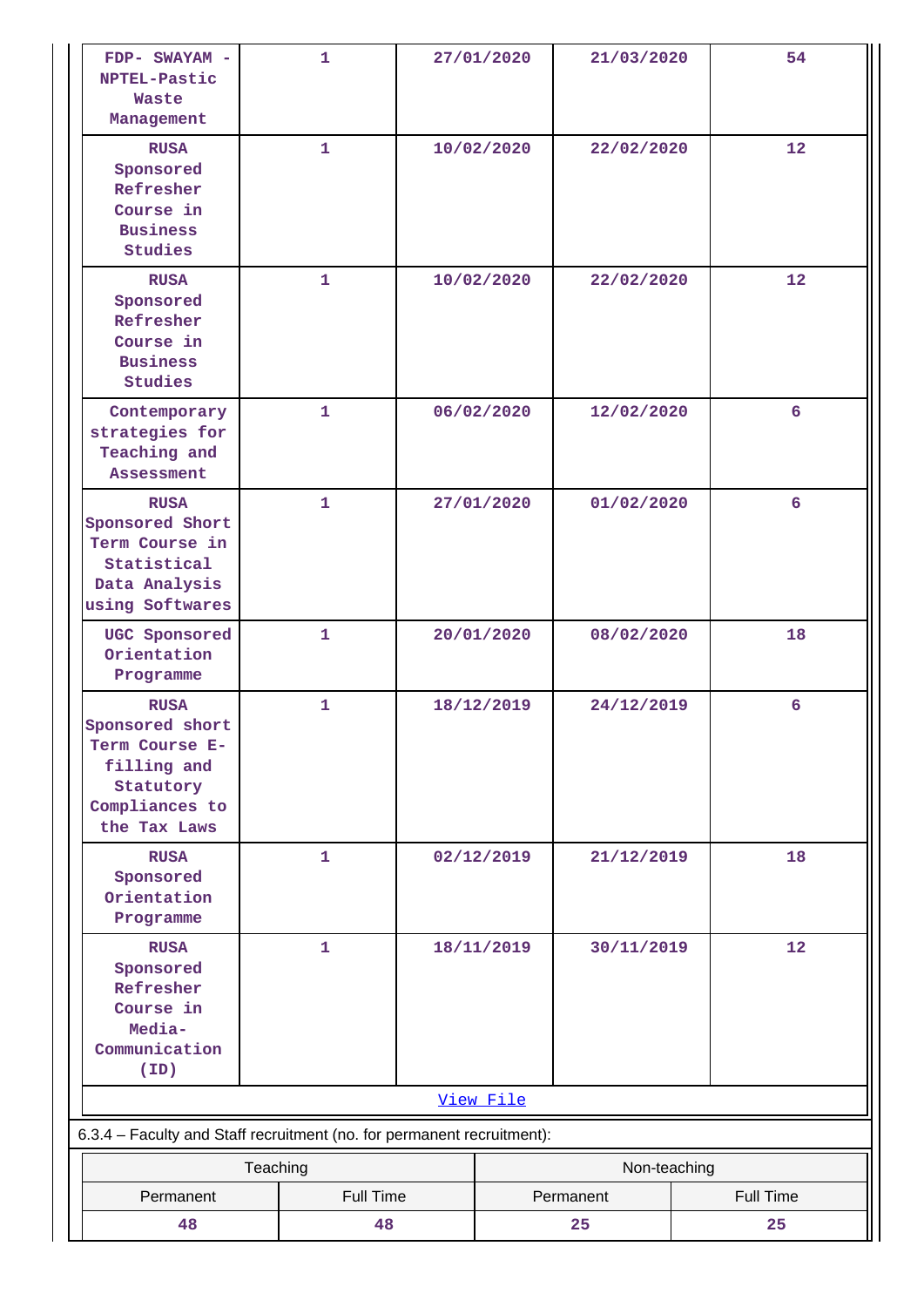6.3.5 – Welfare schemes for

| Teaching                                       | Non-teaching                                 | <b>Students</b>                              |
|------------------------------------------------|----------------------------------------------|----------------------------------------------|
| Provident Fund from the<br>time of appointment | -Provident fund at the<br>time of retirement | Endowment Prizes for<br>meritorious students |
| -Gratuity on retirement                        | -Medical insurance                           | -Instalment facility for                     |
| -Medical Insurance                             | reimbursement for self                       | the payment of fees -SIES                    |
| reimbursement for self                         | and family -Sponsoring                       | Education Assistance                         |
| and family -Registration                       | participation in sports                      | Trust(SEAT) scholarship                      |
| Fees for paper                                 | and other activities                         | for deserving and needy                      |
| presentations                                  | -Felicitation of non-                        | students -Sponsoring fees                    |
| -Felicitation of teachers                      | teaching staff on                            | for needy students by the                    |
| on completion of 25 years                      | completion of 25 years of                    | SIES Nerul Alumni Trust                      |
| of service and completing                      | service -Admission to                        | -Free internet facilities                    |
| PhD, in the Annual Day                         | wards of non- teaching                       | and Wifi facilities by                       |
| organized by the                               | staff in any of the                          | SIES and Jio Company                         |
| Management. - Admission to                     | sister institutions -Cash                    | -Free personal                               |
| wards of teaching staff                        | reward on completion of                      | counselling service                          |
| in any of the sister                           | higher education. - Free                     | -Sponsoring a child                          |
| institutions based on                          | tea provided to non-                         | education by high income                     |
| merit. - Cash reward on                        | teaching staff                               | parents of present                           |
| completion of higher                           |                                              | students. - Appreciation                     |
| education, -Reimbursement                      |                                              | certificates to students                     |
| of registration fees for                       |                                              | for their outstanding                        |
| Paper Presentation -Free                       |                                              | contribution in                              |
| tea provided to teachers                       |                                              | academics, extra-                            |
|                                                |                                              | curricular co-curricular                     |
|                                                |                                              | activities and for                           |
|                                                |                                              | community services                           |

## **6.4 – Financial Management and Resource Mobilization**

6.4.1 – Institution conducts internal and external financial audits regularly (with in 100 words each)

 **Financial Audit aims at ensuring financial transparency. Internal Audit of office transactions is a continuous process wherein thorough check is carried out every week by the Registrar, Office Superintendent and Head Clerk. These are audited by the Accountant quarterly. The budget for income-expenditure is monitored closely. V. Sankar Aiyar Co. is the external auditor. The responsibility of the auditor is to express an opinion in the form of the Auditors Report on whether the statements are fair and free from material misstatements. The audited report is published by the Management.Any audit objections are faced by the Finance Head.**

 6.4.2 – Funds / Grants received from management, non-government bodies, individuals, philanthropies during the year(not covered in Criterion III)

| Name of the non government<br>funding agencies /individuals            | Funds/ Grnats received in Rs. | Purpose        |  |  |  |
|------------------------------------------------------------------------|-------------------------------|----------------|--|--|--|
| WESTERLY RETAIL PRIVATE<br>LIMITED                                     | 490000                        | <b>SIESONS</b> |  |  |  |
|                                                                        | View File                     |                |  |  |  |
| 6.4.3 - Total corpus fund generated                                    |                               |                |  |  |  |
| 0                                                                      |                               |                |  |  |  |
| 6.5 - Internal Quality Assurance System                                |                               |                |  |  |  |
| 6.5.1 – Whether Academic and Administrative Audit (AAA) has been done? |                               |                |  |  |  |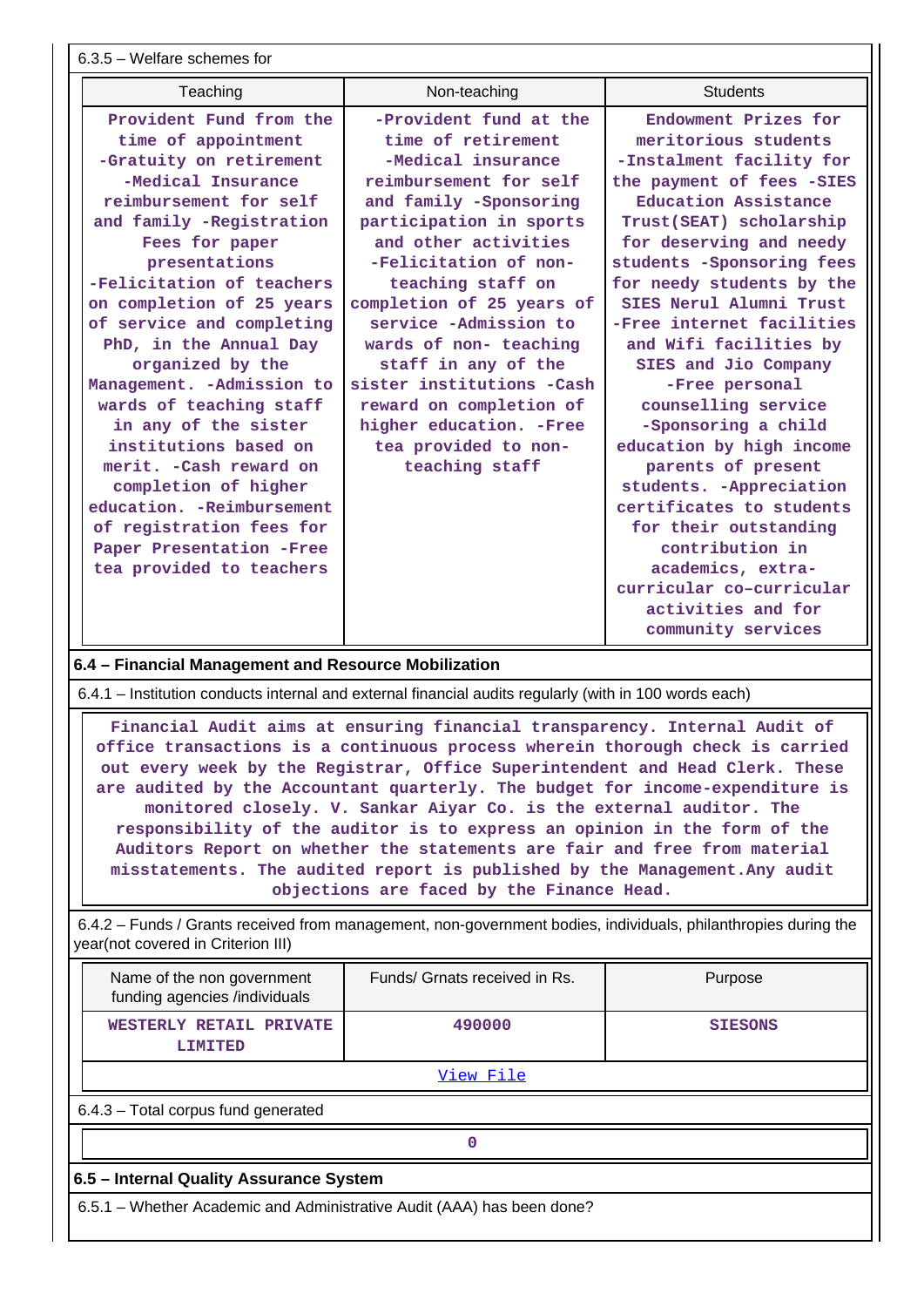| <b>Audit Type</b>                                                                     |        | External                                  |        | Internal                    |  |  |
|---------------------------------------------------------------------------------------|--------|-------------------------------------------|--------|-----------------------------|--|--|
|                                                                                       | Yes/No | Agency                                    | Yes/No | Authority                   |  |  |
| Academic                                                                              | Yes    | LRQA /<br>Principals of<br>Colleges       | Yes    | <b>Internal</b><br>Auditors |  |  |
| Administrative                                                                        | Yes    | <b>LROA</b><br>/Principals of<br>Colleges | Yes    | Internal<br>Auditors        |  |  |
| 6.5.2 - Activities and support from the Parent - Teacher Association (at least three) |        |                                           |        |                             |  |  |
|                                                                                       |        |                                           |        |                             |  |  |

 **1. On 7th December, 2019, the Parents-Teacher Association (PTA) held a Parents-Teachers meeting. The event was attended by a total count of 130 people. The Chief Guest for the program was Dr. Kavita Vaidya, Counselor, Samadhan Clinic, Mumbai addressed the audience on the topic "Building Relationships." The speaker emphasized the importance of cordial relationships between children,parents and college for effective bonding. Role play and activities for parents made the session very interactive. 2. On 17th February'2020, Parents-Teachers Meet was organised with the theme of "Celebrating womanhood by building values of respect and gratitude amongst students." Keeping the theme in mind, Mothers (both homemakers and working) were invited for the meet. Theme based cultural programmes were organised by students as a gratitude to the parents. Fun and interactive games were organised for the parents which helped to increase the bonding amongst all. Such meets increase the rapport between parents, students and teachers. 3. An informative session on GST was organized for the students of BBI and M.Com on the 23rd of January 2020 by a parent Mr. Arvind Kumar Sinha, GST tax Consultant. He shared his profound knowledge with the students by giving practical examples. 4. Regular Parents-Teachers meeting with defaulter students. 5. Sponsoring partial fees of few economically weaker students. 6. Seeking parents feedback for development of college 7.Inviting parents for Orientation, Prize Distribution and Graduation Ceremony.**

#### 6.5.3 – Development programmes for support staff (at least three)

 **1. PNS TRAINING - To help PNS workers to fill daily use documents, use of mobile phones and preparing bio-data using MS-Word. The Department of MSc-IT/CS had organised a 5 day PNS Worker Training Workshop from 02nd March 2020 to 14th March 2020. A total of 13 students had volunteered to be trainers for the workshop and the number of participants were 10. The workshop started with our Vice-Principal welcoming all the participants. She interacted with the participants and enquired about their experience with the previous Workshop. She distributed the study material to all the participants. The Session started with making the students write about themselves. It was extremely challenging because a few couldn't write in English. This was followed by an Oral Recitation in English. The second day constituted learning to fill bank slips, write cheques and fill bank forms. On the third day, they were trained on saving contact numbers, making calls, WhatsApp, SMS and Audio/Video calls using smartphones. The last 2 days of the Workshop focused on learning the basics of MS-Word and making their Bio-data. They were taught how to take printouts of their bio-data. 2. TRAINING ON NEW ERP JUNO- The management has introduced a new ERP software named JUNO for the SIES students , teachers and office administration. The training was conducted for teaching and non teaching staffs under the guidance of Mr. Pankaj Shrivastva (IT Head SIES) by JUNO Software Engineers on 26th and 29th July, 2020 All the training sessions are being conducted by the MS Team. The training covered the following topics-Introduction to ERP- JUNO Creating and Updating Staff Profile Training on Admission process Training on Leave module for staffs Overall the training was beneficial for the staff as they were very keen in learning the technology. 3.**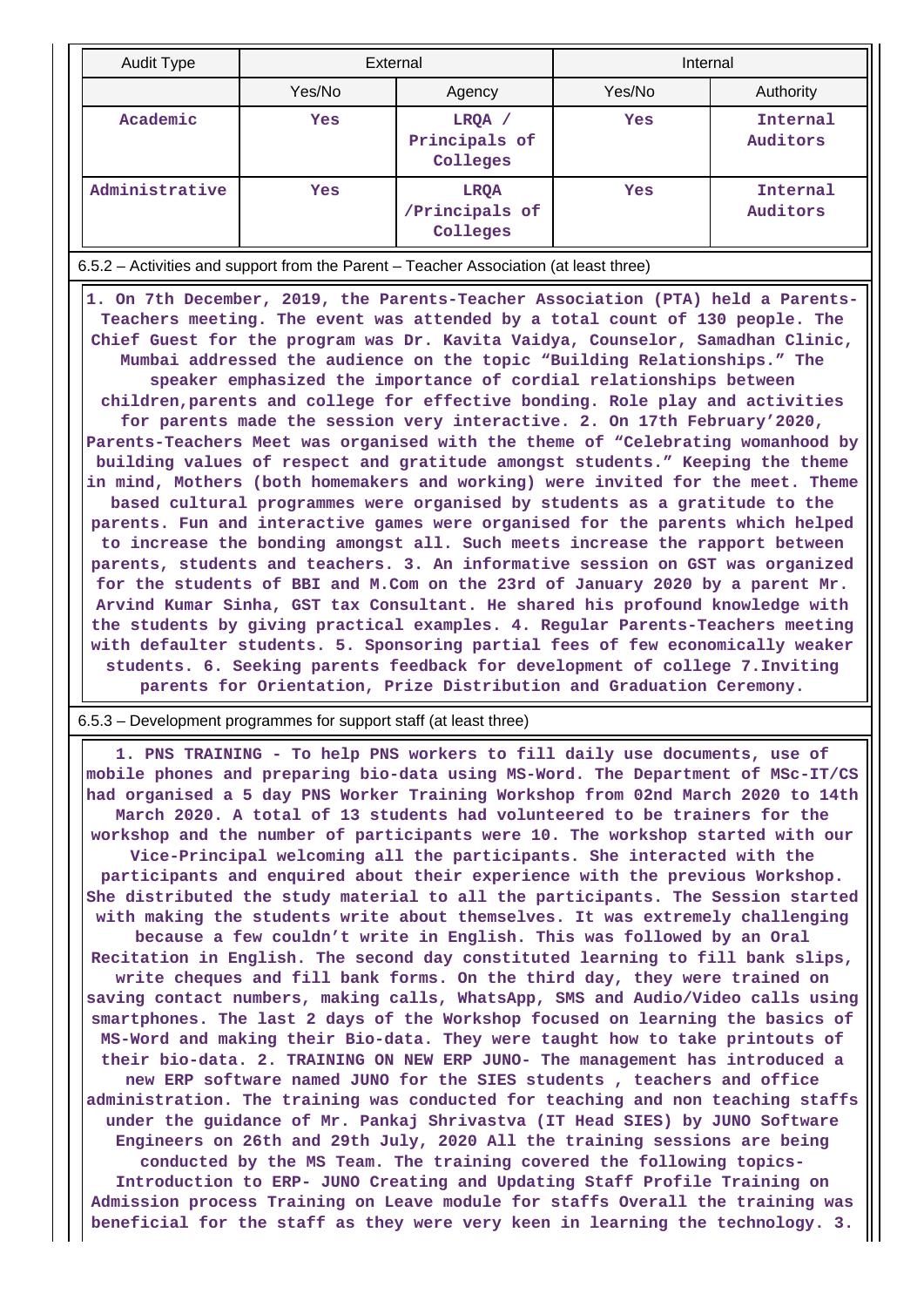**SESSION ON GENDER DYNAMICS AND BEHAVIOUR- The Women Development Cell and IQAC organized a session on "Gender Dynamics and Behaviour" for the male teaching and non-teaching staff members. It was conducted on 31st July 2019. The dignitary present was Principal Dr. Milind Vaidya who introduced the topic and explained its importance. The Resource persons were Dr. Neera Kumar (convener of WDC), Dr.Jyoti Koliyar (faculty member of WDC), and Mr. R. Perumal (member of WDC) who explained in detail the guidelines of Harassment at workplace and Sexual Harassment.**

#### 6.5.4 – Post Accreditation initiative(s) (mention at least three)

 **1.The Internal Quality Assessment Cell and B. Com Department in Collaboration with Financial Planning Academy conducted a One day Symposium on "Impact of Economic Factors and Changing Technologies on Millennial Career" on 13th January 2020. The main purpose for conducting this workshop was to provide a medium to exchange views, ideas, and the latest innovations in the arena of financial market. Professor K. Sukumaran (Dean, National Institute of Securities Markets), Vishal Gada (Director of Financial Planning Academy), Mr. Kirtan Shah (CEO and Co-Founder Ambition Learning Solutions), Mr. Zaheer Sayed, ACCA, Ex Associate Director, Union Bank of Switzerland and Mr. Tanuj Poddar, CEO Banking Programs, Financial Planning Academy graced the occasion with their presence for the day. Students from TY BCom and TYBFM attended the program along with the faculties. The session was interactive and informative. 2.An International Standards in Research Writing Programme was organized by IQAC SIES Central Training Department on 29th November, 2019. The purpose of this event was to enlighten the students about the research work done internationally and what are the expectations from the students across the globe when it comes to research writing. Our Guest of Honour was Dr. Peter Cunningham. The programme was attended by 117 students pursuing courses in commerce and management studies at undergraduate/postgraduate level. Participation was also received from various other colleges such as Modern College, ICL Motilal Jhunjhunwala College, Pillai College, Western College of Business Management, Rizvi College, KJ Somaiya College, Ramsheth Thakur College, SIES (Sion), and SIES (IEM). Dr. Peter Cunningham shared his experience and vast amount of knowledge and guided the students about presenting research papers at the international level. 3. An International online webinar on "Management from Mahatma Gandhi and Abraham Lincoln's Perspective" was organised on 14th August, 2020 (on MS Teams). The Webinar was organised by the IQAC in collaboration with Forum for F.A.S.E.S. (Faith, Ahimsa, Satyagraha, Equality, Swarajya) on the eve of 74th Independence day, to throw light on how traditional values can impact modern management techniques. The Country was also celebrating 150 years of Mahatma Gandhi's birth anniversary. The following experts were invited to address the Webinar. Prof. Dr. Christopher J. Ward [Professor of History, Clayton State University], Dr. Peter Cunningham [Senior Academic Research and Trainer, Nelson Mandela University, South Africa], Dr. Charanjeet Kaur [Former I/C Principal and Head, Dept. Of English, CHM College] and Dr. Prashant Kelkar [Head, Political Science Department, CHM College, Ulhasnagar]. The webinar was attended by 163 participants from various colleges and institutions from different states of India.**

| 6.5.5 – Internal Quality Assurance System Details |     |  |  |  |
|---------------------------------------------------|-----|--|--|--|
| a) Submission of Data for AISHE portal            | Yes |  |  |  |
| b) Participation in NIRF                          | Yes |  |  |  |
| c)ISO certification                               | Yes |  |  |  |
| d)NBA or any other quality audit                  | Yes |  |  |  |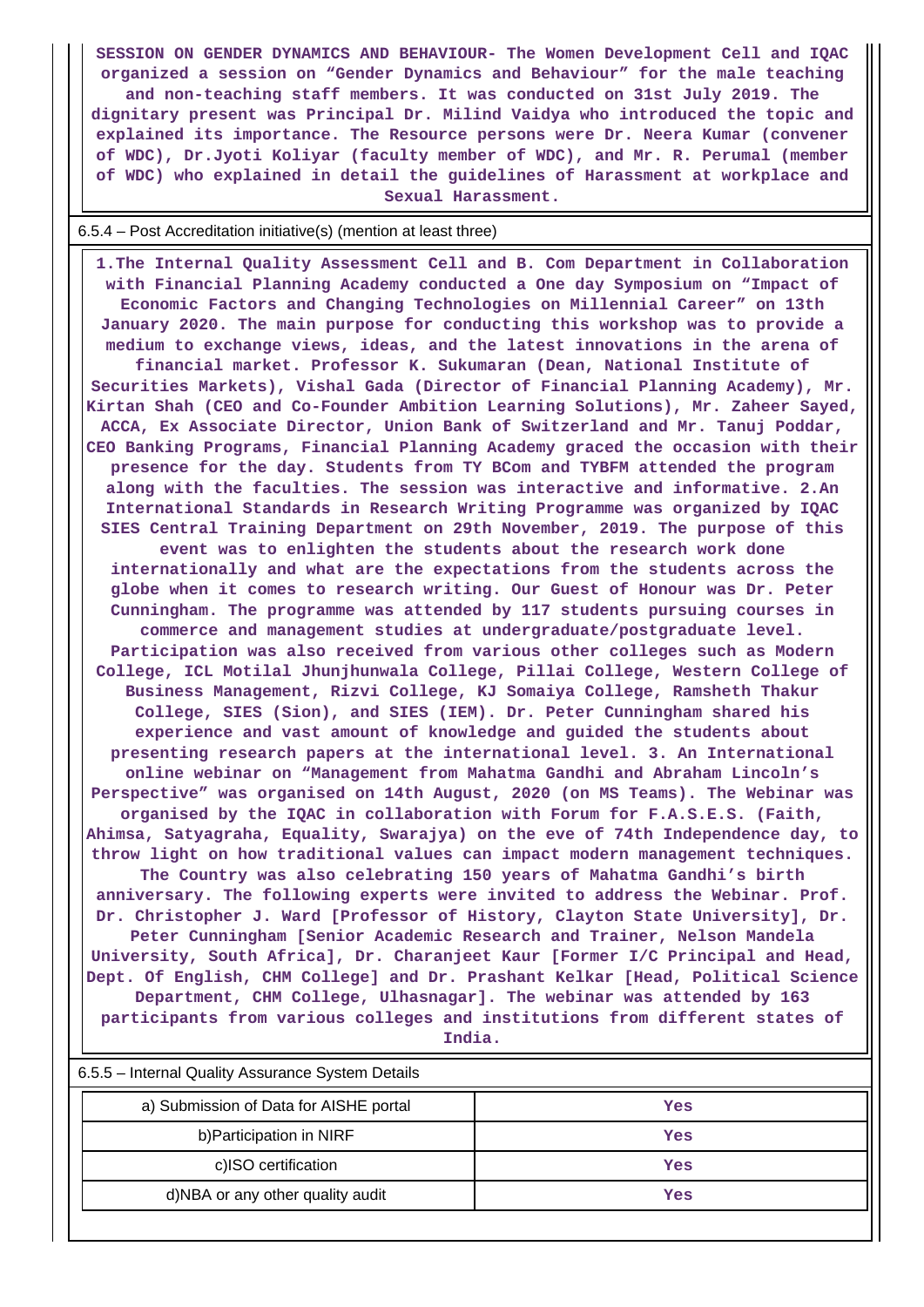|      | 6.5.6 - Number of Quality Initiatives undertaken during the year                                                                   |                            |                      |                    |                           |  |  |
|------|------------------------------------------------------------------------------------------------------------------------------------|----------------------------|----------------------|--------------------|---------------------------|--|--|
| Year | Name of quality<br>initiative by IQAC                                                                                              | Date of<br>conducting IQAC | <b>Duration From</b> | <b>Duration To</b> | Number of<br>participants |  |  |
| 2020 | One day<br>Symposium on<br>"Impact of<br>Economic<br>Factors and<br>Changing<br>Technologies<br><b>on</b><br>Millennial<br>Career" | 13/01/2020                 | 13/01/2020           | 13/01/2020         | 20                        |  |  |
| 2019 | Intercolle<br>giate<br>student's<br>research<br>conference<br>Anveshan on<br><b>ULTIMAS</b><br><b>TRENDS</b>                       | 04/12/2019                 | 04/12/2019           | 04/12/2019         | 35                        |  |  |
| 2019 | Workshop-<br>On" Minor<br>Research<br>project<br>writing"                                                                          | 09/07/2019                 | 09/07/2019           | 09/07/2019         | 14                        |  |  |
| 2019 | Seminar on<br>Road Safety<br><b>Awareness</b>                                                                                      | 30/07/2019                 | 30/07/2019           | 30/07/2019         | 90                        |  |  |
| 2019 | Workshop<br>on the topic<br>of Program<br>outcome,<br>Program<br>Specific<br>outcome and<br>Course<br>Outcome                      | 12/07/2019                 | 12/07/2019           | 12/07/2019         | 48                        |  |  |
| 2019 | Minor<br>Research Pro<br>posal/Report<br>Writing                                                                                   | 09/08/2019                 | 09/08/2019           | 09/08/2019         | 14                        |  |  |
| 2019 | TATTVA - I<br>nter-<br>Collegiate<br>Case study<br>Presentation<br><b>on</b><br>Professional<br><b>Ethics</b>                      | 14/09/2019                 | 14/09/2019           | 14/09/2019         | 110                       |  |  |
| 2019 | Session on<br><b>Stress</b><br>Management                                                                                          | 09/10/2019                 | 09/10/2019           | 09/10/2019         | 33                        |  |  |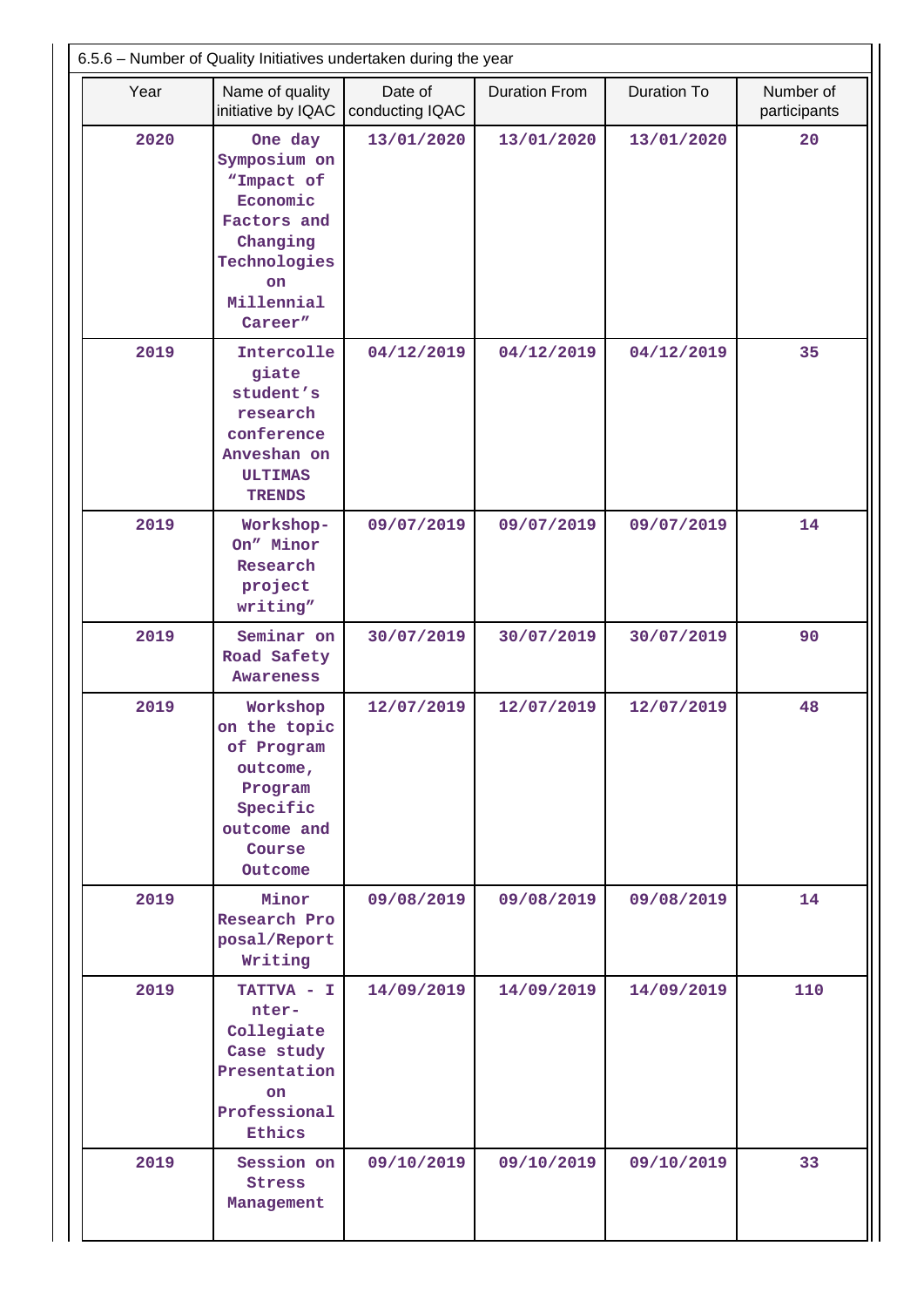| 2019                                                                            | An Interna<br>tional<br>Standards in<br>Research<br>Writing<br>Programme by<br>Dr. Peter<br>Cunningham      | 29/11/2019 | 29/11/2019 | 29/11/2020             | 117            |
|---------------------------------------------------------------------------------|-------------------------------------------------------------------------------------------------------------|------------|------------|------------------------|----------------|
| 2019                                                                            | 'Cloud<br>computing'<br>for CS/IT<br>teachers                                                               | 21/12/2019 | 21/12/2019 | 21/12/2019             | 19             |
|                                                                                 |                                                                                                             |            | View File  |                        |                |
|                                                                                 | <b>CRITERION VII - INSTITUTIONAL VALUES AND BEST PRACTICES</b>                                              |            |            |                        |                |
|                                                                                 | 7.1 - Institutional Values and Social Responsibilities                                                      |            |            |                        |                |
| year)                                                                           | 7.1.1 – Gender Equity (Number of gender equity promotion programmes organized by the institution during the |            |            |                        |                |
| Title of the<br>programme                                                       | Period from                                                                                                 | Period To  |            | Number of Participants |                |
|                                                                                 |                                                                                                             |            |            | Female                 | Male           |
| Gender<br>Dynamics and<br>Behaviour                                             | 31/07/2019                                                                                                  |            | 31/07/2019 | 21                     | 10             |
| <b>WDC</b><br>Orientation                                                       | 06/08/2019                                                                                                  |            | 06/08/2020 | 72                     | 32             |
| Young Adults<br>and Rejection<br><b>Issues</b>                                  | 11/11/2019                                                                                                  |            | 11/11/2019 | 106                    | 46             |
| S.T.O.P (Sure<br>tactics of<br>protection)                                      | 13/01/2020                                                                                                  |            | 13/01/2020 | 6 <sup>1</sup>         | 3 <sup>1</sup> |
| Women's Day<br>Celebration                                                      | 07/03/2020                                                                                                  |            | 07/03/2020 | 34                     | 15             |
| <b>'UNSUNG</b><br>HEROS: Women<br>and Senior<br>Citizens                        | 07/03/2020                                                                                                  |            | 07/03/2020 | 257                    | 111            |
| Ujjwala: The<br>Rising Woman                                                    | 09/03/2020                                                                                                  |            | 09/03/2020 | 93                     | 41             |
| Unpacking<br>Gender: The<br>Lockdown and<br>Violence on<br>Women by NSS<br>Unit | 10/07/2020                                                                                                  |            | 10/07/2020 | 76                     | 55             |

7.1.2 – Environmental Consciousness and Sustainability/Alternate Energy initiatives such as:

Percentage of power requirement of the University met by the renewable energy sources

**The total energy consumption of the college for different purposes is around 222000 kWh/year. 300 LED Tube lights and around 56 LED panel lights are there**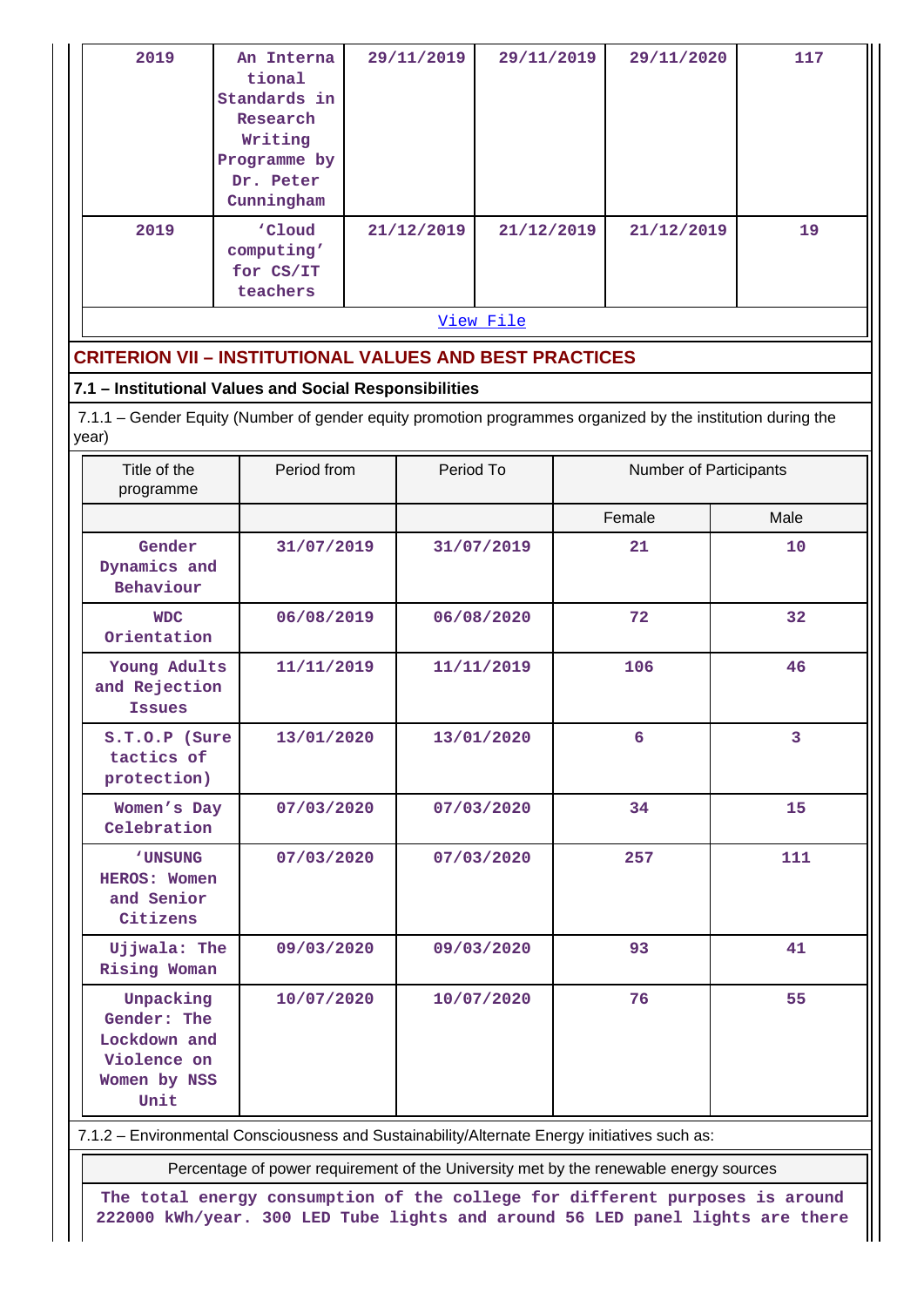**for lighting. 11442.24 KWH/year lighting power requirements met through LED tube lights out of total lighting power requirement of 17559.36KWH/year. The carbon emissions were estimated from electricity facilities and LPG are 189.57 and 0.057 tonnes/ year, respectively. Hence, a total carbon emission is 189.62 tonnes/ year during 2019- 2020. Through plantations around college campus, the CO2 sequestration is done around 108.74 tonnes/year and power generation from solar energy sources is 6.0 kWh/ year, which further minimizes the carbon emission. Hence, net carbon emission from college campus is 74.88 tonnes/year. Staff, students, and the Housekeeping team are encouraged to switch off the lights, monitors, and other equipment when not in use. Awareness boards are displayed to save energy.**

#### 7.1.3 – Differently abled (Divyangjan) friendliness

| Item facilities                                                   | Yes/No     | Number of beneficiaries |
|-------------------------------------------------------------------|------------|-------------------------|
| Physical facilities                                               | <b>Yes</b> | 4                       |
| Provision for lift                                                | <b>Yes</b> | 4                       |
| Ramp/Rails                                                        | Yes        | 4                       |
| <b>Braille</b><br>Software/facilities                             | <b>Yes</b> | 1                       |
| <b>Rest Rooms</b>                                                 | <b>Yes</b> | 4                       |
| Scribes for examination                                           | Yes        | 4                       |
| Special skill<br>development for<br>differently abled<br>students | <b>No</b>  | Nill                    |
| Any other similar<br>facility                                     | <b>No</b>  | Nill                    |

#### 7.1.4 – Inclusion and Situatedness

| Year | Number of<br>initiatives to<br>address<br>locational<br>advantages<br>and disadva<br>ntages | Number of<br>initiatives<br>taken to<br>engage with<br>and<br>contribute to<br>local<br>community | Date           | Duration | Name of<br>initiative                                                                                                                                 | <b>Issues</b><br>addressed                                                           | Number of<br>participating<br>students<br>and staff |
|------|---------------------------------------------------------------------------------------------|---------------------------------------------------------------------------------------------------|----------------|----------|-------------------------------------------------------------------------------------------------------------------------------------------------------|--------------------------------------------------------------------------------------|-----------------------------------------------------|
| 2019 | $\mathbf{1}$                                                                                | 1                                                                                                 | 21/07/2<br>019 | 5        | <b>BIG</b><br><b>MUMBAI</b><br><b>CLEAN UP</b><br>WITH<br><b>BEACH</b><br><b>WARRIOR</b><br>in associ<br>ation<br>with<br>Khushiyan<br>Foundatio<br>n | The vol<br>unteers<br>took up<br>the task<br>to clean<br>the<br>station<br>premises. | 21                                                  |
| 2019 | <b>Nill</b>                                                                                 | $\mathbf{1}$                                                                                      | 30/07/2<br>019 | 3        | <b>DISASTER</b><br><b>MANAGEMEN</b><br><b>T PROGRAM</b>                                                                                               | road<br>safety<br>awareness<br>and first                                             | 90                                                  |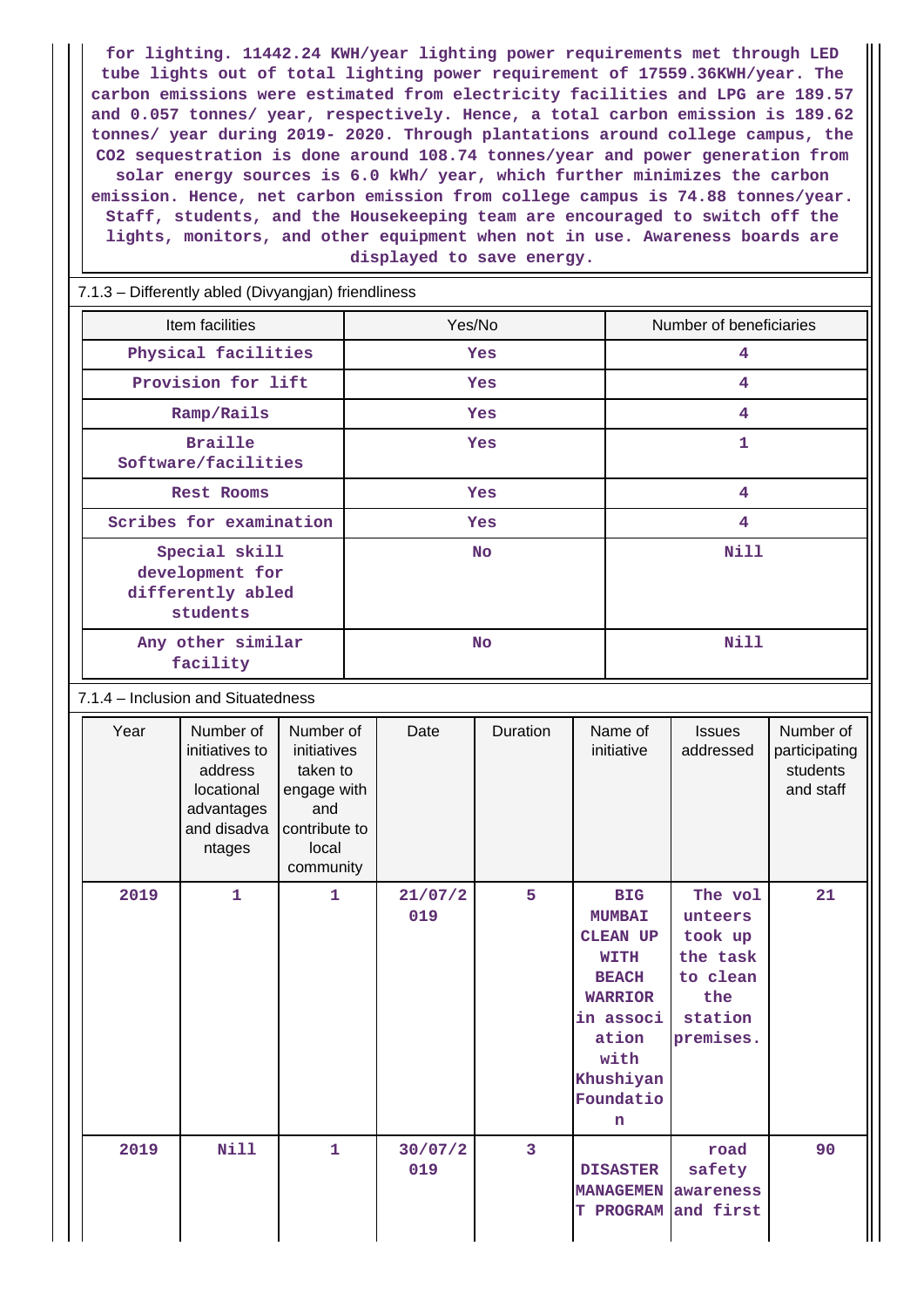|      |              |              |                |                 | in associ<br>ation<br>with YUVA<br>FOUNDATIO<br>N                                                                                               | aid<br>training<br>program                                                                                                    |     |
|------|--------------|--------------|----------------|-----------------|-------------------------------------------------------------------------------------------------------------------------------------------------|-------------------------------------------------------------------------------------------------------------------------------|-----|
| 2019 | $\mathbf{1}$ | <b>Nill</b>  | 24/08/2<br>019 | $6\overline{6}$ | TREE PL<br><b>ANTATION</b>                                                                                                                      | Tree Pl<br>antation<br>Drive at<br>the<br>Indrayani<br>forest<br>region,<br>near<br>Chiner<br>forest,<br>Panvel               | 34  |
| 2019 | Nill         | $\mathbf{1}$ | 13/09/2<br>019 | $\overline{3}$  | <b>CLOTH</b><br><b>BAG</b><br><b>MAKING</b>                                                                                                     | usable<br>cloth<br>bags from<br>old<br>clothes<br>that were<br>donated<br>to the<br>needy<br>people                           | 33  |
| 2019 | $\mathbf{1}$ | $\mathbf{1}$ | 13/09/2<br>019 | 5               | <b>SAGAR</b><br><b>VIHAR</b><br><b>CLEANING</b>                                                                                                 | Clean<br>up drive<br>to clean<br>the surro<br>undings<br>at Sagar<br>Vihar                                                    | 25  |
| 2019 | $\mathbf{1}$ | $\mathbf{1}$ | 28/09/2<br>019 | $6\overline{6}$ | DMP<br>Sanstan                                                                                                                                  | VASHI, at Different<br>Sai Prem tactical<br>survival<br>skills<br>were<br>taught                                              | 80  |
| 2019 | <b>Nill</b>  | $\mathbf{1}$ | 02/10/2<br>019 | $\overline{4}$  | 2nd<br>October<br>tion with<br>College<br>Nerul<br>sponsored<br>by the<br>Nerul Ass<br>ociation<br>of<br><b>Business</b><br>Administr<br>ation. | create<br>awareness<br>Rally in about the<br>collabora principle<br>s of<br>Sterling GANDHI JI<br>among the<br>localitie<br>S | 280 |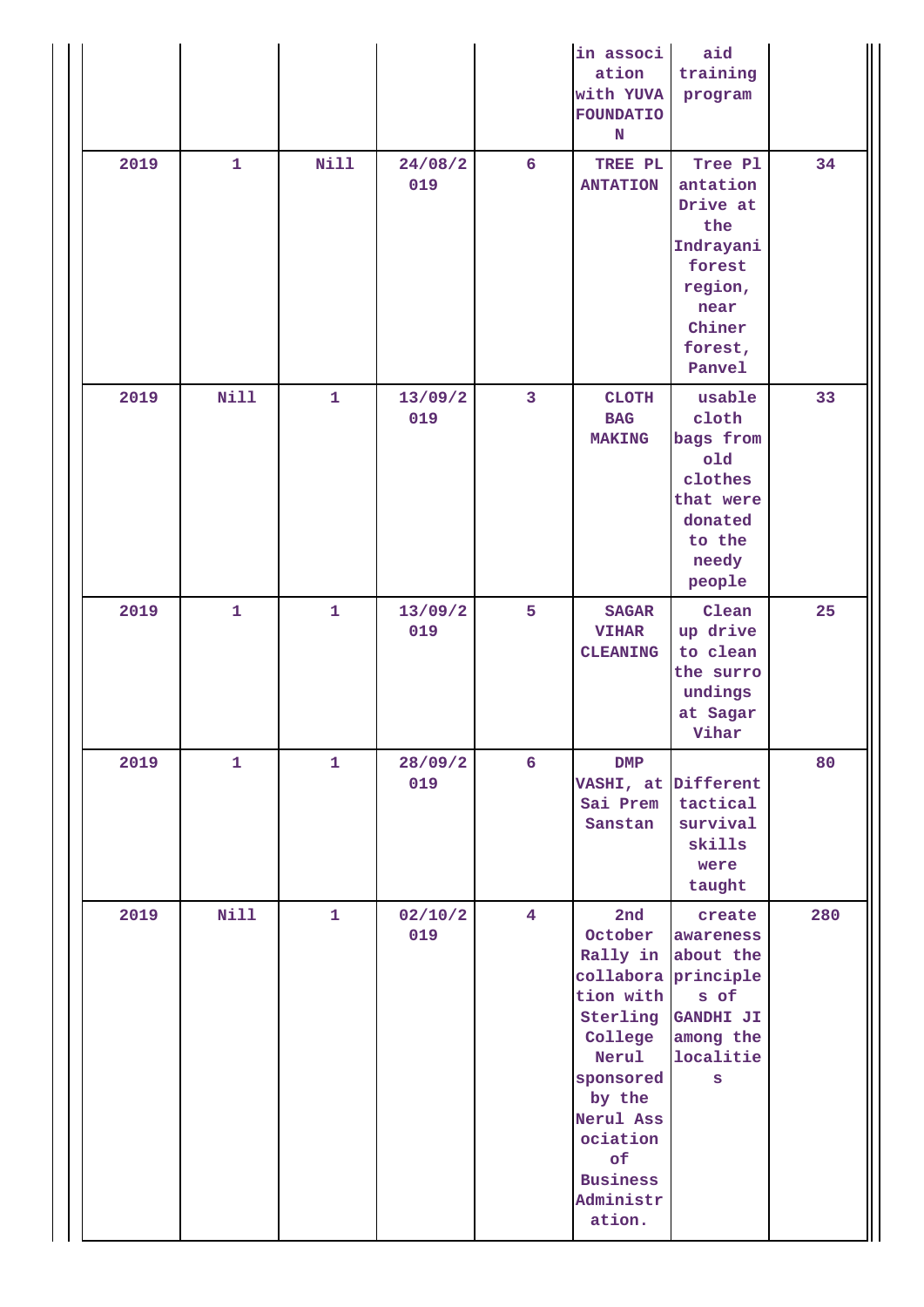| 2020                                                                     | Nill  | 1 | 20/04/2<br>020                                                                                    | 3          | Poster<br>Making | NSS                                                                                                                                                                                                                                                                                                                                                                                                                                                                                                                                                                                                                                                                                                                                                  | 10 |  |
|--------------------------------------------------------------------------|-------|---|---------------------------------------------------------------------------------------------------|------------|------------------|------------------------------------------------------------------------------------------------------------------------------------------------------------------------------------------------------------------------------------------------------------------------------------------------------------------------------------------------------------------------------------------------------------------------------------------------------------------------------------------------------------------------------------------------------------------------------------------------------------------------------------------------------------------------------------------------------------------------------------------------------|----|--|
| 2020                                                                     | Nill  | 1 | 15/05/2<br>020                                                                                    | 3          | Mask<br>Making   | <b>NSS</b>                                                                                                                                                                                                                                                                                                                                                                                                                                                                                                                                                                                                                                                                                                                                           | 30 |  |
|                                                                          |       |   |                                                                                                   | View File  |                  |                                                                                                                                                                                                                                                                                                                                                                                                                                                                                                                                                                                                                                                                                                                                                      |    |  |
|                                                                          |       |   | 7.1.5 - Human Values and Professional Ethics Code of conduct (handbooks) for various stakeholders |            |                  |                                                                                                                                                                                                                                                                                                                                                                                                                                                                                                                                                                                                                                                                                                                                                      |    |  |
|                                                                          | Title |   | Date of publication                                                                               |            |                  |                                                                                                                                                                                                                                                                                                                                                                                                                                                                                                                                                                                                                                                                                                                                                      |    |  |
| 1. Guidelines For<br>Examination Supervision<br>Duty<br>2. Guidelines to |       |   | 06/06/2019                                                                                        |            |                  | Follow up(max 100 words)<br>The Examination<br>Committee of the college<br>has distributed the<br>guidelines for<br>Supervision Duty to all<br>concerned faculty<br>members. The faculty<br>members strictly adhere<br>to these guidelines. The<br>Faculty members report to<br>Examination Control Room<br>well in time before the<br>commencement of the<br>Examination and follow<br>all instructions given.<br>The Chairperson of the<br>Examination Committee and<br>the senior supervisors<br>take rounds to ensure the<br>smooth conduct of<br>examinations. At the end<br>of the exam Junior<br>Supervisors collect<br>answer sheets and submit<br>them to the senior<br>supervisors where the<br>answer sheets are counted<br>and verified. |    |  |
| Examiners                                                                |       |   |                                                                                                   | 13/06/2019 |                  | Assessment forms an<br>important aspect of<br>evaluation and is an<br>import aspect of<br>examination process which<br>enhances the credibility<br>of the evaluation system.<br>The Examination Committee<br>ensures that the<br>guidelines are strictly<br>adhered to. Committee<br>members verify marks<br>given by examiners. The<br>verification process is<br>carried out to avoid any<br>errors in the entry of<br>mark in mark sheets.<br>Answer sheets are also<br>moderated by senior<br>faculty members.                                                                                                                                                                                                                                   |    |  |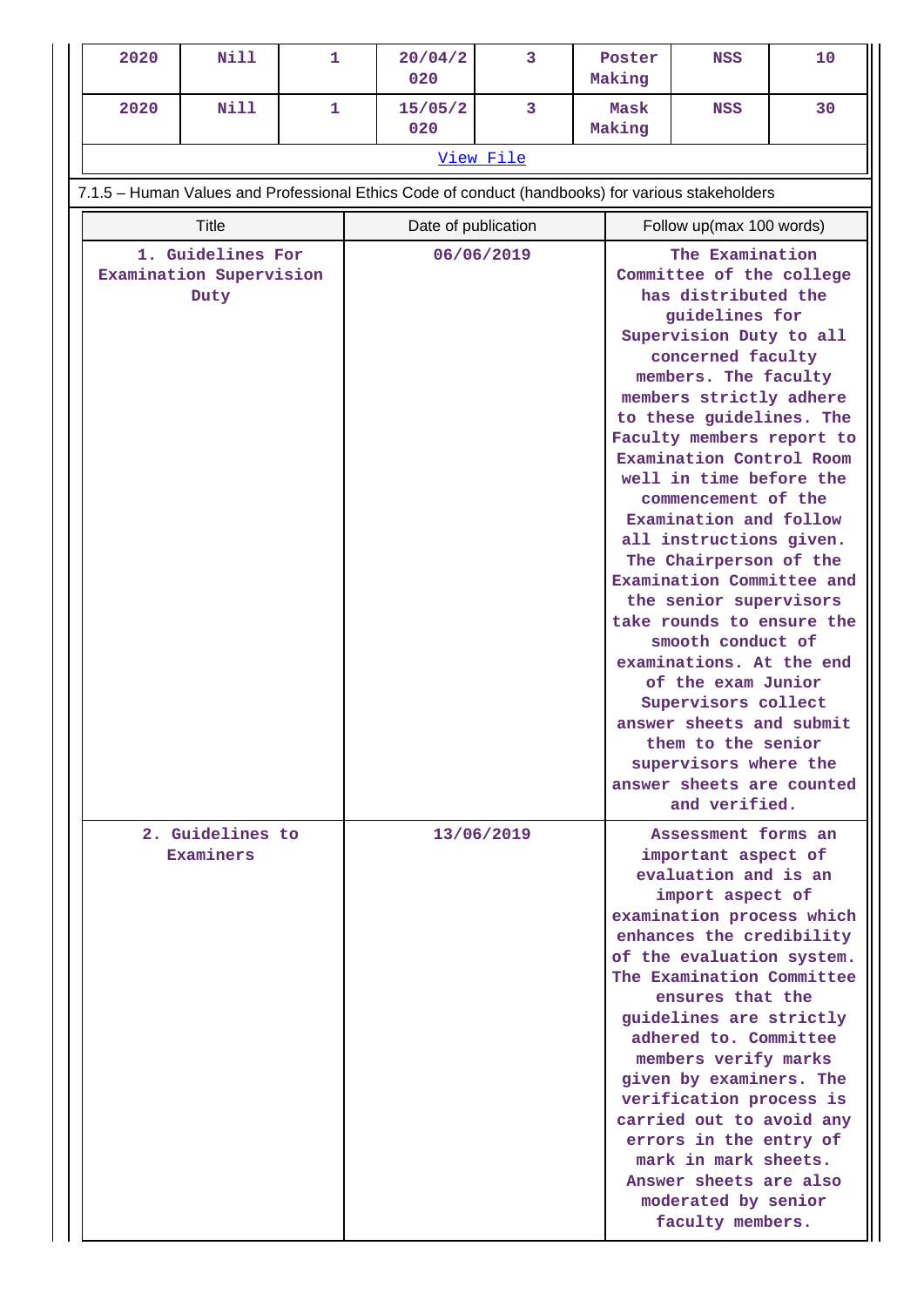| 3. Discipline and Code | 16/09/2020 | The code of Conduct for   |
|------------------------|------------|---------------------------|
| of Conduct             |            | students is prominently   |
|                        |            | displayed on notice       |
|                        |            | boards in the college     |
|                        |            | premises and also         |
|                        |            | announced to students in  |
|                        |            | class rooms. The          |
|                        |            | Discipline committee of   |
|                        |            | faculty members is formed |
|                        |            | which looks into matters  |
|                        |            | of indiscipline and       |
|                        |            | misbehaviour by students. |
|                        |            | The Committee and other   |
|                        |            | staff members ensure that |
|                        |            | students follow the       |
|                        |            | college dress code and do |
|                        |            | not use mobile phones     |
|                        |            | when lectures and         |
|                        |            | academic activities are   |
|                        |            | conducted. A peaceful and |
|                        |            | vibrant atmosphere        |
|                        |            | conducive to learning is  |
|                        |            | maintained in the         |
|                        |            | institution.              |

| Activity                                                                        | <b>Duration From</b> | <b>Duration To</b> | Number of participants |
|---------------------------------------------------------------------------------|----------------------|--------------------|------------------------|
| International<br>Yoga Day (Camp held<br>at Mumbai<br>University Fort<br>Campus) | 21/06/2019           |                    | 1                      |
| <b>TAMBAKU MUKTH</b><br><b>YUVA</b>                                             | 11/07/2019           | 11/07/2019         | 63                     |
| Rakhi Making<br>Workshop                                                        | 07/08/2019           | 07/08/2019         | 400                    |
| FRIENDSHIP DAY                                                                  | 13/08/2019           | 13/08/2019         | 30                     |
| Donation Drive<br>for Flood                                                     | 14/08/2019           | 24/08/2019         | 35                     |
| Independence Day                                                                | 15/08/2019           | 15/08/2019         | 27                     |
| World Ozone Day                                                                 | 13/09/2019           | 13/09/2019         | 30                     |
| Tattva -<br>Professional Ethics                                                 | 14/09/2019           | 14/09/2019         | 110                    |
| Mahatma Gandhi<br>Jayanti                                                       | 20/09/2019           | 20/09/2019         | 220                    |
| <b>NSS DAY</b>                                                                  | 24/09/2019           | 24/09/2019         | 15                     |

7.1.7 – Initiatives taken by the institution to make the campus eco-friendly (at least five)

 **1. College received bio-composting tumbler from My Green Society NGO in the month of September 2019. Composting of organic waste from college premises (temple waste and horticulture waste) in Dual Bio-composting Tumbler was**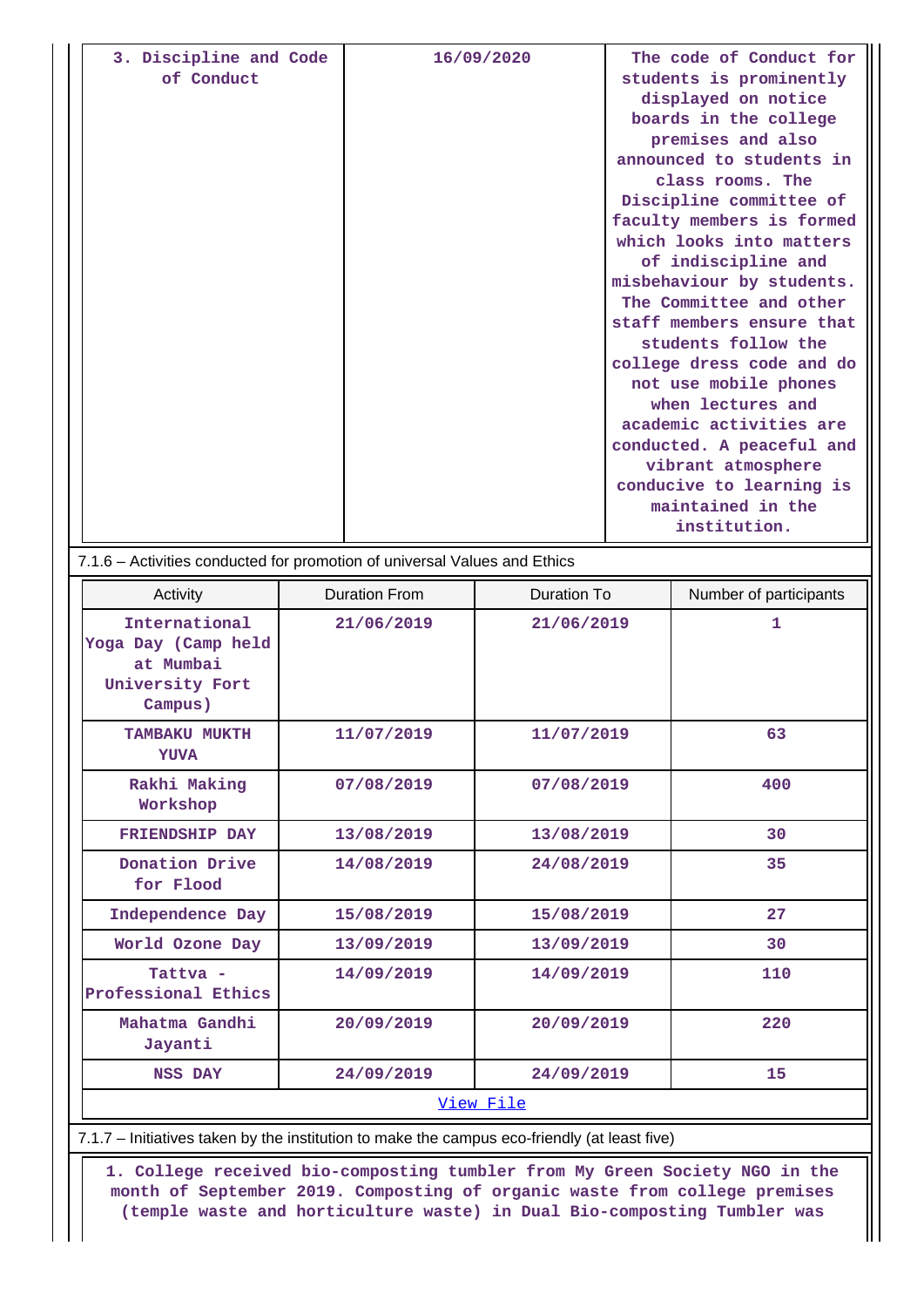**initiated on 8h October 2019 2. Vertical garden of 32 sq. ft. has been set up in the month of February 2020, at the entrance of the college building. Air purifying plants like Pothos, Spider plant species has been used in vertical garden. 3. Around 25kg of E- waste was generated in college campus collected in E waste collection box and send it for the recycling to Green India E waste Recycling OPC Pvt. Ltd. 4. SIESONS 2020 took a step ahead for creating awareness regarding the significance of trees around us. In this event SIESONS took an initiative of saving trees by tying a placard to all the trees with a message on it within the campus area by the volunteers. These messages on the placard will keep reminding us of the essence and importance of planting and saving trees for life to exist on earth. 5. Three Sanitary Pad Incinerators have been installed in Girls washroom for sanitary pads to be hygienically disposed.**

#### **7.2 – Best Practices**

7.2.1 – Describe at least two institutional best practices

 **BEST PRACTICE 1: FASES ASSOCIATION 1. Goal: As an institution, SIES ASCN aims at inculcating ethics and moral values in its students, in addition to the academic knowledge imparted to them. To achieve the same, the College encourages the students to organize and participate in various activities that focus on different aspects of Gandhian philosophy in their contemporary context and on themes relevant to the thoughts, values and principles of the Father of the Nation. For this purpose, FASES ASSOCIATION was formed. 2. Context: The FASES Association was initiated in the Academic year 2019-20 under the guidance of Principal DR. Milind Vaidya and Vice Principal Dr. Koel Roy Choudhury. The members of Association are students of our college from various programmes. FASES is the acronym for Faith, Ahimsa, Satyagraha, Equality and swaraj. 3. Objectives: a) To imbibe Gandhian values and principles amongst the young generation. b) To show the practical relevance of these values in modern times. c) To enable students to understand the importance of ethics and moral values in their daily lives. d) To analyse and interpret the relevance of Gandhian Philosophy and apply it to contemporary problems. 4. Practice: Keeping in mind the purpose of forming the association, the FASES association conducted various events such as Screening of movies related to Gandhian ideals, poster and rangoli competitions (depicting Gandhian values), visit to Mani Bhavan, Oath Taking Ceremony etc. 1) INAUGURATION CEREMONY: On 19th August 2019, an inauguration program was held for the newly formed F.A.S.E.S (Faith, Ahimsa, Satyagraha, Equality, Swarajya) committee. The event was graced by the presence of the Principal Dr. Milind Vaidya and the Vice Principal and the Convenor of the Committee, Dr. Koel Roy Choudhury. A brief introduction about the committee in the form of a PowerPoint presentation was given by the student heads. The volunteers displayed the symbol of the committee - the charkha - hand made by the members. To spread the principles of Gandhiji, a small musical skit was performed. After the inauguration, screening of the movie 'Lage Raho Munna Bhai' was done, as the movie is one of the best examples of how the Gandhian principles can be implemented in the modern world. The highlight of the program was the awareness created about Gandhiji's thoughts and ideals and their relevance today. 2) GANDHI JAYANTHI: On 20th September,2019, the F.A.S.E.S Association celebrated the 150th Gandhi Jayanthi in the College premises. The occasion was graced by the presence of Dr. Charanjeet Kaur. She is associated with Muse India and also associated with SPARROW (Sound Picture Archives for Research on Women), Mumbai. The event started with the inaugural address by the Principal and Vice Principal. The Chief guest Dr. Charanjeet Kaur made an inspirational speech highlighting the fact that Gandhiji's values still play a big role in modern life even 150 years after his birth. This was followed by a recital of some Bhakti songs and speeches in different languages by the volunteers. On this occasion, in order to spread Gandhian values, the Committee**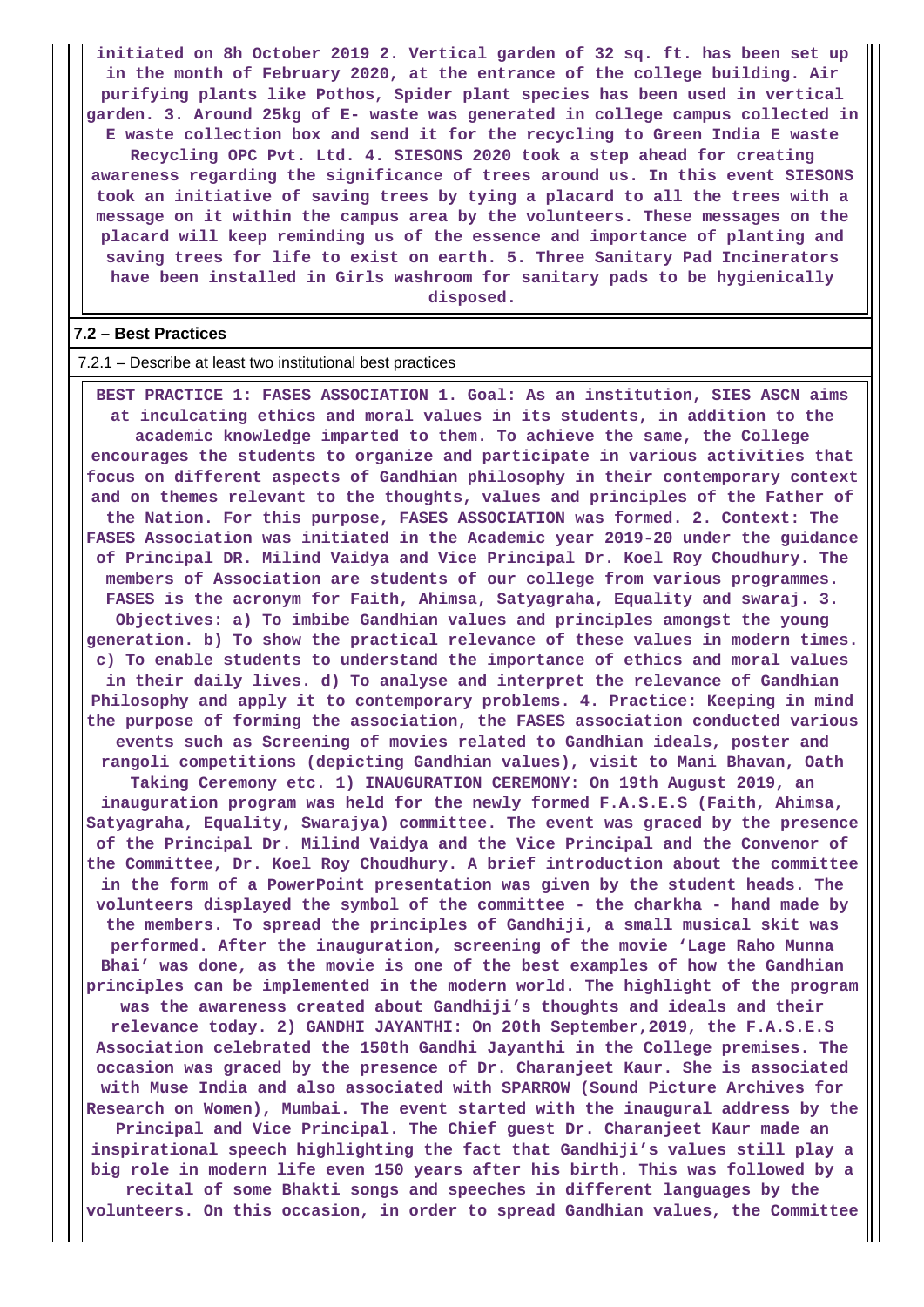**conducted various competitions like Poster making, Best out of waste and Rangoli making for which topics based on Gandhian principles were given to the participants. The celebration ended with a bhajan samaroh during which all of Mahatma Gandhis favourite bhajans were sung by the volunteers. 3) OATH TAKING CEREMONY: On 5th March 2020, the Fases Association conducted an Oath Taking Ceremony at college. The entire college was a part of this ceremony. The event started at 11.00 a.m. in the morning. All the students together took oath, which was inspired by the principles of Mahatma Gandhi, the father of our Nation. The purpose of the oath was to appeal to all present that the Gandhian principles of truth, honesty and loyalty are still very important. The oath was repeated by the students after the Vice Principal Dr. Koel Roy Choudhury. The highlight of the event was to lay an emphasis on Gandhian principles in today's times and to make sure students try to do so by taking this small pledge. 4) VISIT TO MANI BHAVAN: On 10th January,2020, a visit to Mani Bhavan was organised by FASES Association. Students' members were accompanied by Vice Principal, Dr. Koel Roy Choudhury and Dr. Indumati - Coordinator of B. Com (Accounting and Finance). The students checked in at Mani Bhavan at around 9.30 a.m. and spent the entire morning there. During the visit students realised that, Mani Bhavan is a simple old style, two storied building on laburnum road, Mumbai. Whenever Gandhiji was in Mumbai between 1917 to 1934, he stayed there. Mani bhavan is one of the few important places hallowed by Mahatma Gandhi's close association. It is now converted into a museum and research centre. It was seen that the visitors from all over the world come to Mani bhavan to see the room that Gandhiji occupied, its picture gallery and the library hall. Inside the museum library, the auditorium and in Gandhiji's room are kept various reminders of his presence. And the students were able to view all of these. Glimpses of Gandhi in mini figures and also few replicas of Gandhiji's belongings and models of his birth place as well as Sabarmati ashram, seva gram kutir, phoenix ashram and his prison cell were also on display. Besides these, the students also had a look at the research institute and sales counter. Overall, the visit highlighted - a learning experience for students about the life that Gandhiji lived when in Bombay. Evidence of Success: The importance of providing value education is felt necessary today because the present Education system cannot contribute much to the individual and social development. The FASES ASSOCIATION helped in making our students aware of social responsibility and inculcating values through various events organized by the association. Best Practice 2: Programme Outcome, Programme Specific Outcomes, Course Outcomes Assessment and Attainment level: 1. Goal: The aim of Education is to prepare learners for life in society and for performing tasks. It is the intention of the outcomes-based approach to focus as much on the process of learning and the final outcome or result, as on the knowledge and skills of the students. 2. Context: Outcome-Based Education (OBE) is a pedagogical model that entails the restructuring of curriculum, pedagogy and assessment practices to reflect the achievement of high-order learning. OBE places emphasis on what is learned. It is an education system built on specific outcomes. It focuses on the set skills to be acquired by students on completion of their studies. Activities in or outside the classroom are designed in a manner so as to helps students to achieve these outcomes. 3. Objectives a. To find Attainment level of PO, PSO, CO. b. To assess the attainment levels based on direct and indirect methods. c. To identify curriculum gap if any and steps to be taken to bridge the curricular gap through teaching, arranging guest lectures, industrial visit, online quiz, etc. 4. The Practice: Though Engineering Colleges widely practice the calculation of attainment level of PO, PSO and CO, very few Arts, Science and Commerce Colleges practices this. The IQAC of SIES (Nerul) College of Arts, Science and Commerce took initiative in this regard by organizing series of seminars by experts to enable all departments to calculate the attainment level. IQAC in association with SIES central training department organized an online session on 15th May 2020 chaired by Dr. Laxmisudha K. from**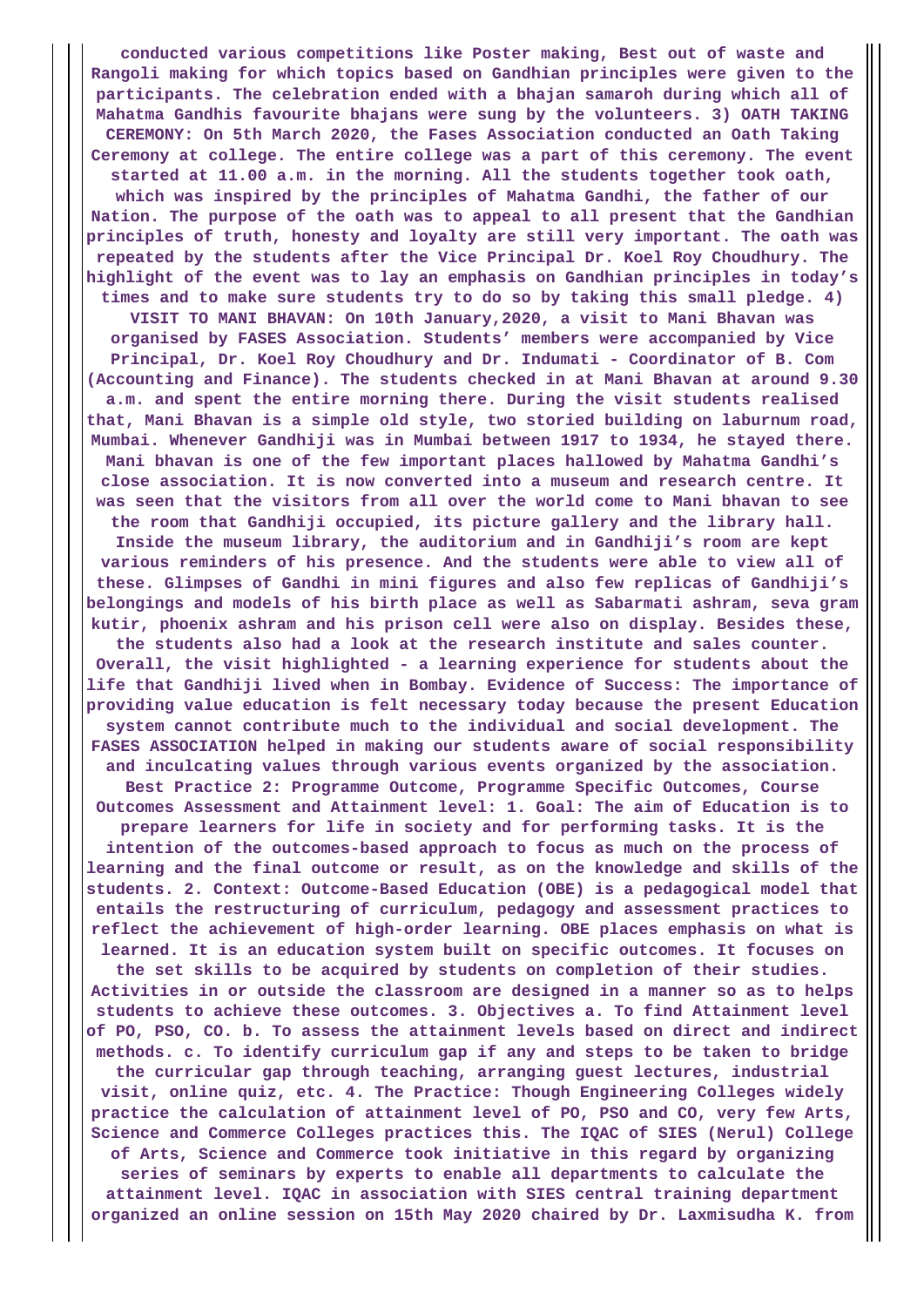**SIESGST on the topic Introduction and brief assessment and attainment of PO, PSO and CO. Ms .Sugandha Jha Assistant Professor in Commerce and member of IQAC conducted online session for defining statement of PO, PSO and CO. This was followed by several online sessions on calculation of attainment level of PO, PSO and CO conducted by Ms.Jahara Sakriwala Assistant Professor in Mathematics and Statistics in the month of June and July 2020. On 21st October, 2020 IQAC organized an online workshop on the topic of "Program outcomes, Programme Specific Outcomes and Course outcomes". Dr. Lalitha Balakrishnan, Principal of Vaishnav College, Chennai was the resource person. Evidence of Success: Under the guidance of IQAC Convener Dr. Koel Roy Choudhury, in this way by conducting online workshops, sessions, discussion and suggestion from experts in the field , all faculty members were trained in the procedure to calculate attainment level. The attainment level was calculated for two batches of undergraduate courses (2016-19, 2017-20) and postgraduate courses (2017-19, 2018-20).. This has enabled the College to take implement outcome based education.**

 Upload details of two best practices successfully implemented by the institution as per NAAC format in your institution website, provide the link

<http://www.siesascn.edu.in/iqac/uploads/BestPractices1920.pdf>

#### **7.3 – Institutional Distinctiveness**

 7.3.1 – Provide the details of the performance of the institution in one area distinctive to its vision, priority and thrust in not more than 500 words

 **Our College functions with the motto of 'Rise with Education'. While any educational institution will do justice to academics, SIES (NERUL) COLLEGE OF ARTS, SCIENCE COMMERCE walks the extra mile to bring out the best in every student. The Institution believes in creating an environment for holistic development of the students. 1. Developing the employable skills of the student: a. Certificate courses: Apart from the normal syllabus in the various courses, students are provided with add-on courses to enhance their employable skills. b. Skill enhancement programs like soft skills development and mock interviews are conducted. c. Many reputed companies are invited to our campus for recruitment and they offer placements and internships to the students. d. The Alumni Committee organized online interactive sessions with executives from different fields in order to provide the students with a broad perspective of various career opportunities. 2. Developing the sense of social responsibility among students a. The NSS unit of the College is quite active throughout the year organizing various outreach. b. An ISR Cell has been constituted for creating awareness about social responsibility and they have an annual magazine MITR. c. Different departments conduct programs on financial literacy, felicitation of housekeeping staff, etc. d. The College has inaugurated the Navi Mumbai branch of ADHATA Trust, an organization for senior citizens. 4. Developing skills needed for Research and Innovation: a. The Research Cell of the College organizes sessions on how to write research papers, where experts are called to guide the students. b. Student research conference called 'Anveshan' is held to encourage students to present research papers and present ideas on entrepreneurship. c. In order to promote entrepreneurship among students, the College has constituted an Entrepreneurial Development Cell. d. In order to offer support to budding business ideas, an Incubation Cell has been created which seeks professional help to validate innovative proposals from students. 5. Developing the cultural heritage of the students: a. In order to promote a sense of belonging and pride about our national culture, committees like Kalasadhana, Hindi Parishad, Marathi Vangmay Mandal and South Indian Association are formed. b. Festivals like Diwali, Ganpati, Dandiya and Christmas are celebrated. 6. Developing a sense of respect towards moral values: The College strives to offer 'Value based education' by inculcating moral values like truth, sincerity, hard work and generosity in every activity**